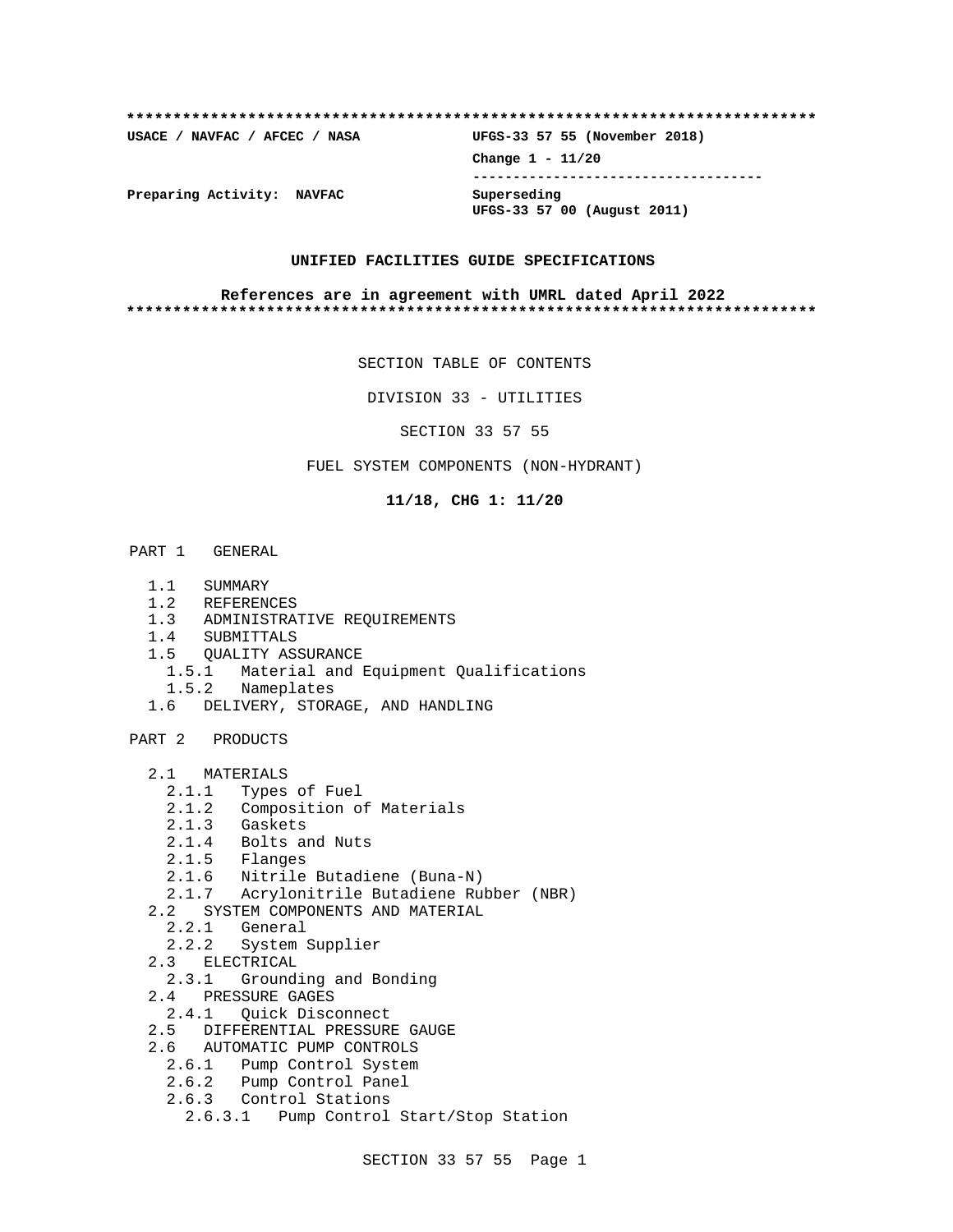- 2.6.3.2 Emergency Fuel Shut-Off (EFSO) Station
- 2.6.4 Tightness Monitoring System<br>2.6.5 Truck Fillstand Overfill Pro
- 2.6.5 Truck Fillstand Overfill Protection and Ground Verification Unit<br>2.6.6 E
- Flow Switches
- 2.6.7 Venturi Tubes
- 2.6.8 Differential Pressure Transmitter
- 2.6.9 Pressure Sensor<br>2.7 RELAXATION TANK
	- 2.7 RELAXATION TANK
- 2.8 METERS
	- 2.8.1 Positive Displacement Meters
	- 2.8.2 Turbine Meter
- 2.9 TANK RECEIPT SLOWFILL FLOWRATE INDICATOR
- 2.10 MISCELLANEOUS USE PUMPS
	- 2.10.1 Submersible Pump
	- 2.10.2 ANSI Type Centrifugal Pump
	- 2.10.3 Sliding Vane Rotary Pump
	- 2.10.4 Self-priming Centrifugal Pump
	- 2.10.5 Jockey Pump
- 2.11 PACKAGED TRUCK OFFLOAD SYSTEM
	- 2.11.1 Offload Pump (OP)
	- 2.11.2 Air Eliminator Tank
		- 2.11.2.1 Tank Housing
		- 2.11.2.2 Sight Gauge
		- 2.11.2.3 High Level Shutoff
		- 2.11.2.4 Level Sensors
		- 2.11.2.5 Vent
	- 2.11.3 Non-Surge Check/Air Block Valve
	- 2.11.4 Offload Fuel Hose
	- 2.11.5 Offload Sight Flow Indicator
	- 2.11.6 Flood Lights
	- 2.11.7 Flowmeter
	- 2.11.8 Grounding
	- 2.11.9 Grounding Verification Unit
	- 2.11.10 Other Offload System Components
- 2.12 DEAERATOR TANK
- 2.12.1 Deaerator Tank Air Block Valve (DTBV)
	- 2.12.1.1 Size
	- 2.12.1.2 Flow
	- 2.12.1.3 Operation
	- 2.12.1.4 Check Valve Feature
- 2.12.1.5 Flow Control
- 2.12.1.6 Strainer
	- 2.12.1.7 Minimum Differential Pressure Feature
	- 2.12.1.8 Opening Feature
	- 2.12.1.9 Solenoid Control
	- 2.13 REFUELER TRUCK FILLSTAND (PANTOGRAPH TYPE)
	- 2.14 REFUELER TRUCK FILLSTAND (HOSE TYPE)
	- 2.14.1 Truck Fillstand Hose
	- 2.14.2 Truck Fillstand Swivel Joints
	- 2.15 TANK TRUCK BOTTOM LOADING ARM
	- 2.15.1 Dispensing End
		- 2.15.1.1 Hose Loader Type
		- 2.15.1.2 A-Frame Type
	- 2.15.2 Truck Loading Arm Swivel Joints
	- 2.16 TOP LOADING ARM
	- 2.17 NOZZLES AND ADAPTERS
	- 2.17.1 Pressure Fueling Nozzle
	- 2.17.2 Nozzle Adapter (SPR)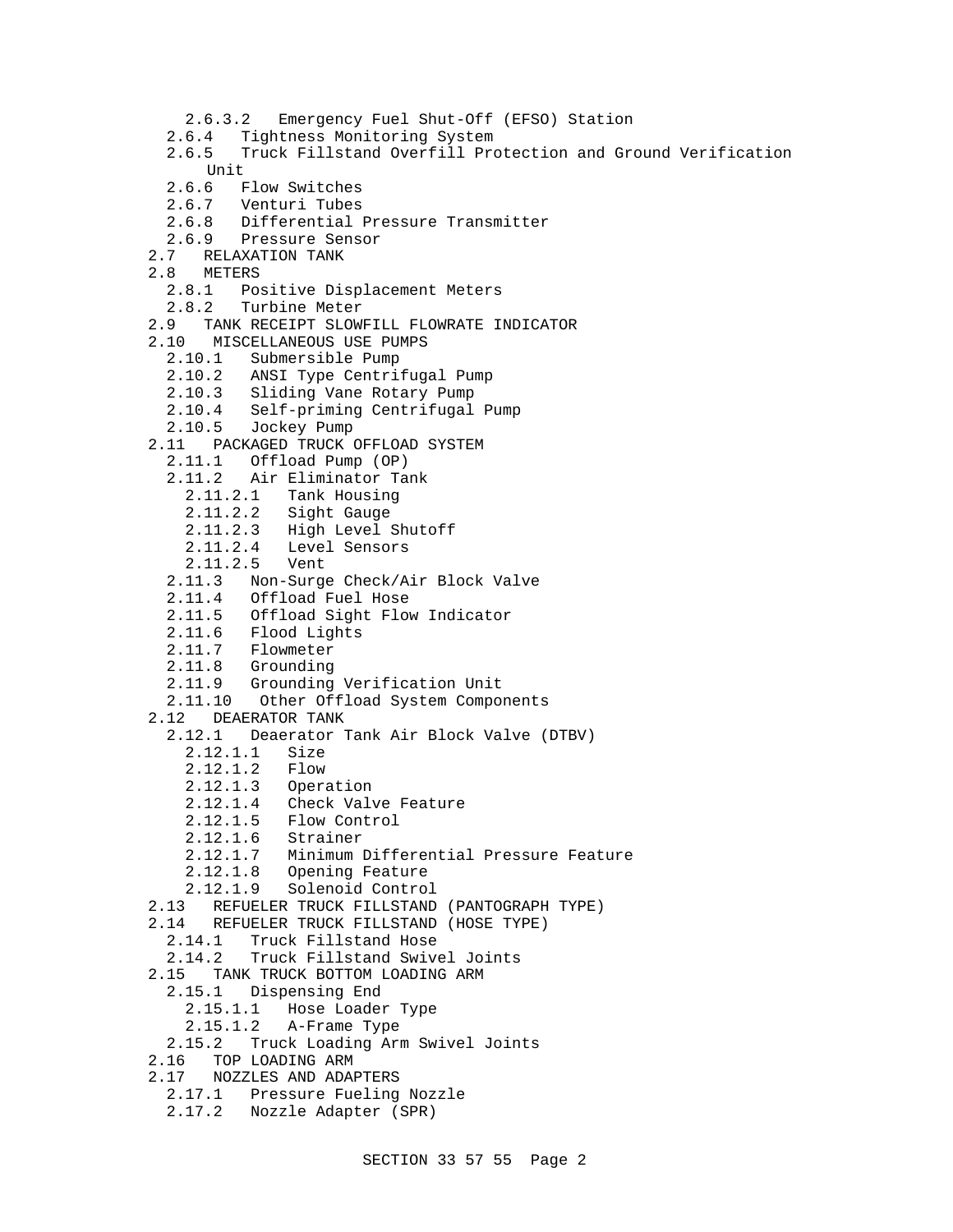```
 2.17.3 Tight-Fit Fill Adapter
     2.17.4 Tight-Fit Vapor Recovery Adapter
     2.17.5 Dry Break Coupler
     2.17.6 Quick Disconnect Coupler
   2.18 FILTER/SEPARATOR
   2.19 HIGH POINT VENT AND LOW POINT DRAIN PITS
     2.19.1 Pit Assembly
     2.19.2 Pit
     2.19.3 Pit Cover, General Requirements
     2.19.4 Pit Cover Materials, Design, and Testing
     2.19.5 Pipe Riser Seal
   2.20 FRP CONTAINMENT SUMP
   2.21 LIQUID LEVEL GAUGE
  2.22 OPERATING TANK LEVEL INDICATOR<br>2.23 OPERATING TANK LEVEL SWITCHES
        OPERATING TANK LEVEL SWITCHES
   2.24 OPERATING TANK LEVEL SWITCHES
   2.25 OPERATING TANK LEVEL SWITCHES
   2.26 WATER DRAW-OFF SYSTEM
     2.26.1 Tank
    2.26.2 Sight Glass<br>2.26.3 Return Pump
           Return Pump
     2.26.4 Anchoring
   2.27 GROUNDING CABLE AND CLAMP
   2.28 OPERATING TANK VENT
   2.29 GROUND VEHICLE FUELING SYSTEM COMPONENTS
     2.29.1 Product Dispensing Unit
       2.29.1.1 Self-Contained Pump
       2.29.1.2 Accounting Meter and Display
       2.29.1.3 Filters
 2.29.1.4 Battery Backup
 2.29.1.5 Interlocks
       2.29.1.6 Hose
       2.29.1.7 Nozzles
       2.29.1.8 Breakaway Device
       2.29.1.9 Emergency Shutoff Valve
       2.29.1.10 Dispenser Sump
       2.29.1.11 Accessories
     2.29.2 Management Control System
       2.29.2.1 Operating Functions
       2.29.2.2 Control and Management Functions
       2.29.2.3 Control Console
       2.29.2.4 Display
       2.29.2.5 Power
     2.29.3 Receipt and Totals Printer
       2.29.3.1 Customer Receipt
       2.29.3.2 Shift Change Totals
       2.29.3.3 Unit Price Summary
       2.29.3.4 Station Programming Data
       2.29.3.5 Diagnostic Messages
  2.30 VALVE AND SYSTEM COMPONENTS EXTERIOR PROTECTIVE COATINGS<br>2.30.1 Factory Coating
             Factory Coating
     2.30.2 Field Coating
PART 3 EXECUTION
   3.1 GENERAL
```
- 3.1.1 Installation
- 3.1.2 Anchoring
- 3.1.3 Grouting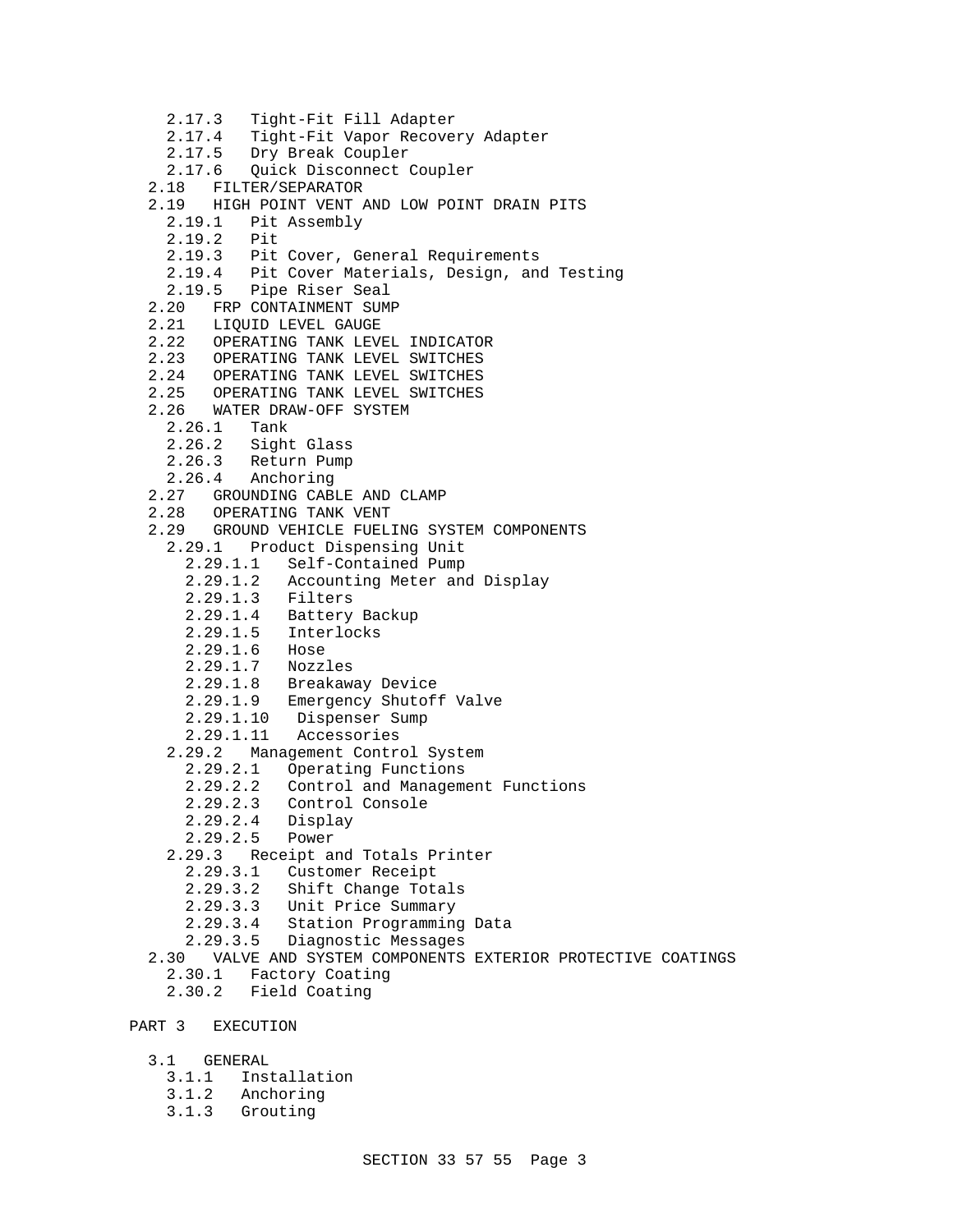- 3.1.4 Leveling and Aligning
- 3.1.5 Direct Drives
	- 3.1.5.1 Rotation Direction and Speed
	- 3.1.5.2 End Play
		- Shaft Leveling and Radial Alignment
- 3.1.5.4 Angular Alignment and End Clearance
- 3.1.5.5 Final Recheck
	- 3.1.6 Precautions
	- 3.2 INSTALLATION OF UNDERGROUND TANKS
		- 3.2.1 Coating Testing
		- 3.2.2 Steel Tanks
	- 3.3 INSTALLATION OF FIBERGLASS PITS
	- 3.4 VEHICLE DISPENSING UNIT
	- 3.5 POSTED OPERATING INSTRUCTIONS
		- 3.5.1 Each System<br>3.5.2 Each Tank
		- 3.5.2 Each Tank
		- 3.5.3 Each Item
		- 3.5.4 Diagrams
		- 3.5.5 Volume of Fuel
	- 3.6 DEMONSTRATIONS
- -- End of Section Table of Contents --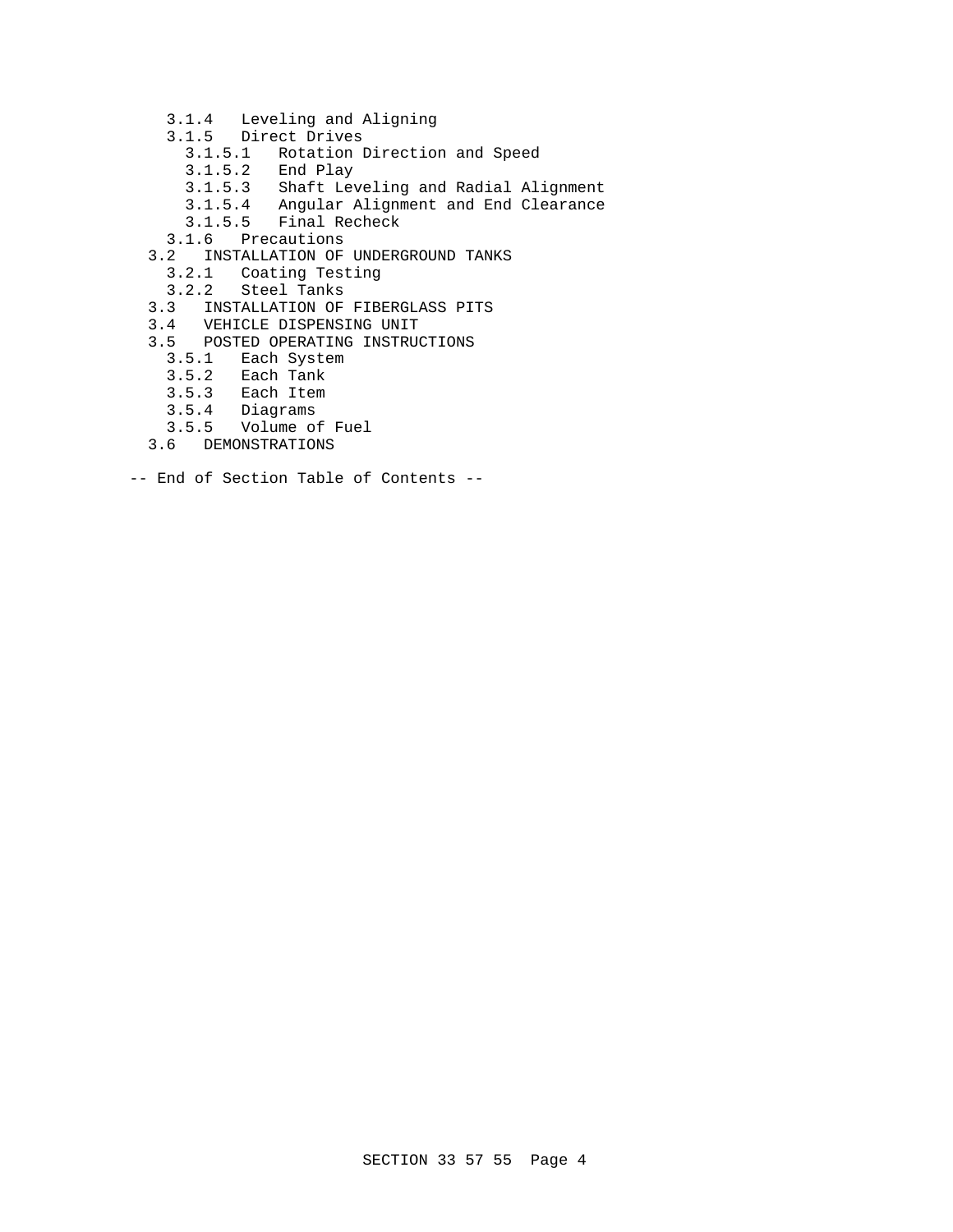USACE / NAVFAC / AFCEC / NASA

UFGS-33 57 55 (November 2018) Change  $1 - 11/20$ ------------------------------------Superseding UFGS-33 57 00 (August 2011)

Preparing Activity: NAVFAC

#### UNIFIED FACILITIES GUIDE SPECIFICATIONS

References are in agreement with UMRL dated April 2022 

#### SECTION 33 57 55

FUEL SYSTEM COMPONENTS (NON-HYDRANT) 11/18, CHG 1: 11/20

NOTE: This guide specification covers the requirements for general system components for fuel systems (non-hydrant type). Do not use this specification for designs related to pressurized hydrant fueling systems. For such systems, refer to the requirements of the DoD Type III/IV/V, and Cut and Cover Hydrant Refueling System Standards.

Adhere to UFC 1-300-02 Unified Facilities Guide Specifications (UFGS) Format Standard when editing this guide specification or preparing new project specification sections. Edit this guide specification for project specific requirements by adding, deleting, or revising text. For bracketed items, choose applicable item(s) or insert appropriate information.

Remove information and requirements not required in respective project, whether or not brackets are present.

Comments, suggestions and recommended changes for this guide specification are welcome and should be submitted as a Criteria Change Request (CCR). 

#### PART 1 GENERAL

NOTE: Use this UFGS in conjunction with UFC 3-460-01 "Design: Petroleum Fuel Facilities". Include in this specification any additional system components/devices necessary to meet state and local regulations.

The specification is written around ASME's standard Class 150 rating. For applications requiring higher pressure ratings (e.g., Class 300), the designer will have to modify this specification appropriately.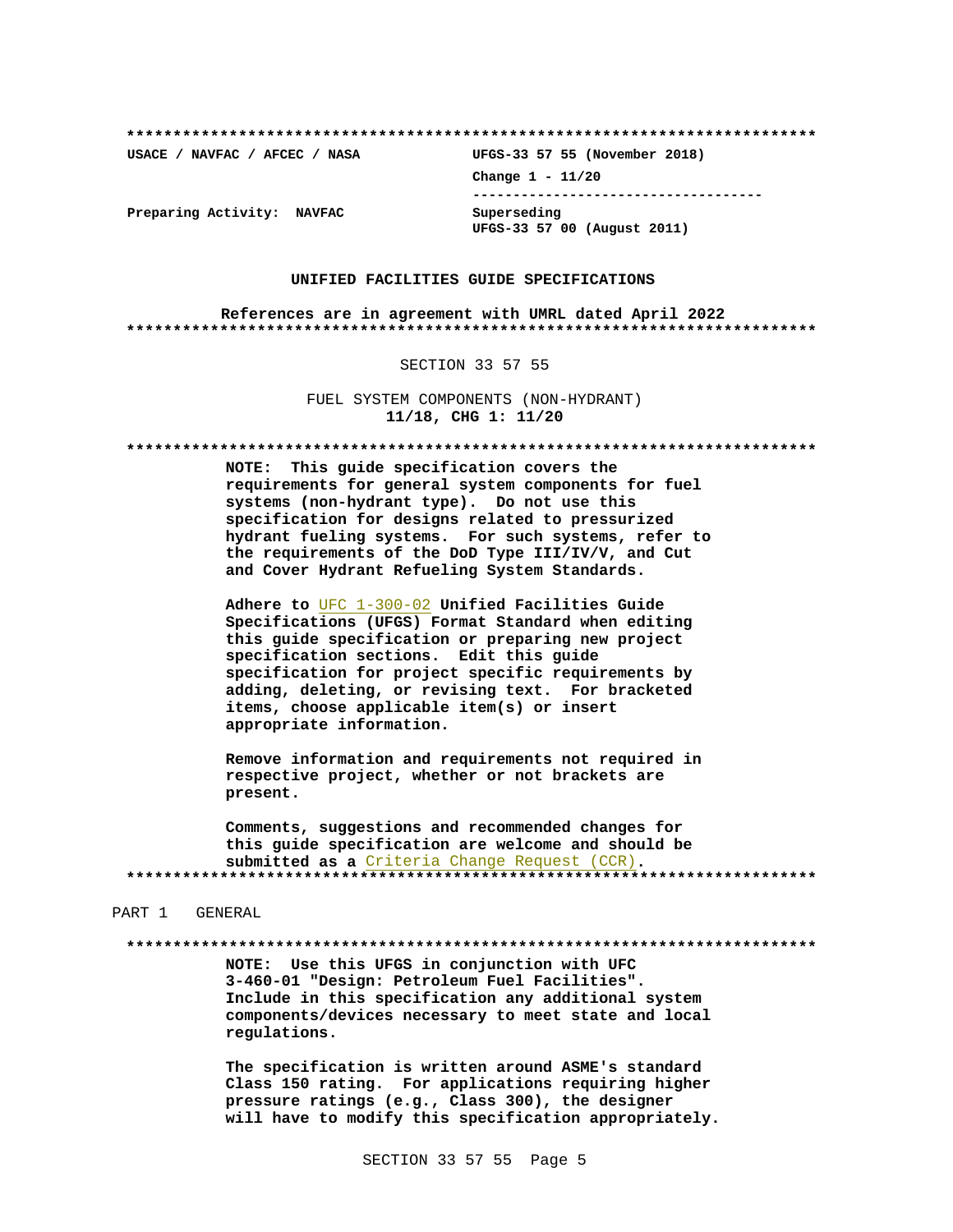**Cut and Cover systems must conform to Standard Design AW 078-24-33 UNDERGROUND VERTICAL STORAGE TANKS CUT AND COVER. Field fabricated ASTs must conform to AW 078-24-27 ABOVEGROUND VERTICAL STEEL TANKS WITH FIXED ROOFS. Standards can be found on the Whole Building Design Guide at the following location** 

https://www.wbdg.org/ffc/dod/non-cos-standards**.**

#### **\*\*\*\*\*\*\*\*\*\*\*\*\*\*\*\*\*\*\*\*\*\*\*\*\*\*\*\*\*\*\*\*\*\*\*\*\*\*\*\*\*\*\*\*\*\*\*\*\*\*\*\*\*\*\*\*\*\*\*\*\*\*\*\*\*\*\*\*\*\*\*\*\*\***

#### 1.1 SUMMARY

This section defines the requirements for system components as related to a non-hydrant fuel distribution system. Provide the entire fuel distribution system as a complete and fully operational system. Size, select, construct, and install equipment and system components to operate together as a complete system. Substitutions of functions specified herein will not be acceptable. Coordinate the work of the system manufacturer's service personnel during construction, testing, calibration, and acceptance of the system. System components and piping specified herein must be designed to handle a working pressure of [1900 kPa 275 psig for stainless steel systems][1965 kPa 285 psig for carbon steel systems] at 38 deg C 100 deg F. Components specified herein must be compatible with the fuel to be handled. Components to be suitable for outside, unsheltered location, and to function normally in ambient temperatures between [\_\_\_\_\_] degrees F and [\_\_\_\_\_] degrees F.[ If gasoline is being handled, refer to 40 CFR Part 60 Subpart Kb and XX, 40 CFR Part 63 Subpart R, BBBBBB, and CCCCCC for design, installation, and testing requirements.]

#### 1.2 REFERENCES

#### **\*\*\*\*\*\*\*\*\*\*\*\*\*\*\*\*\*\*\*\*\*\*\*\*\*\*\*\*\*\*\*\*\*\*\*\*\*\*\*\*\*\*\*\*\*\*\*\*\*\*\*\*\*\*\*\*\*\*\*\*\*\*\*\*\*\*\*\*\*\*\*\*\*\***

**NOTE: This paragraph is used to list the publications cited in the text of the guide specification. The publications are referred to in the text by basic designation only and listed in this paragraph by organization, designation, date, and title.**

**Use the Reference Wizard's Check Reference feature when you add a Reference Identifier (RID) outside of the Section's Reference Article to automatically place the reference in the Reference Article. Also use the Reference Wizard's Check Reference feature to update the issue dates.**

**References not used in the text will automatically be deleted from this section of the project specification when you choose to reconcile references in the publish print process. \*\*\*\*\*\*\*\*\*\*\*\*\*\*\*\*\*\*\*\*\*\*\*\*\*\*\*\*\*\*\*\*\*\*\*\*\*\*\*\*\*\*\*\*\*\*\*\*\*\*\*\*\*\*\*\*\*\*\*\*\*\*\*\*\*\*\*\*\*\*\*\*\*\***

The publications listed below form a part of this specification to the extent referenced. The publications are referred to within the text by the basic designation only.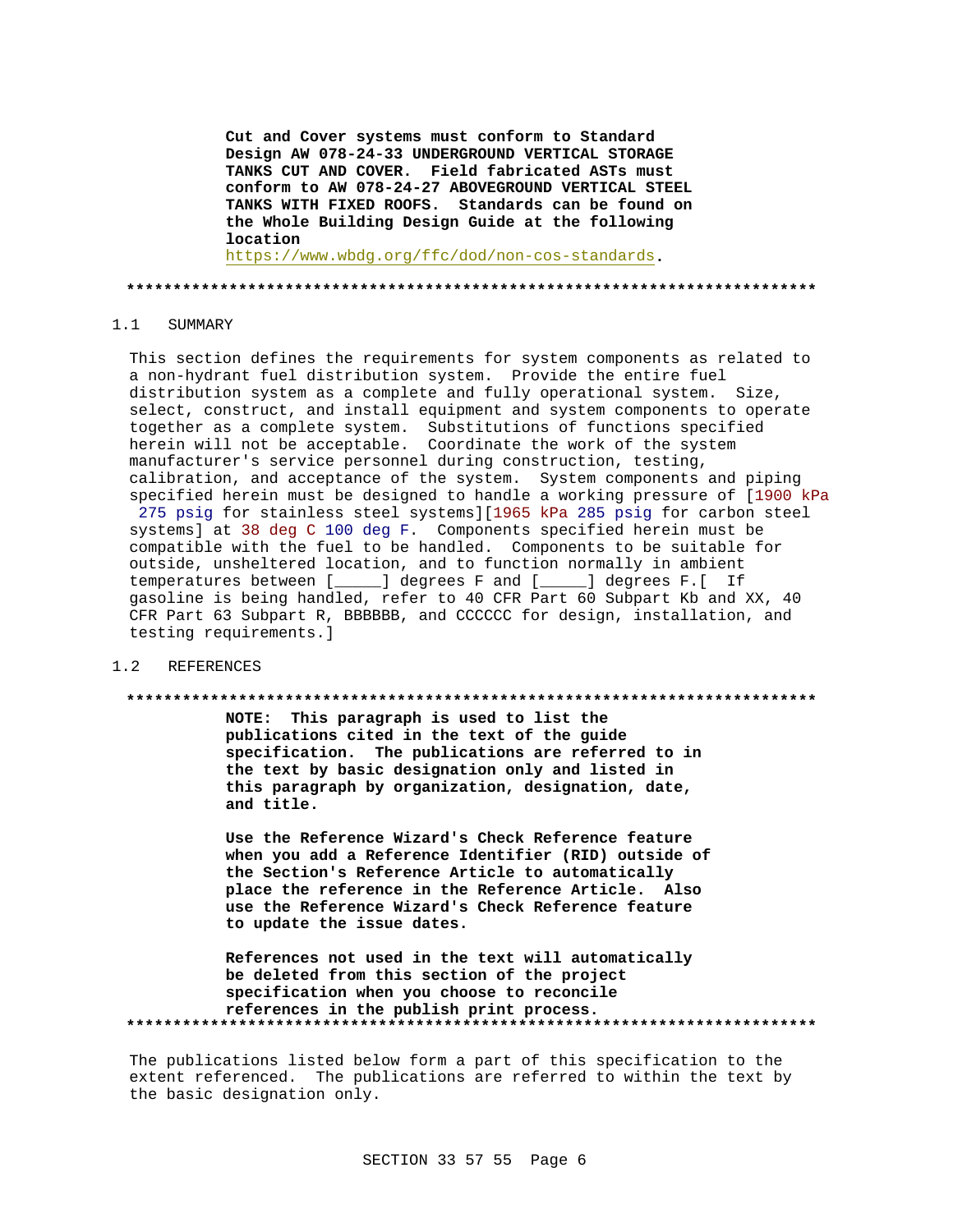# AMERICAN PETROLEUM INSTITUTE (API)

| API RP 540                                      | (1999; R 2004) Electrical Installations in<br>Petroleum Processing Plants                                                 |  |
|-------------------------------------------------|---------------------------------------------------------------------------------------------------------------------------|--|
| <b>API RP 1004</b>                              | (2003) Bottom Loading and Vapor Recovery<br>for MC-306 and DOT-406 Tank Motor Vehicles                                    |  |
| API RP 1615                                     | (2011) Installation of Underground<br>Petroleum Storage Systems                                                           |  |
| API RP 2003                                     | (2015; 8th Ed) Protection Against<br>Ignitions Arising out of Static,<br>Lightning, and Stray Currents                    |  |
| API STD 610                                     | (2010; Errata 2011) Centrifugal Pumps for<br>Petroleum, Petrochemical, and Natural Gas<br>Industries                      |  |
| AMERICAN SOCIETY OF MECHANICAL ENGINEERS (ASME) |                                                                                                                           |  |
| <b>ASME B16.5</b>                               | (2020) Pipe Flanges and Flanged Fittings<br>NPS 1/2 Through NPS 24 Metric/Inch Standard                                   |  |
| <b>ASME B40.100</b>                             | (2013) Pressure Gauges and Gauge<br>Attachments                                                                           |  |
| <b>ASME B73.1</b>                               | (2020) Specification for Horizontal End<br>Suction Centrifugal Pumps for Chemical<br>Process                              |  |
| ASME BPVC SEC VIII D1                           | (2019) BPVC Section VIII-Rules for<br>Construction of Pressure Vessels Division 1                                         |  |
| ASTM INTERNATIONAL (ASTM)                       |                                                                                                                           |  |
| <b>ASTM C827/C827M</b>                          | (2016) Standard Test Method for Change in<br>Height at Early Ages of Cylindrical<br>Specimens of Cementitious Mixtures    |  |
| ASTM D1655                                      | (2018a) Standard Specification for<br>Aviation Turbine Fuels                                                              |  |
| ENERGY INSTITUTE (EI)                           |                                                                                                                           |  |
| EI 1529                                         | (2014; 7th Ed) Aviation Fueling Hose and<br>Hose Assemblies                                                               |  |
|                                                 | INSTITUTE OF ELECTRICAL AND ELECTRONICS ENGINEERS (IEEE)                                                                  |  |
| <b>IEEE 142</b>                                 | (2007; Errata 2014) Recommended Practice<br>for Grounding of Industrial and Commercial<br>Power Systems - IEEE Green Book |  |
| <b>IEEE 1100</b>                                | (2005) Emerald Book IEEE Recommended<br>Practice for Powering and Grounding<br>Electronic Equipment                       |  |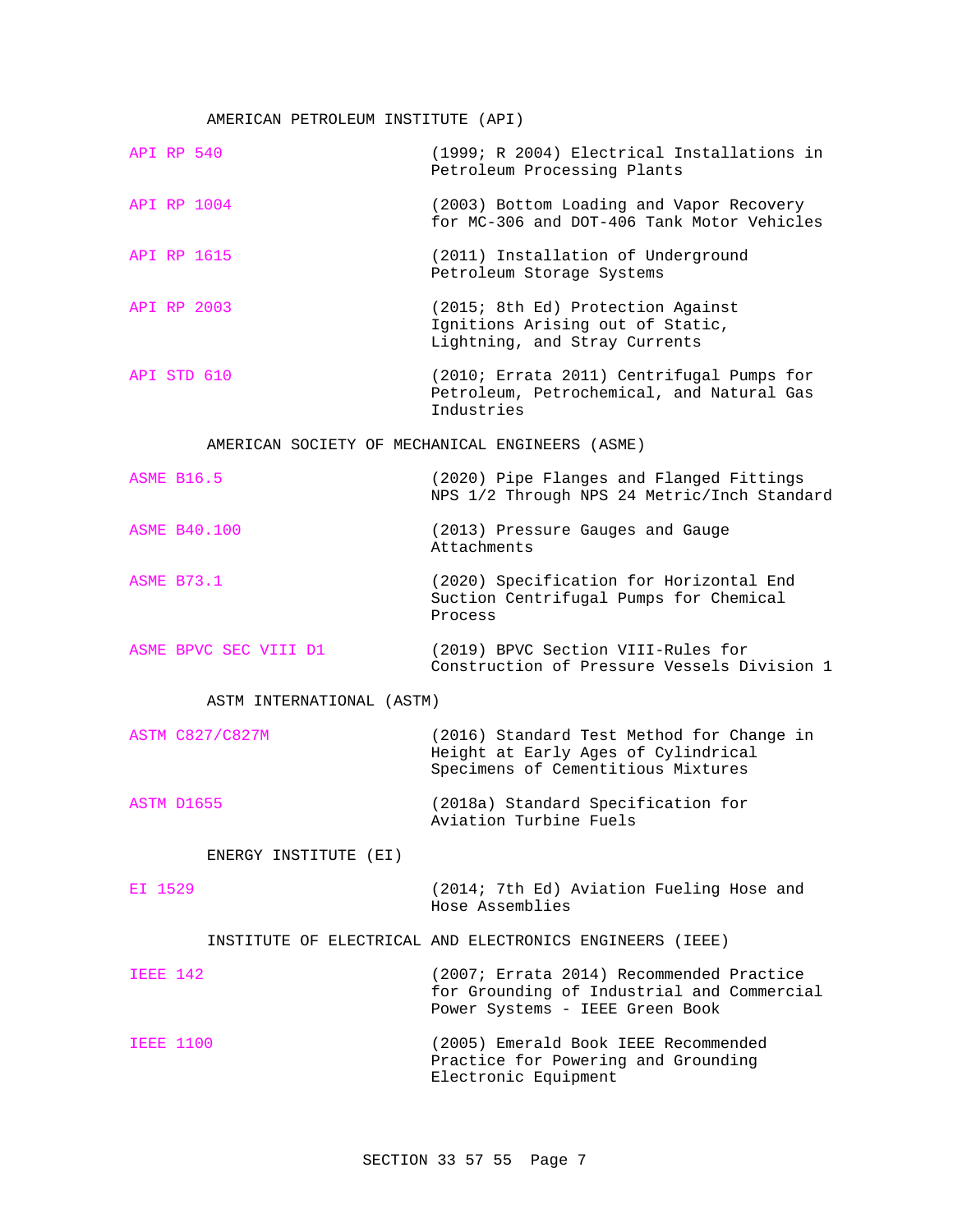# NATIONAL FIRE PROTECTION ASSOCIATION (NFPA)

| NFPA 30                          | $(2021; TIA 20-1; TIA 20-2)$ Flammable and<br>Combustible Liquids Code                                                                                                      |  |
|----------------------------------|-----------------------------------------------------------------------------------------------------------------------------------------------------------------------------|--|
| NFPA 70                          | (2020; ERTA 20-1 2020; ERTA 20-2 2020; TIA<br>20-1; TIA 20-2; TIA 20-3; TIA 20-4)<br>National Electrical Code                                                               |  |
| NFPA 77                          | (2014) Recommended Practice on Static<br>Electricity                                                                                                                        |  |
| NFPA 407                         | (2022) Standard for Aircraft Fuel Servicing                                                                                                                                 |  |
| NFPA 780                         | (2020) Standard for the Installation of<br>Lightning Protection Systems                                                                                                     |  |
|                                  | SOCIETY OF AUTOMOTIVE ENGINEERS INTERNATIONAL (SAE)                                                                                                                         |  |
| <b>SAE AMS3275</b>               | (2009; Rev C) Sheet, Acrylonitrile<br>Butadiene (NBR) Rubber and Non-Asbestos<br>Fiber Fuel and Oil Resistant                                                               |  |
| <b>SAE AS5877</b>                | (2016; Rev B) Detailed Specification for<br>Aircraft Pressure Refueling Nozzle                                                                                              |  |
| U.S. DEPARTMENT OF DEFENSE (DOD) |                                                                                                                                                                             |  |
| MIL-A-25896                      | (1983; Rev E; Notice 1 1989; Notice 3<br>2003) Adapter, Pressure Fuel Servicing,<br>Nominal 2.5 inch diameter                                                               |  |
| MIL-DTL-5624                     | (2016; Rev W; Notice 1 2020) Turbine Fuel,<br>Aviation, Grades JP-4 and JP-5                                                                                                |  |
| $MIL-DTL-83413$                  | (2012; Rev C; AMD 1 2017; AMD 2 2019)<br>Connectors and Assemblies, Electrical,<br>Aircraft Grounding, General Specification<br>for                                         |  |
| MIL-DTL-83413/4                  | (2018; Rev E; AMD 1 2018) Connectors and<br>Assemblies, Electrical, Aircraft<br>Grounding: Plugs, for Types I and II<br>Grounding Assemblies                                |  |
| MIL-DTL-83413/7                  | (2018; Rev F; AMD 1 2018) Connectors and<br>Assemblies, Electrical, Aircraft<br>Grounding: Clamp Connector for Types I<br>and III Grounding Assemblies, Clip,<br>Electrical |  |
| MIL-P-52327C                     | (1990) Military Specification Pumps,<br>Centrifugal, Electric-Motor-driven,<br>Positive Prime, Petroleum Products,<br>Airfield Defueling and Receiving                      |  |
| MIL-PRF-4556                     | (1998; Rev F; Am 1 1999; CANC Notice 1<br>2011) Coating Kit, Epoxy, for Interior of<br>Steel Fuel Tanks                                                                     |  |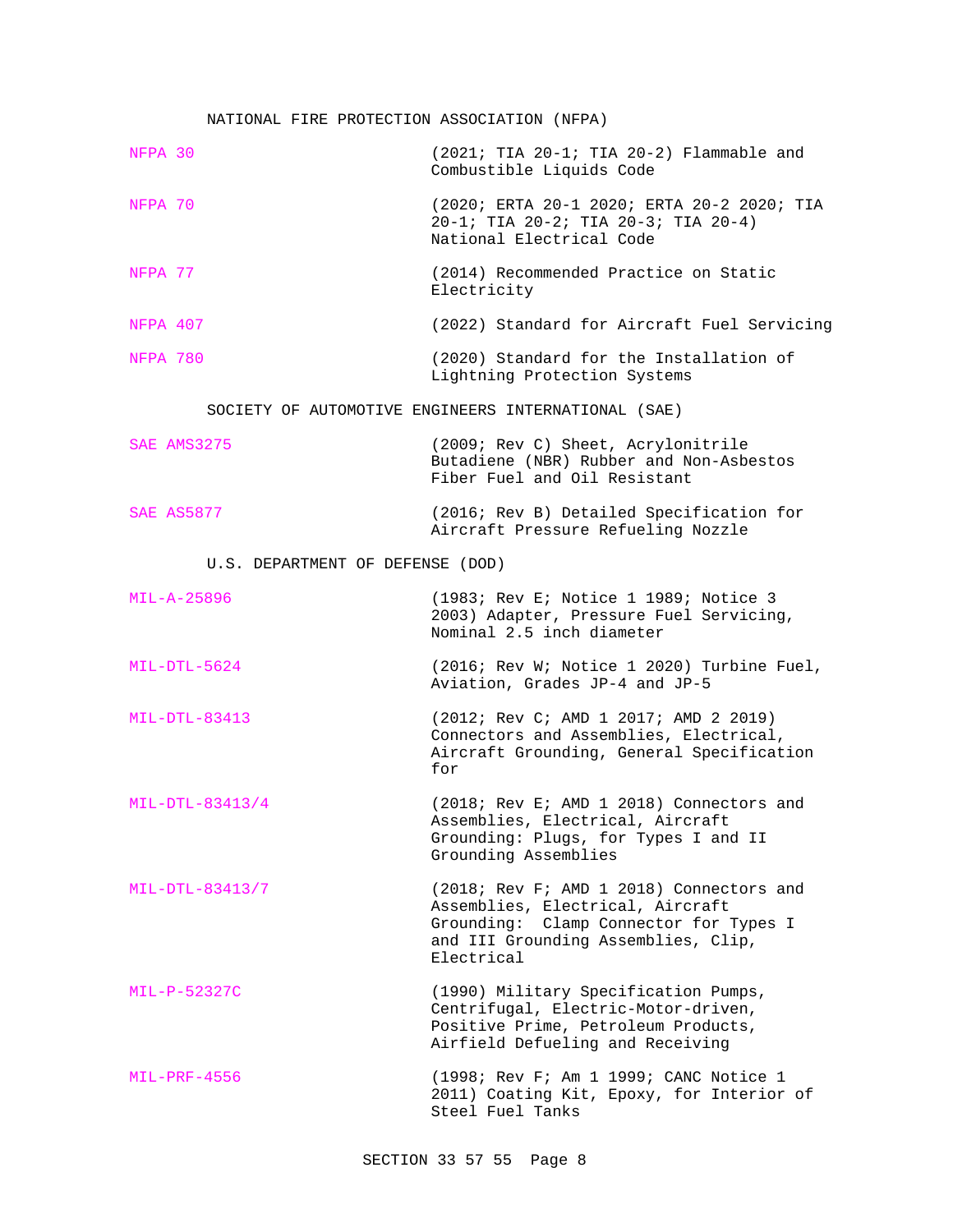| $MIL-STD-130$                                            | (2007; Rev N; Change 1 2012)<br>Identification Marking of U.S. Military<br>Property                                                                                                                    |  |
|----------------------------------------------------------|--------------------------------------------------------------------------------------------------------------------------------------------------------------------------------------------------------|--|
| $MIL-STD-161$                                            | (2005; Rev G; Notice 1 2010)<br>Identification Methods for Bulk Petroleum<br>Products Systems Including Hydrocarbon<br>Missile Fuels                                                                   |  |
| U.S. GENERAL SERVICES ADMINISTRATION (GSA)               |                                                                                                                                                                                                        |  |
| $CID A-A-50696$                                          | (2016; Rev D) Reels, Static Discharge,<br>Grounding, 50 and 75 Foot Cable Lengths                                                                                                                      |  |
| $CID A-A-59326$                                          | (Rev D) General Specification For Coupling<br>Halves, Quick-Disconnect, Cam-Locking Type                                                                                                               |  |
| U.S. NATIONAL ARCHIVES AND RECORDS ADMINISTRATION (NARA) |                                                                                                                                                                                                        |  |
| 40 CFR 280                                               | Technical Standards and Corrective Action<br>Requirements for Owners and Operators of<br>Underground Storage Tanks (UST)                                                                               |  |
| UNDERWRITERS LABORATORIES (UL)                           |                                                                                                                                                                                                        |  |
| UL 87                                                    | (2016) UL Standard for Safety<br>Power-Operated Dispensing Devices for<br>Petroleum Products                                                                                                           |  |
| <b>UL 87A</b>                                            | (2015; Reprint Jan 2020) UL Standard for<br>Safety Power-Operated Dispensing Devices<br>for Gasoline and Gasoline/Ethanol Blends<br>with Nominal Ethanol Concentrations up to<br>85 Percent (E0 - E85) |  |
| <b>UL 330</b>                                            | (2017; Reprint Feb 2019) UL Standard for<br>Safety Hose and Hose Assemblies for<br>Dispensing Flammable Liquids                                                                                        |  |
| <b>UL 842</b>                                            | (2015; Reprint Oct 2017) UL Standard for<br>Safety Valves for Flammable Fluids                                                                                                                         |  |

# 1.3 ADMINISTRATIVE REQUIREMENTS

Submit detail drawings consisting of illustrations, schedules, performance charts, instructions, brochures, diagrams, and other information to illustrate the requirements and operation of the system components and systems. Provide the drawings as one package with the design analysis. Shop fabrication drawings must include type of material, configuration, thickness, and necessary details of construction of the steel tank and vault. Shop drawings must also show the steel grating and supports. Submit Manufacturer's Catalog Data and Certificates of Compliance. Operation and maintenance information must be submitted for the system components items or systems listed in PART 2. Automatic pump controls must include step-by-step procedures required for system startup, operation, and shutdown.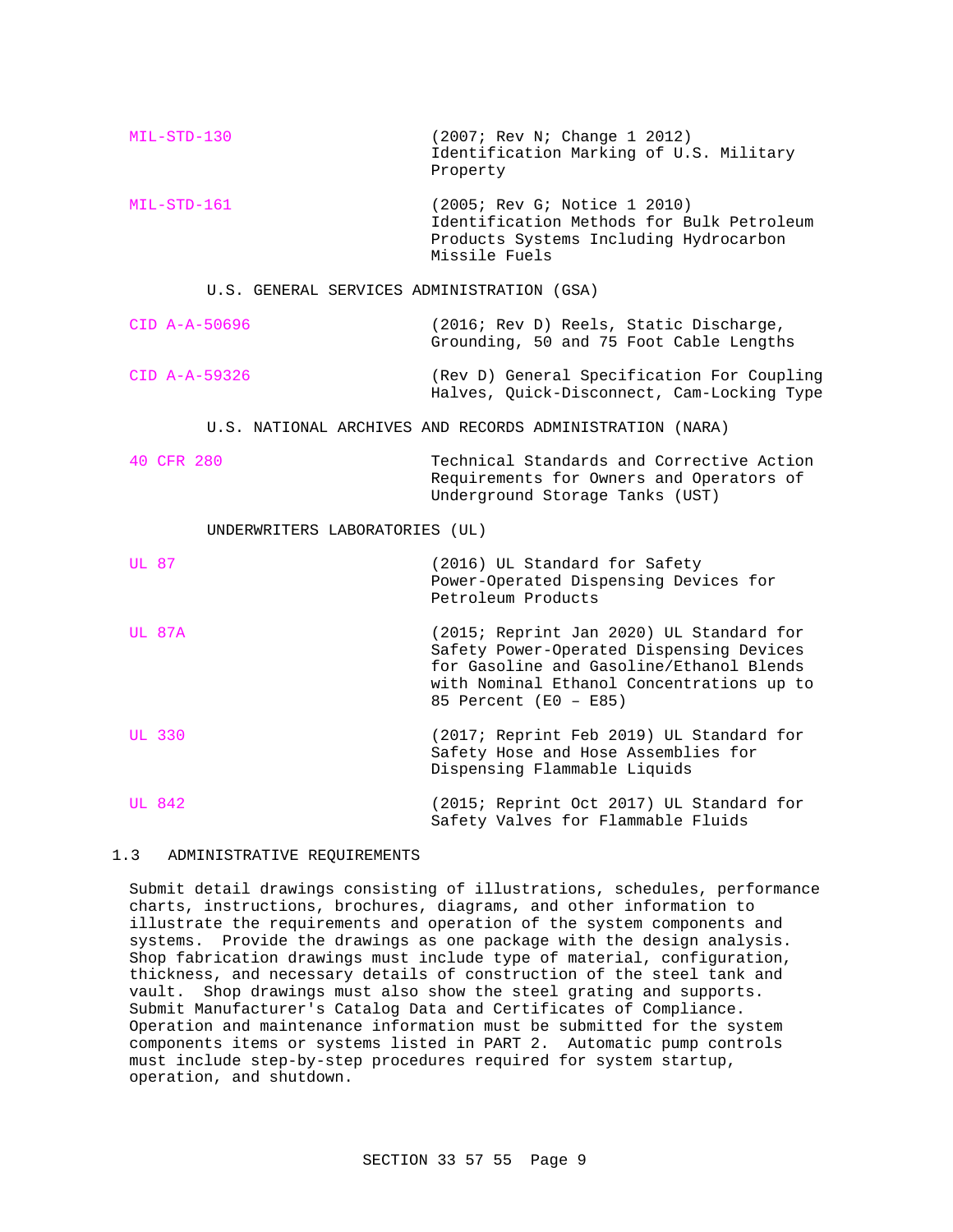#### $1.4$ SUBMITTALS

NOTE: Review Submittal Description (SD) definitions in Section 01 33 00 SUBMITTAL PROCEDURES and edit the following list, and corresponding submittal items in the text, to reflect only the submittals required for the project. The Guide Specification technical editors have classified those items that require Government approval, due to their complexity or criticality, with a "G." Generally, other submittal items can be reviewed by the Contractor's Quality Control System. Only add a "G" to an item if the submittal is sufficiently important or complex in context of the project.

For Army projects, fill in the empty brackets following the "G" classification, with a code of up to three characters to indicate the approving authority. Codes for Army projects using the Resident Management System (RMS) are: "AE" for Architect-Engineer; "DO" for District Office (Engineering Division or other organization in the District Office); "AO" for Area Office; "RO" for Resident Office; and "PO" for Project Office. Codes following the "G" typically are not used for Navy, Air Force, and NASA projects.

The "S" classification indicates submittals required as proof of compliance for sustainability Guiding Principles Validation or Third Party Certification and as described in Section 01 33 00 SUBMITTAL PROCEDURES.

Choose the first bracketed item for Navy, Air Force, and NASA projects, or choose the second bracketed item for Army projects. 

Government approval is required for submittals with a "G" or "S" classification. Submittals not having a "G" or "S" classification are [for Contractor Quality Control approval.][for information only. When used, a code following the "G" classification identifies the office that will review the submittal for the Government.] Submit the following in accordance with Section 01 33 00 SUBMITTAL PROCEDURES:

#### SD-02 Shop Drawings

Grounding and Bonding; G[, [\_\_\_\_]]

- $\mathbf{r}$ Tightness Monitoring System; G[, [\_\_\_\_]]
- $\overline{\phantom{a}}$ Truck Fillstand Overfill Protection and Ground Verification Unit; G  $[ , [ \_ \_ ] ]$
- Venturi Tubes; G[, [\_\_\_\_]]  $\overline{11}$
- $\mathbf{1}$ Meters;  $G[$ ,  $[\underline{\hspace{1cm}}]$ ]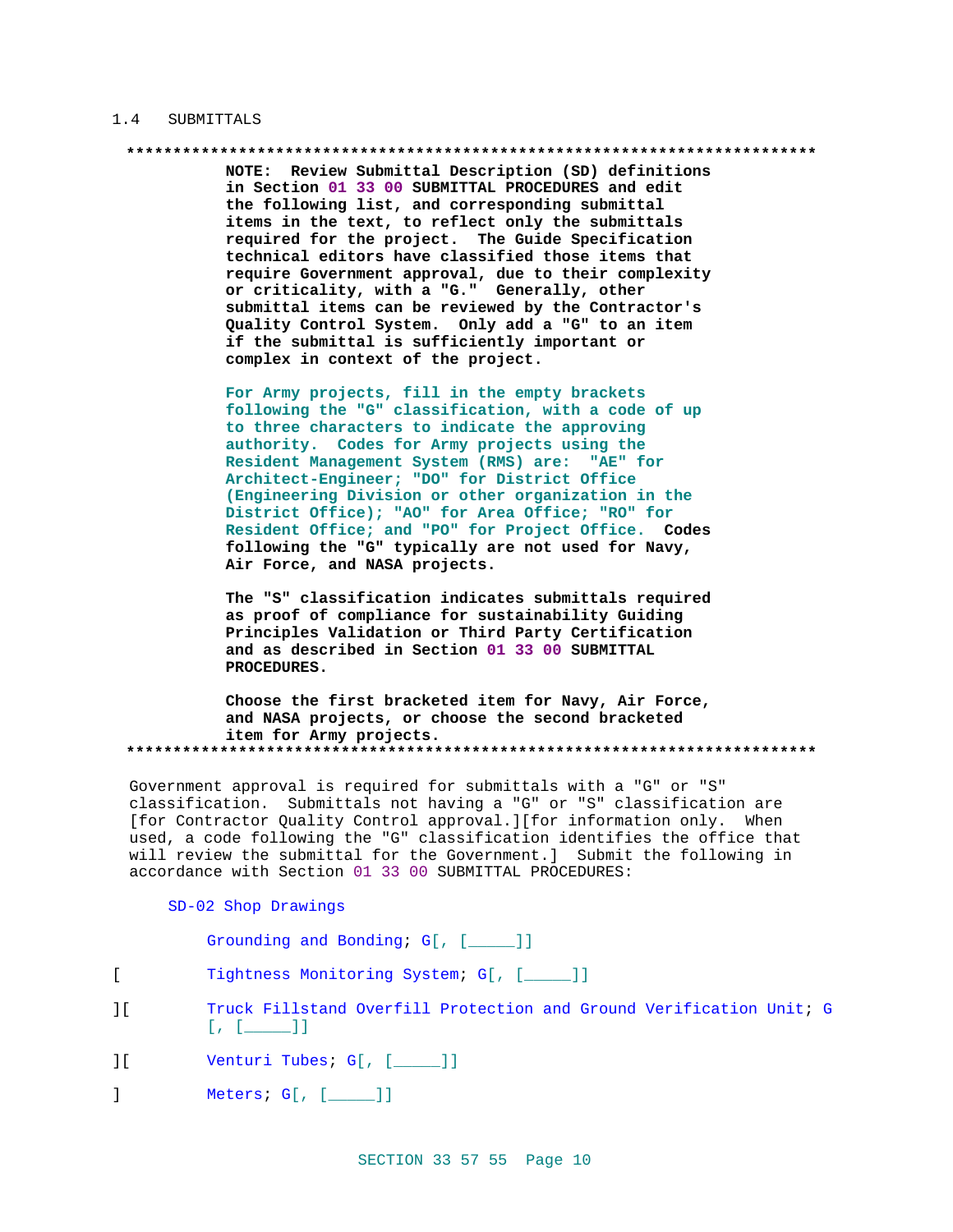| L              | Jockey Pump; G[, [____]]                                                              |
|----------------|---------------------------------------------------------------------------------------|
| 1              | Packaged Truck Offload System; G[, [____]]                                            |
|                | High Point Vent and Low Point Drain Pits; G[, [_____]]                                |
|                | Water Draw-Off System; G[, [____]]                                                    |
|                | Operating Tank Vent; G[, [____]]                                                      |
|                | SD-03 Product Data                                                                    |
|                | Pressure Gages; G[, [____]]                                                           |
|                | Differential Pressure Gauge; G[, [____]]                                              |
|                | Automatic Pump Controls; G[, [____]]                                                  |
| L              | Tightness Monitoring System; G[, [____]]                                              |
| ΙI             | Truck Fillstand Overfill Protection and Ground Verification Unit; G<br>$[ , [ \_ 1 ]$ |
| J.             | Flow Switches; G[, [____]]                                                            |
| L              | Venturi Tubes; G[, [____]]                                                            |
| 1 <sup>1</sup> | Differential Pressure Transmitter; G[, [____]]                                        |
| ı              | Pressure Sensor; G[, [____]]                                                          |
|                | Relaxation Tank; G[, [____]]                                                          |
|                | Meters; $G[$ , $[\underline{\hspace{1cm}}]$ ]]                                        |
|                | Submersible Pump; G[, [____]]                                                         |
|                | ANSI Type Centrifugal Pump; G[, [____]]                                               |
|                | Sliding Vane Rotary Pump; G[, [____]]                                                 |
|                | Self-Priming Centrifugal Pump; G[, [____]]                                            |
| L              | Jockey Pump; G[, [____]]                                                              |
| 1              | Packaged Truck Offload System; G[, [____]]                                            |
|                | Deaerator Tank; G[, [____]]                                                           |
|                | Truck Fillstand Hose; G[, [____]]                                                     |
|                | Truck Fillstand Swivel Joints; G[, [____]]                                            |
|                | Tank Truck Bottom Loading Arm; G[, [____]]                                            |
|                | Top Loading Arm; G[, [____]]                                                          |
|                | Filter/Separator; G[, [____]]                                                         |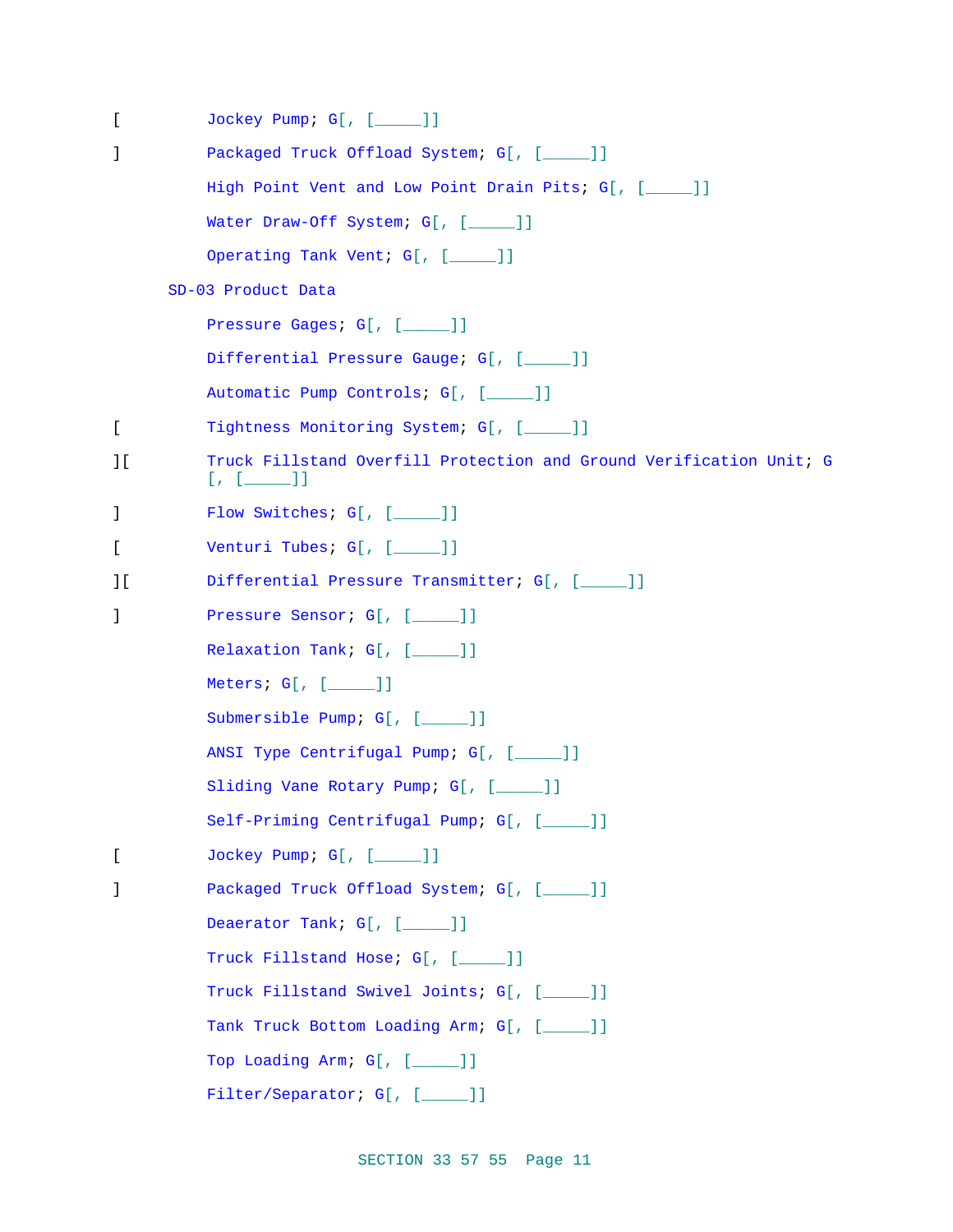High Point Vent and Low Point Drain Pits; G[, [\_\_\_\_]] FRP Containment Sump; G[, [\_\_\_\_]] Liquid Level Gauge; G[, [\_\_\_\_\_]] Operating Tank Level Indicator; G[, [\_\_\_\_\_]] Operating Tank Level Switches; G[, [\_\_\_\_]] Water Draw-Off System; G[, [\_\_\_\_]] Operating Tank Vent; G[, [\_\_\_\_]] Product Dispensing Unit; G[, [\_\_\_\_]] SD-06 Test Reports [ Tightness Monitoring System; G[, [ \_\_\_\_ ]] ] Coating Testing; G[, [\_\_\_\_\_]] SD-07 Certificates System Supplier; G[, [\_\_\_\_\_]] [ Tightness Monitoring System; G[, [ \_\_\_\_\_ ]] ] SD-10 Operation and Maintenance Data Automatic Pump Controls; G[, [\_\_\_\_\_]] [ Tightness Monitoring System; G[, [ \_\_\_\_ ]] ][ Truck Fillstand Overfill Protection and Ground Verification Unit; G  $[ , [ ] ]$ ] Relaxation Tank; G[, [\_\_\_\_\_]] Meters; G[, [\_\_\_\_\_]] Submersible Pump; G[, [\_\_\_\_\_]] ANSI Type Centrifugal Pump; G[, [\_\_\_\_\_]] Sliding Vane Rotary Pump; G[, [\_\_\_\_]] Self-Priming Centrifugal Pump; G[, [\_\_\_\_]] [ Jockey Pump; G[, [\_\_\_\_\_]] ] Packaged Truck Offload System; G[, [\_\_\_\_]] Deaerator Tank; G[, [\_\_\_\_]] Filter/Separator; G[, [\_\_\_\_]] Operating Tank Level Indicator; G[, [\_\_\_\_\_]]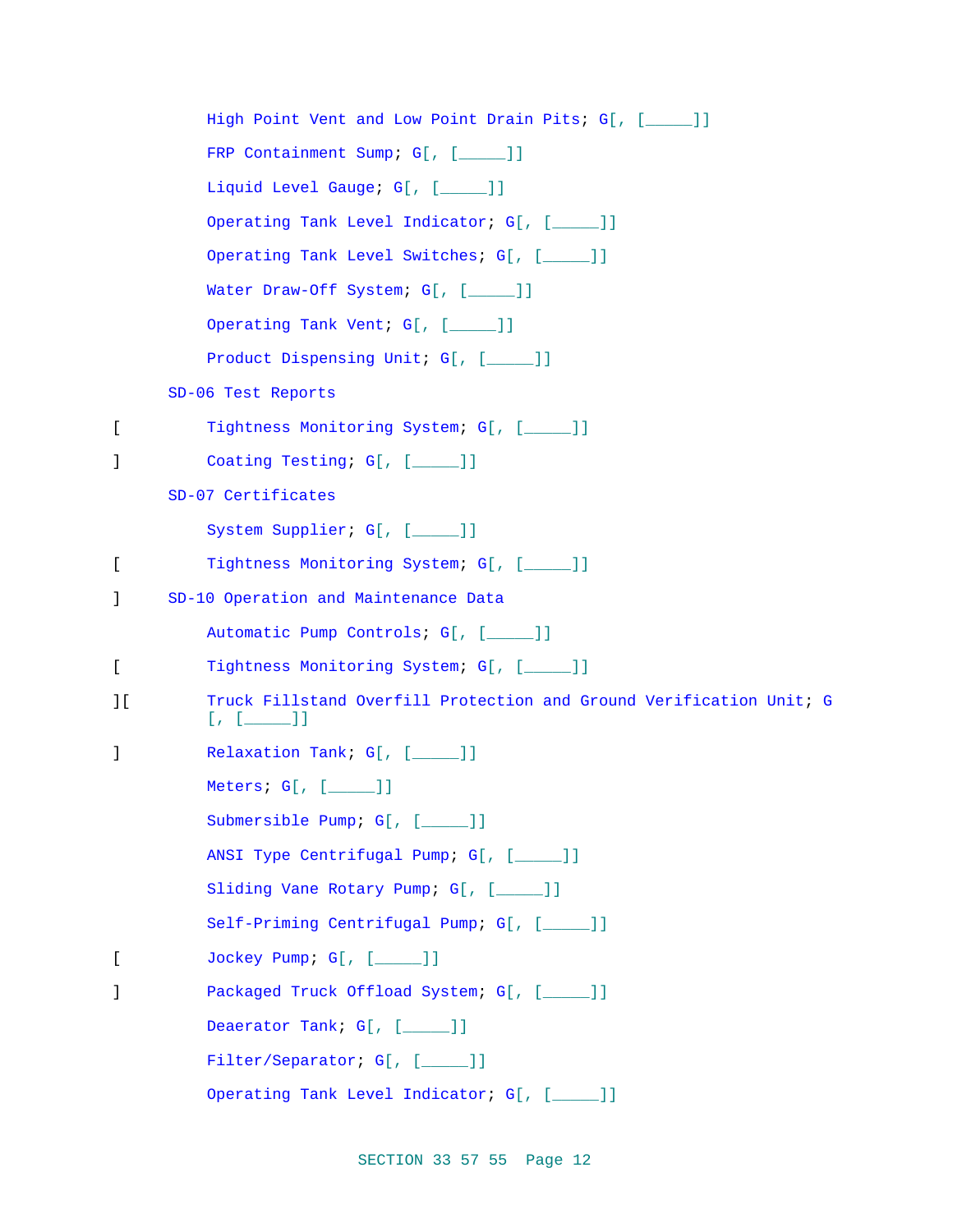Water Draw-off System; G[, [\_\_\_\_]] Operating Tank Vent; G[, [\_\_\_\_]] Product Dispensing Unit; G[, [\_\_\_\_]]

#### $1.5$ **OUALITY ASSURANCE**

Submit the following data for approval:

- a. Certification stating that the System Supplier has provided and installed at least five Programmable Logic Control (PLC)-based pump control systems in the last five years, for automatic cycling of pumps based upon varying dispensing demands, utilizing multiple pumps. These systems must be for dispensing [jet fuel] [mogas] [avgas] [diesel] [bio-diesel] [E-85] [burner fuel oils] [\_\_\_\_\_].
- b. Certification that six systems have been successfully operated over the last three years and are currently in service.
- c. Project names, locations, system description, and items provided at these installations. Include user point-of-contact and current telephone numbers.
- $1.5.1$ Material and Equipment Oualifications

Provide materials and system components that are standard products of a manufacturer regularly engaged in the manufacturing of such products, that are of a similar material, design and workmanship. Materials and system components must have been in satisfactory commercial or industrial use for a minimum two years prior to bid opening. The two year period must include applications of the system components and materials under similar circumstances and of similar size. Materials and system components must have been for sale on the commercial market through advertisements, manufacturers' catalogs, or brochures during the two year period. [ Products having less than a two year field service record will be acceptable if a certified record of satisfactory field operation, for not less than 6000 hours, exclusive of the manufacturer's factory tests, can be shown.]

#### $1.5.2$ Nameplates

NOTE: In a salt water environment, substitute acceptable non-corroding metal such as, but not limited to, nickel-copper, 304 stainless steel, or monel. Aluminum is unacceptable. Nomenclature (or system identification) should be established by the designer.

Require melamine plastic nameplates for all NAVFAC projects. Also for NAVFAC projects, require nameplates to be associated or keyed to system charts and schedules. 

Attach nameplates to all specified system components, thermometers, gauges, and valves defined herein. List on each nameplate the manufacturer's name, address, [contract number,] [acceptance date,]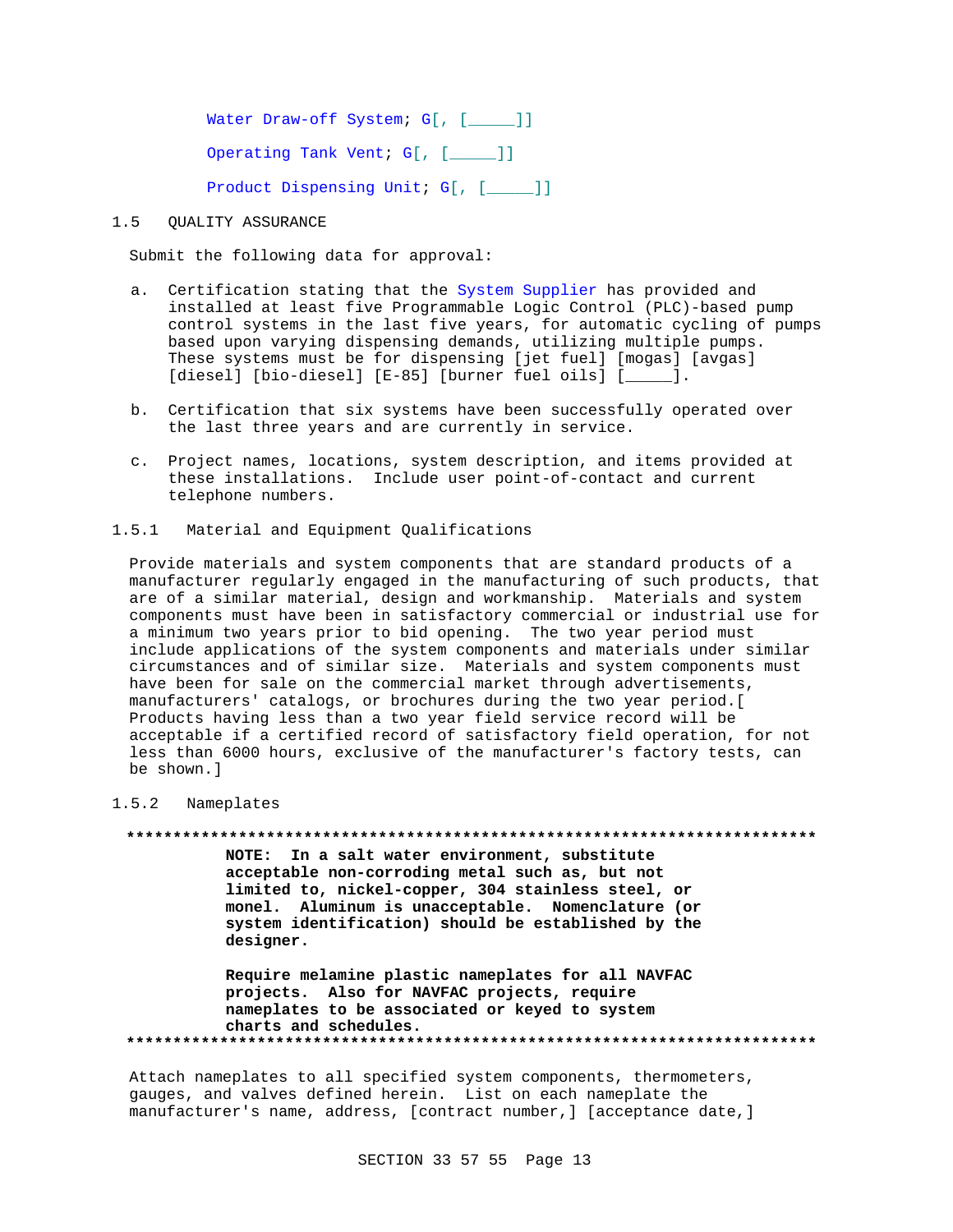component type or style, model or serial number, catalog number, capacity or size, and the system that is controlled. Construct plates of [anodized aluminum] [stainless steel] [melamine plastic, 3 mm 1/8-inch thick, UV resistant, black with white center core, matte finish surface and square corners] [\_\_\_\_\_]. Install nameplates in prominent locations with nonferrous screws, nonferrous bolts, or permanent adhesive. Minimum size of nameplates must be 25 by 65 mm 1 by 2-1/2 inches. Lettering must be the normal block style with a minimum 6 mm 1/4-inch height. Accurately align all lettering on nameplates.[ For plastic nameplates, engrave lettering into the white core.][ Key the nameplates to a chart and schedule for each system. Frame charts and schedule under glass, and locate where directed near each system. Furnish two copies of each chart and schedule. Each nameplate description must identify its function.]

### 1.6 DELIVERY, STORAGE, AND HANDLING

Handle, store, and protect system components and materials to prevent damage before and during installation in accordance with the manufacturer's recommendations, and as approved by the Contracting Officer. Replace damaged or defective items.

## PART 2 PRODUCTS

If gasoline is being handled, refer to 40 CFR Part 60 Subpart Kb and XX, 40 CFR Part 63 Subpart R, BBBBBB, and CCCCCC for design, installation, and testing requirements.

### 2.1 MATERIALS

Materials of construction must be stainless steel, aluminum or nonferrous material except positive displacement meter case may be steel with electroless nickel plated internals coated to 0.075 mm 3 mil thickness, or interior epoxy coating. No ferrous or zinc-coated material bronze, brass or other copper bearing alloys must be used in contact with the fuel. Do not install cast iron bodied valves or system components. Do not use aluminum valves.

### 2.1.1 Types of Fuel

### **\*\*\*\*\*\*\*\*\*\*\*\*\*\*\*\*\*\*\*\*\*\*\*\*\*\*\*\*\*\*\*\*\*\*\*\*\*\*\*\*\*\*\*\*\*\*\*\*\*\*\*\*\*\*\*\*\*\*\*\*\*\*\*\*\*\*\*\*\*\*\*\*\*\* NOTE: Select type of fuel and insert expected temperature extremes. \*\*\*\*\*\*\*\*\*\*\*\*\*\*\*\*\*\*\*\*\*\*\*\*\*\*\*\*\*\*\*\*\*\*\*\*\*\*\*\*\*\*\*\*\*\*\*\*\*\*\*\*\*\*\*\*\*\*\*\*\*\*\*\*\*\*\*\*\*\*\*\*\*\***

Components must be suitable for use with [F-24 turbine fuel (Jet-A with additives FSII, CI/LE, and SDA); specific gravity 0.81 at 16 degrees C 60 degrees F; viscosity 1.62 CS at 16 degrees C 60 degrees F; Reid vapor pressure less than 0.35 kPa 0.05 psi; ASTM D1655] [JP-4 turbine fuel; specific gravity 0.76 at 16 degrees C 60 degrees F; viscosity 0.92 CS at 16 degrees C 60 degrees F; Reid vapor pressure 14 to 21 kPa 2 to 3 psi, MIL-DTL-5624] [JP-5 turbine fuel; specific gravity 0.82 at 16 degrees C 60 degrees F; viscosity 1.62 CS at 16 degrees C 60 degrees F; Reid vapor pressure less than 0.35 kPa 0.05 psi, MIL-DTL-5624]. Components to be ANSI Class 150 (1920 kPa at 38 degrees C 275 psig at 100 degrees F) unless noted otherwise. Components to be suitable for outside, unsheltered location, and to function normally in ambient temperatures between [\_\_\_\_\_] degrees C Fand [\_\_\_\_\_] degrees C F.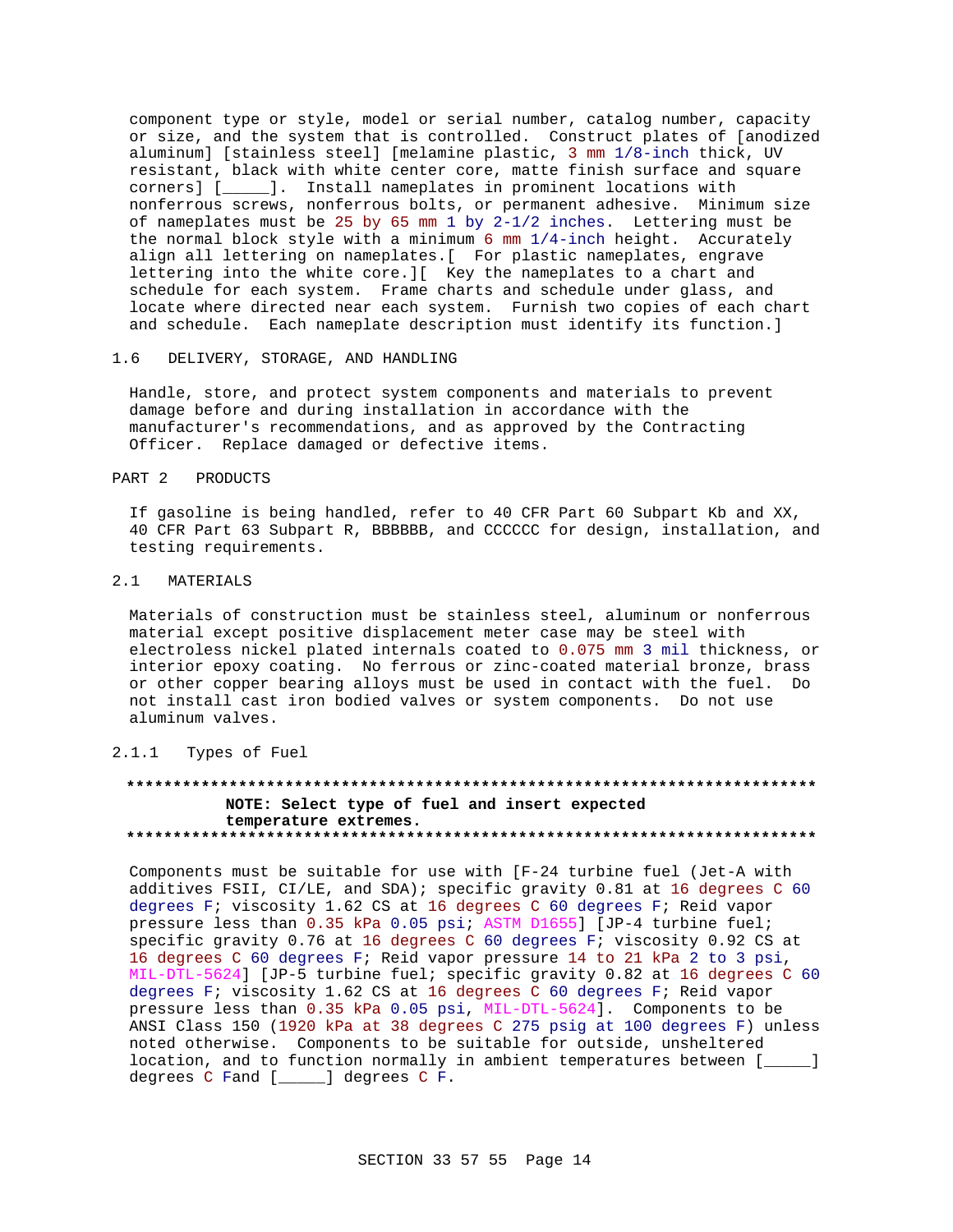#### 2.1.2 Composition of Materials

Materials in contact with the fuel must be noncorrosive. No zinc-coated metals, brass, bronze, iron, lead or lead alloys, copper or copper alloys, or other light metal alloys containing more than 4 percent copper must be used in contact with the fuel.

2.1.3 Gaskets

Gaskets must be in accordance with Section 33 52 40 FUEL SYSTEMS PIPING (NON-HYDRANT).

2.1.4 Bolts and Nuts

Bolts and nuts must be in accordance with Section 33 52 40 FUEL SYSTEMS PIPING (NON-HYDRANT).

2.1.5 Flanges

Flanges and flanged end system components must be in accordance with Section 33 52 40 FUEL SYSTEMS PIPING (NON-HYDRANT).

2.1.6 Nitrile Butadiene (Buna-N)

Provide Buna-N material that conforms to SAE AMS3275.

2.1.7 Acrylonitrile Butadiene Rubber (NBR)

Provide NBR material that conforms to SAE AMS3275.

- 2.2 SYSTEM COMPONENTS AND MATERIAL
- 2.2.1 General

All items of system components and material must be new and of the best quality used for the purpose in commercial practice and must be products of reputable manufacturers. Each major component of the system components must have the manufacturer's name, address and catalog number on a plate securely affixed in a conspicuous place. The nameplate of a distributing agent only will not be acceptable. The gears, couplings, projecting set screws, keys and other rotating parts located so that any person may come in close proximity thereto must be fully enclosed or properly guarded. System Components, assemblies and parts must be marked for identification in accordance with MIL-STD-130 and MIL-STD-161. Pump and filter vessel numbers must be as indicated on the drawings. In addition, filter vessels must include element numbers and the date of the next element change. Identification tags made of brass, stainless steel, or engraved anodized aluminum, indicating valve number and normally open (NO) or normally closed (NC) must be installed on valves. Tags must be 35 mm  $1-3/8$  inch minimum diameter, and marking must be stamped or engraved. Indentations must be black, for reading clarity. Tags must be attached to valves with No 12 AWG, copper wire, stainless or aluminum hanging wires, or chrome-plated beaded chain designed for that purpose.

#### 2.2.2 System Supplier

Since the pump control system, including but not limited to pump control panel, [venturi tubes], transmitters, flow switches, fueling system pumps, all field instrumentation, [tightness monitoring system,] and control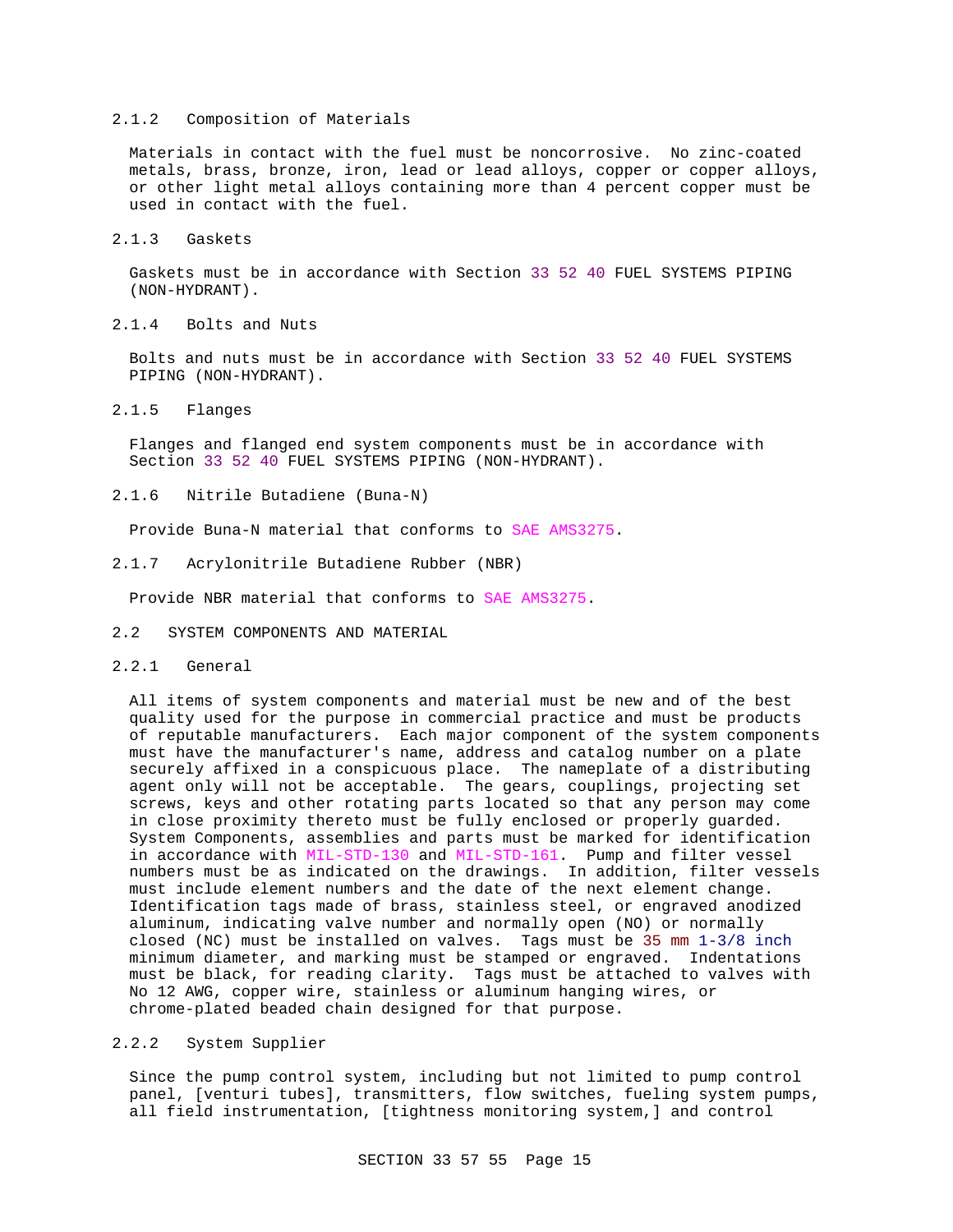valves with all hardware and software, is an integrated system it must be furnished by a single systems supplier regularly engaged in the supplying of these system components. System Supplier must be a company whose regular, normal, and primary business is representing manufacturers in the distribution and start-up of aviation fueling facilities, and have no affiliation with the Contractor other than as a seller to the Contractor. Supplier must provide all system components and appurtenances regardless of manufacture, be a factory authorized certified representative, and be responsible to the Contractor for satisfactory operation of the entire system, and must oversee the installation of the system components. Substitutions of functions specified will not be acceptable. The Contractor and the System Supplier must be present at the system commissioning, and must coordinate and schedule the work during construction, testing, calibration, and acceptance of the system. The System Supplier must be on-site with their mechanical and control personnel to supervise and assist the contractor during pre-commissioning check-out of the mechanical systems and control systems, initial fuel receipt, initial filing, hydrostatic testing, pigging, flushing, cleaning, system component tests, performance testing and all training for the owner's representatives. The System Supplier must be responsible to the Contractor for scheduling all Contractor, Sub-contractor, and manufacturer's service personnel during system start-up and final commissioning.

#### 2.3 ELECTRICAL

# **\*\*\*\*\*\*\*\*\*\*\*\*\*\*\*\*\*\*\*\*\*\*\*\*\*\*\*\*\*\*\*\*\*\*\*\*\*\*\*\*\*\*\*\*\*\*\*\*\*\*\*\*\*\*\*\*\*\*\*\*\*\*\*\*\*\*\*\*\*\*\*\*\*\* NOTE: Show electrical characteristics on the**

**drawings.**

**Where reduced-voltage motor starters are recommended by the manufacturer or required otherwise, specify and coordinate the type(s) required in Section 26 20 00 INTERIOR DISTRIBUTION SYSTEM. Reduced-voltage starting is required when full voltage starting will interfere with other electrical system components and circuits and when recommended by the manufacturer. Where adjustable speed drives (ASD) are specified, reference Section 26 29 23 ADJUSTABLE SPEED DRIVE (ASD) SYSTEMS UNDER 600 VOLTS. The methods for calculating the economy of using an adjustable speed drive is described in UFC 3-520-01 DESIGN: INTERIOR ELECTRICAL SYSTEMS.**

**Coordinate the ignition temperature of the fuel(s) to be handled with the electrical design. Ignition temperatures will be as defined in NFPA 497M. Fuel ignition temperatures will dictate the maximum allowable temperature rating of the electrical system components. Coordinate the area classification and the electrical design with UFC 3-460-01.**

**Coordinate piping, valve, system components and other systems bonding and grounding requirements with UFC 3-460-01. Include also in the design a bonding and grounding plan to relieve and control static electricity buildup as described in UFC 3-460-01.**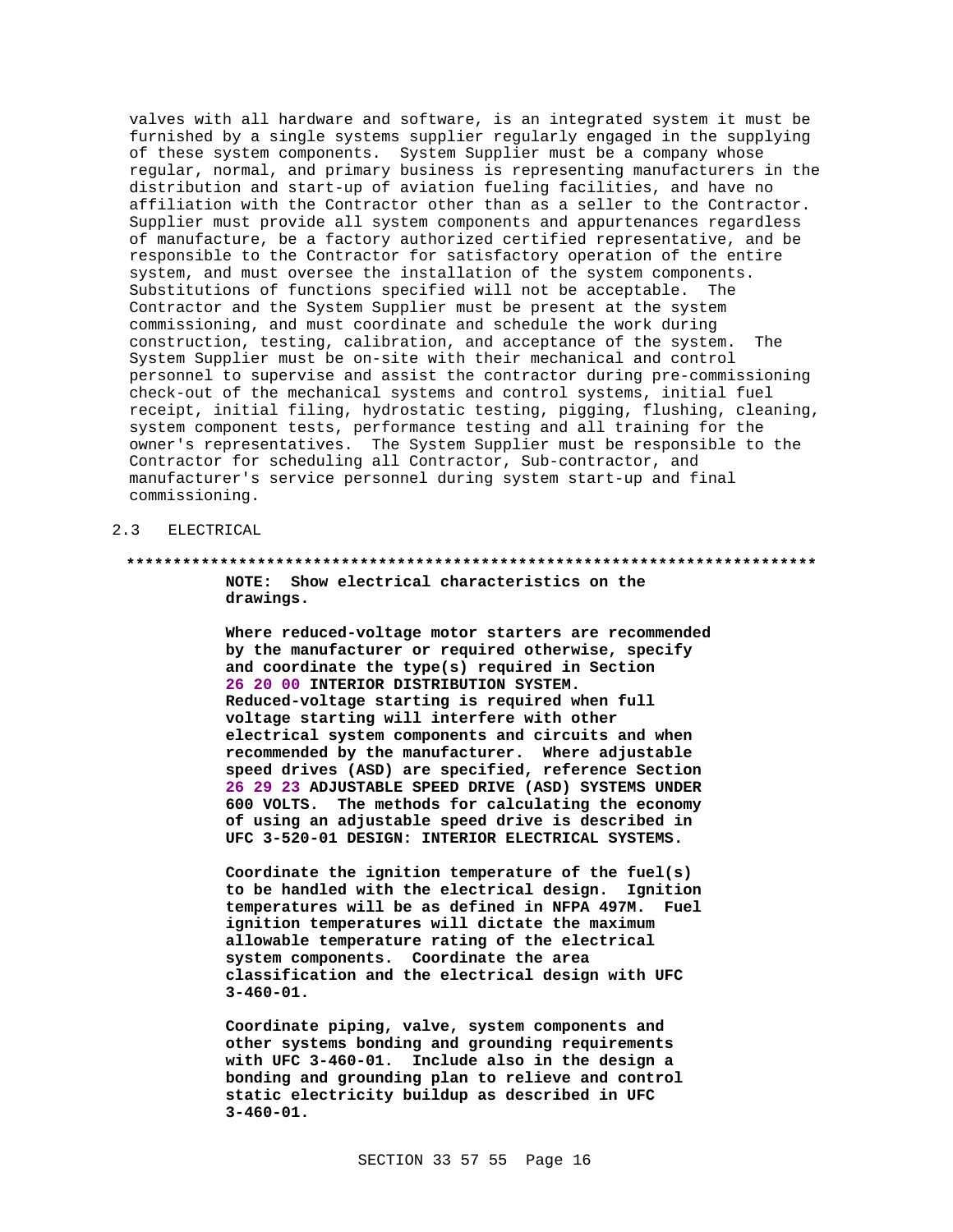#### 

Motors, manual or automatic motor control system components except where installed in motor control centers, and protective or signal devices required for the operation specified herein must be provided under this section in accordance with Section 26 20 00 INTERIOR DISTRIBUTION SYSTEM. Any wiring required for the operation specified herein, but not shown on the electrical plans, must be provided under this section in accordance with Section 26 20 00 INTERIOR DISTRIBUTION SYSTEM.

#### $2.3.1$ Grounding and Bonding

Ground and bond in accordance with NFPA 70, NFPA 77, NFPA 407, NFPA 780, API RP 540, API RP 2003, IEEE 142, and IEEE 1100. Provide jumpers to overcome the insulating effects of gaskets, paints, or nonmetallic components.

#### 2.4 PRESSURE GAGES

### NOTE: For arctic conditions (less than minus 50 deg F) gauges must be immersed (filled) with silicone. Indicate the scale range for each gauge on the drawings.

Pressure gages must conform to ASME B40.100 with metal cases and 100 mm 4-inch diameter white dials. Gages must be bottom connected, without back flanges. A pulsation dampener, adjustable to the degree of dampening required, must be provided for each gage. Range of gages must be as indicated. A ball valve must be provided for each pressure gage. Gages must have all parts immersed in [silicone] [glycerin] oil. Gages must be labeled with the calibration date.

#### $2.4.1$ Quick Disconnect

If indicated on drawings provide quick disconnect on pressure gauge. Ouick disconnects for pressure gauges must be double shut-off, dry-break design, 316 stainless steel construction, with Fluorocarbon (Viton) seals, minimum working pressure of 6.89 mPa 1000 psig at 38 degrees C 100 degrees F, with 12.7 mm 1/2-inch female NPT threaded connections for both coupler and adapter, manufactured in accordance with ISO 7241, Series B. The quick disconnect assembly must consist of a coupler, half to be connected to the pressure snubber under the pressure gauge, and a nipple/adapter half to be connected above the pressure gauge isolation ball valve. The nipple/adapter is to be provided with an aluminum dust cap to protect the fitting when the gauge is removed.

#### DIFFERENTIAL PRESSURE GAUGE  $2.5$

#### 

NOTE: Piston type differential pressure gauges do not require calibration. Suggest showing on the drawings a pressure gauge installed on the high pressure side of the differential pressure gauge. The pressure gauge should have a scale range from 0 to 2068 kPa (300 psi).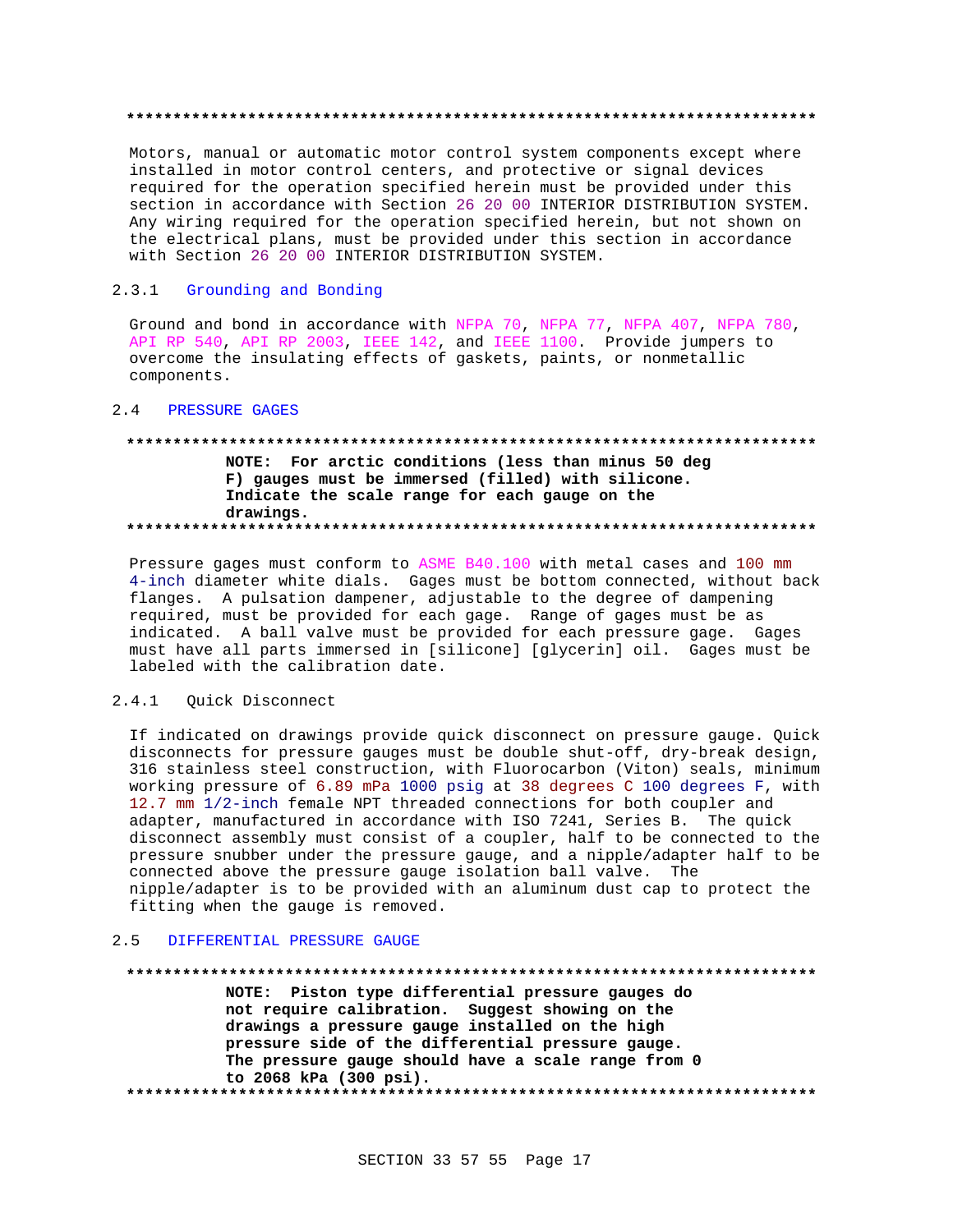The gauge must consist of a spring-supported, corrosion resistant piston moving inside a glass cylinder, with high pressure applied on top of the piston and low pressure applied below it. Under a differential pressure of 206.8 kPa 30 psi, leakage past the piston must not exceed 120 drops per minute. The cylinder and flanges must be stainless steel with Viton O-ring seals. The high pressure inlet of the gauge must have a 10-micron pleated paper filter and the low pressure connection must have a fine mesh stainless steel strainer. The gauge must have an operating pressure of 2068 kPa 300 psi. Differential pressure range of the gauge through approximately 75 mm 3-inches of piston movement must be 0-2068 kPa 0-30 psi with an accuracy of plus 34.5 kPa 0.5 psi, calibrated linearly with one PSI scale graduations. High and low pressure connections must be 1/4-inch NPT female with a stainless steel bar stock valve at each connection. Construction of the gauge must be such that a 3-valve manifold is not necessary. If only one bar stock valve is closed, the gauge must not be damaged by up to 206.8 kPa 300 psi differential pressure in either direction. A pressure gauge must be attached to the differential pressure gauge to indicate the high pressure and have a range of 2068 kPa 300 psi.

#### 2.6 AUTOMATIC PUMP CONTROLS

#### **\*\*\*\*\*\*\*\*\*\*\*\*\*\*\*\*\*\*\*\*\*\*\*\*\*\*\*\*\*\*\*\*\*\*\*\*\*\*\*\*\*\*\*\*\*\*\*\*\*\*\*\*\*\*\*\*\*\*\*\*\*\*\*\*\*\*\*\*\*\*\*\*\*\***

**NOTE: Fuel systems that include pumps to receive, transfer, and issue fuel may be provided with an Automatic Pump Control system with a Programmable Logic Controller (PLC) driven Pump Control Panel (PCP) to control the system. The exceptions where a PCP is not required are:**

**(a) Motive fuel filling stations and that only dispense motive fuel into vehicles.**

**(b) Motive fuel filling stations that also include attached tactical refueler truck loading station(s) whose flow rate is under 200 gpm for each station.**

**(c) Pumps serving miscellaneous use tanks.**

**(d) Isolated miscellaneous pumps that are not part of a larger system. These 5 HP or less size pumps act as sump pumps, pier stripping pumps, etc.**

**Every fuel system larger than a Filling Station for dispensing motive fuel that includes pumps to receive, transfer, and issue fuel may be provided with an Automatic Pump Control system with a Programmable Logic Controller (PLC) driven Pump Control Panel to control the pumps, run tightness tests, prevent tank overflow, etc. Provide an Automatic Pump Control System when required by Service Headquarters.**

**Only the most complicated systems use the measurement of pressure and flow to start and stop pumps; this is typically only required for hydrant systems. This specification section assumes that the system for this project uses manually actuated Pump Control Start/Stop Stations to control the pumps. To specify a system that uses an automatic**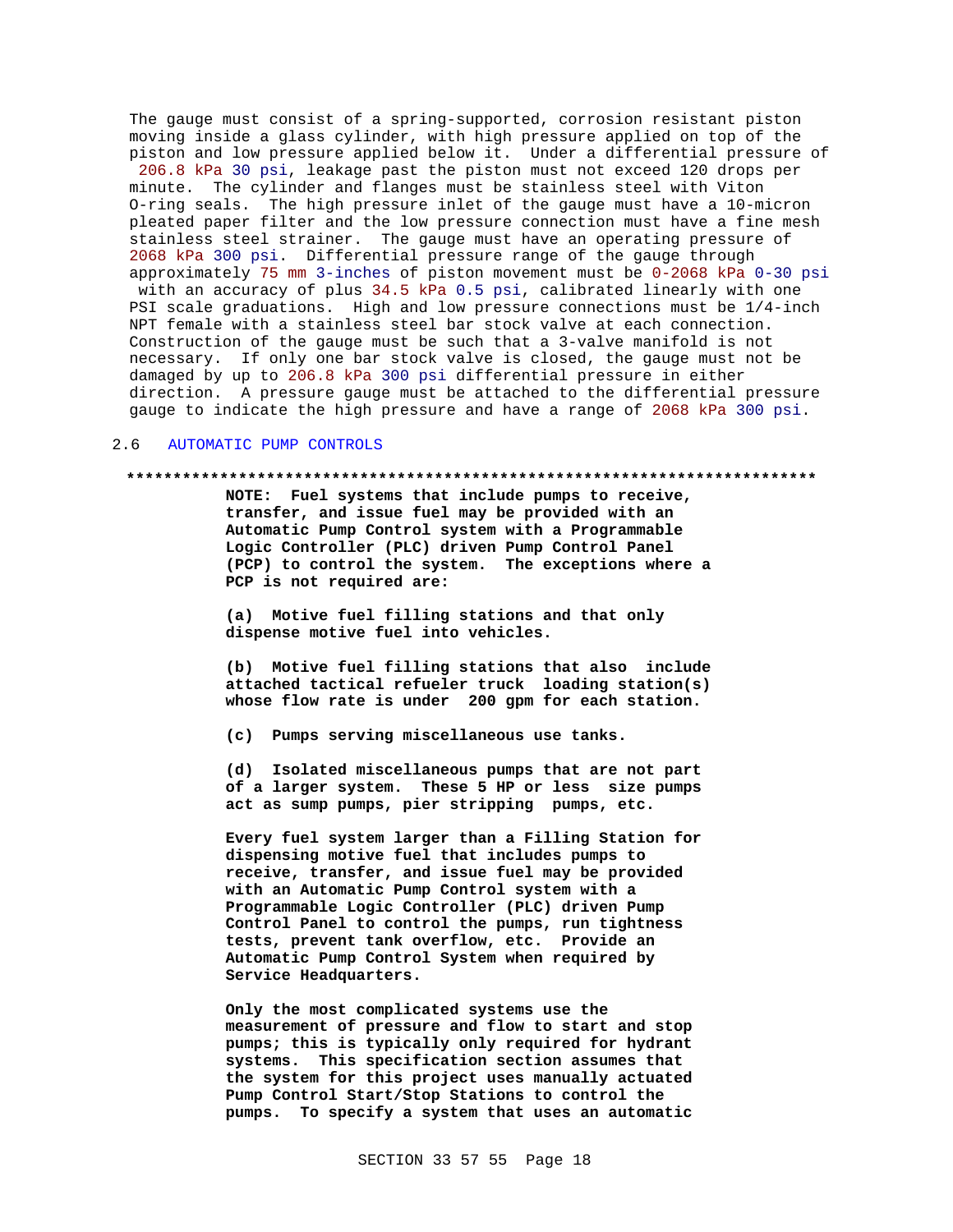### pump control system that starts and stops the pumps based on flow and/or pressure, use Section 33 52 43.11 AVIATION FUEL MECHANICAL EQUIPMENT instead and modify accordingly.

The control system components specified in this paragraph must be obtained from a single supplier of such products (see the paragraph SYSTEM SUPPLIER in this section for the requirements). The supplier must be responsible for furnishing components that are compatible and that operate as a system to perform the required pump control functions. Control tubing between controls/instruments and fuel lines must be installed to eliminate air entrapment. Control tubing must be as specified in Section 33 52 40 FUEL SYSTEMS PIPING (NON-HYDRANT). Each system component specified hereafter must have manufacturer's authorized service personnel present to assist in PERFORMANCE TESTING as specified in Section 33 08 55 FUEL DISTRIBUTION SYSTEM START-UP (NON-HYDRANT). Items specified under this paragraph must be submitted for approval concurrently with items specified in Section 33 09 52 FUEL PUMP CONTROL AND ANNUNCIATION SYSTEM (NON-HYDRANT).

Electrical supply and electrical control system components must be suitable for the location and area classification in which they are installed. All mounting hardware must be corrosion resistant.

#### $2.6.1$ Pump Control System

#### 

NOTE: Provide a pump control system with a Programmable Logic Controller (PLC) driven Pump Control Panel on every project larger than a Military Service Station.

NOTE: Delete any of the below listed systems that are inapplicable.

Provide a system that is furnished by a Single System supplier. System must include all required hardware and software in an integrated system. System must include the operator's interface computer and all required transmitters. System must monitor and control the following as a minimum:

- a. Control valves
- b. Refueler truck loading system
- c. Over the road tank truck loading system
- d. Railcar loading system
- e. Over the road tank truck offloading system
- f. Railcar offloading system
- g. Tank truck overfill protection and ground verification unit
- h. Vehicle dispensing system
- i. Marine loading system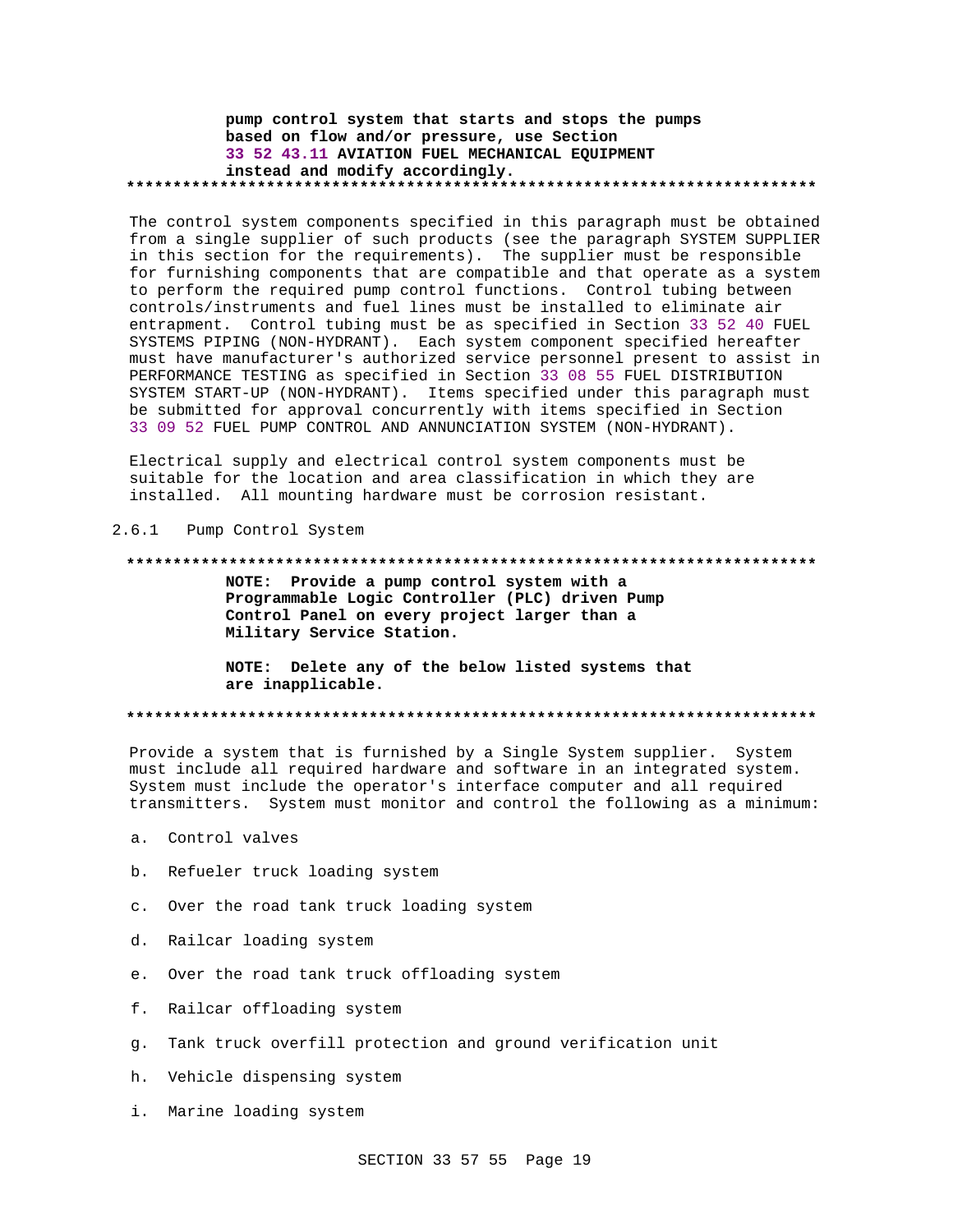- j. Marine offloading system
- k. Transfer pipeline pumping system

2.6.2 Pump Control Panel

#### NOTE: Indicate the control sequences for all equipment and system components on the drawings.

See Section 33 09 52 FUEL PUMP CONTROL AND ANNUNCIATION SYSTEM (NON-HYDRANT).

#### 2.6.3 Control Stations

# NOTE: Indicate the location and approximate configuration of each station. Mount all the control system components on a single system component rack next to the corresponding receiving/dispensing system components. Include the sequence of operation for each station on the drawings.

Electrical supply and electrical control system components must be suitable for the location and area classification in which they are installed. All mounting hardware must be corrosion resistant.

#### 2.6.3.1 Pump Control Start/Stop Station

# NOTE: Indicate the sequence of operation for the station on the drawings. Indicate the location of each station on the drawing. Provide a station for each loading or offloading position.

Station must consist of an enclosure, start/stop pushbuttons and green indicator lights as required. Enclosure must be corrosion resistant. In hazardous areas, enclosure must be electrogalvanized iron alloy with factory coating or copper-free aluminum. In non-hazardous areas, enclosures must be galvanized steel, stainless steel, electrogalvanized iron alloy with a factory coating or copper-free aluminum. Pushbutton contacts must have a minimum rating of 10 A, 125/250 VAC. Contact configuration must be as required or indicated. Indicator lights must be LED.

#### Emergency Fuel Shut-Off (EFSO) Station  $2.6.3.2$

### NOTE: Indicate on the drawings the sequence of control to occur once an emergency pushbutton is activated. Typically, during activation, power to the entire fueling system is shutdown and an alarm signal is sent to the local fire department.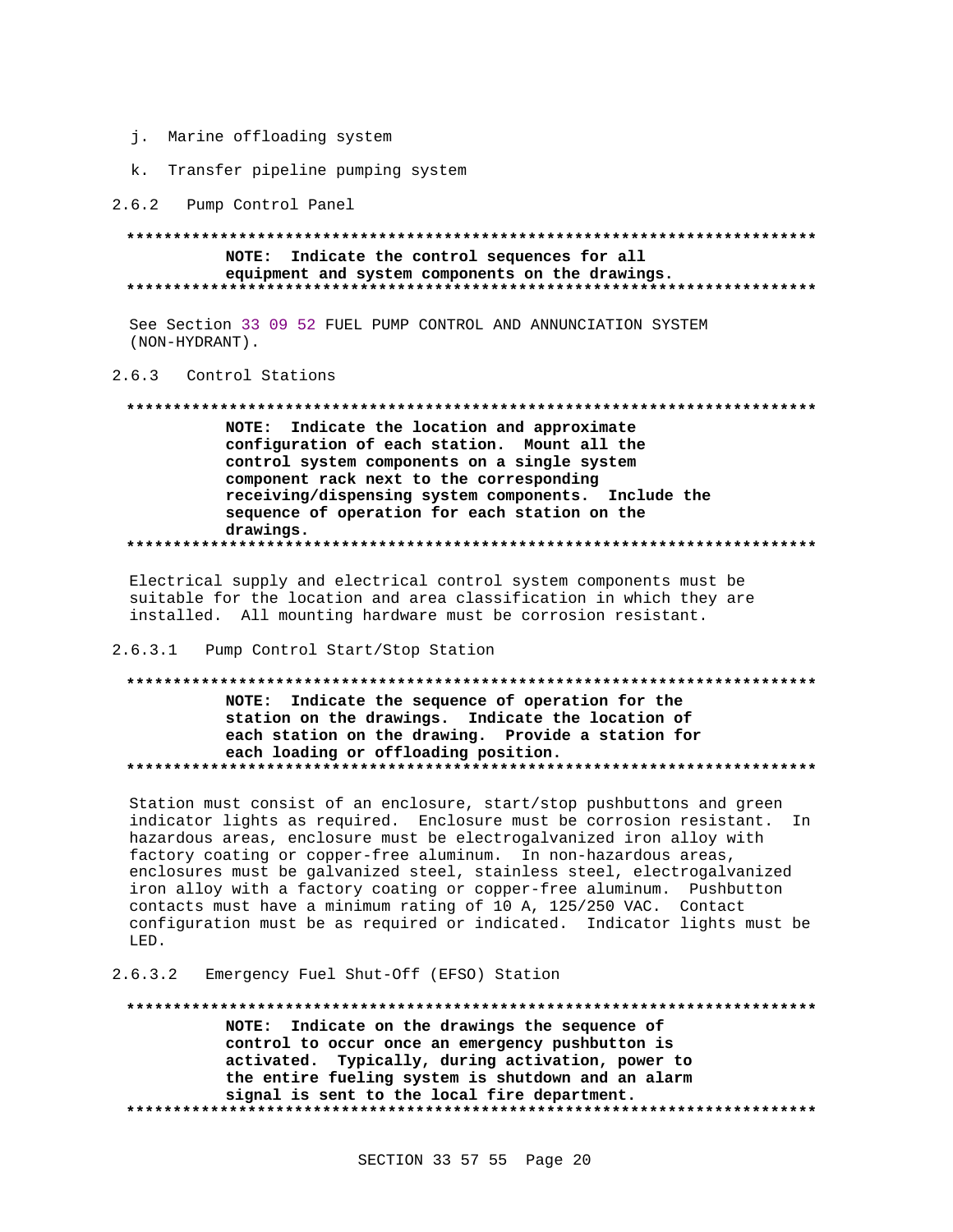Enclosure must be corrosion resistant. In hazardous areas, enclosure must be electrogalvanized iron alloy with factory coating or copper-free aluminum. In non-hazardous areas, enclosures must be galvanized steel, stainless steel, electrogalvanized iron alloy with a factory coating or copper-free aluminum. All enclosures must be provided with a hinged glass or polycarbonate front and an open bottom. Paint the enclosure red. Mounting hardware must be corrosion resistant. Mount an emergency pushbutton inside the station housing. Pushbutton must be accessible through the hinged front. Pushbutton must be a momentary contact single unit with a jumbo mushroom operator, 1-NC and 1-NO contact. Mount a caution sign beside the emergency shutdown station, with red 50 mm 2-inch letters stating "EMERGENCY SHUTDOWN". The sign must have white background and be of noncorrosive construction.

### [2.6.4 Tightness Monitoring System

#### 

NOTE: These are always provided when required by Regulators. These are almost always provided for Installation Pipeline projects. These are often provided for Interterminal Pipelines projects. These may be provided on large underground receipt or issue pipelines if the pipe volume is large enough to justify it. Contact Service Headquarters or officially designated alternate for guidance on when to provide.

### Edit paragraph with location of local controller. If location is not specified, add location of local controller. Location must also be shown on drawings.

The system must be a permanent, fully automated, pressure step (no volume measurement) leak detection system, and will be used for tightness testing piping systems. System must have a guaranteed accuracy to detect a leak of less than 0.0004 mL/s 0.0004 gal/h per cubic meter foot at 1 mPa 150 PSI. The system must be US EPA Third Party Certified to the above sensitivity with a Probability of Detection greater than or equal to 95 percent and a Probability of False Alarm of less than or equal to 5 percent. System will have performed satisfactorily on at least five projects involving quantities and complexities at least equal to those required under this Contract. System components must be compatible with system components furnished and installed under this Section and Section 33 09 52 FUEL PUMP CONTROL AND ANNUNCIATION SYSTEM (NON-HYDRANT), where the individual system components are common to both the Tightness Monitoring System functional operation, and the Fuel Control System functional operation. Test results must be unaffected by the temperature change of the fuel, and have a maximum test period of one hour. A local controller must implement and analyze data, store data and be capable of printing results, and be located in the the [pumphouse building] [conditioned enclosure] [\_\_\_\_\_]. Printer must be provided. Controller must utilize 120V, single phase power. Any additional utilities or system components needed to be added to the fuel system in addition to what is shown on the drawings to allow the Tightness Monitoring System to meet the requirements, will be the requirement of the Tightness Monitoring System Supplier. Provide calculations, design, and proof of compliance. Upon completion of 72-hours of continuous system operation and before final acceptance of work, test the Tightness Monitoring System in service to demonstrate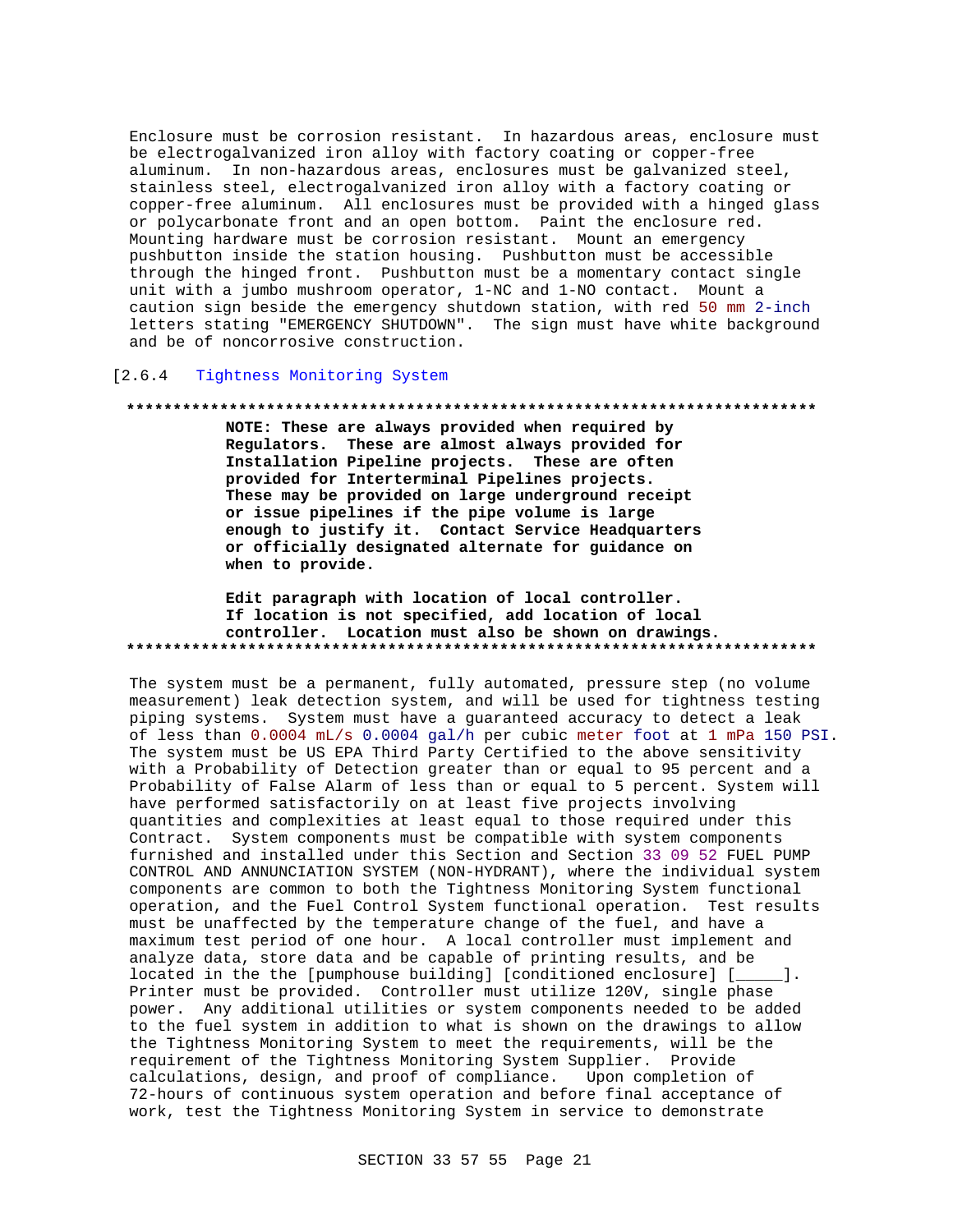compliance with contract requirements. Performance verification must be coordinated with overall fuel system start-up, and commissioning of fueling facilities. Perform performance verification in such a way as to obtain complete tightness information within the required accuracy stated herein and provided Tightness Certification on each pipe section tested.

#### $] [2.6.5]$ Truck Fillstand Overfill Protection and Ground Verification Unit

#### 

NOTE: Delete this paragraph if the tank trucks to be loaded do not have an overfill system installed (e.g., liquid level sensors, wiring, and plug receptacle). Indicate the type of plug required for the system.

The switch contact in the control module can be used to initiate various interlock functions (e.g., stop pumps, close valves, initiate alarms). Indicate the desired interlock control functions on the drawings.

System must include connection plug, control cable, and monitoring and control module. System must be the self-checking type that automatically and continually monitors the liquid-level within a tank truck's storage compartment during fueling. [ Connection plug must conform to [ \_\_\_\_\_].] The system must be compatible with the Scully Duocept w/Truck Identification Module (T.I.M.) P/N 09061 to monitor truck liquid level, provide ground verification and provide a method to electronically prevent product commingling.] System must be rated for an explosion-proof environment in accordance with NFPA 70 for Class I, Division I, Group D locations. Module must include status lights and a switch contact to allow interlock functions. Control cable must be the spiral, self-retracting type. Cable must be a minimum 30 feet in length. The fillstand tank level sensor must signal the fillstand control valves to shutdown and must serve as the primary fill stand overfill system.

### 12.6.6 Flow Switches

Switches must be actuating vane type flow switch with single adjustable set-point. Switches must mount on ASME B16.5 Class 150 raised face flange. Flange material must match the piping material at their connection to the system. Provide snap action switch mechanism U.L. listed for Class I, Division 1, Group D hazardous locations. Switches to be double pole double throw (DPDT). Switch power must be 120 volts, single phase, 60 hertz, 10 amps minimum. Units installed on 50 mm 2-inch piping and smaller may be threaded.

#### [2.6.7 Venturi Tubes

#### 

NOTE: Venturi tubes and their associated differential pressure transmitters are used in these systems to indicate flow rate on the control panel and not for control of the pumps like in a hydrant system. Seek guidance from the Service Headquarters or officially designated alternate before using.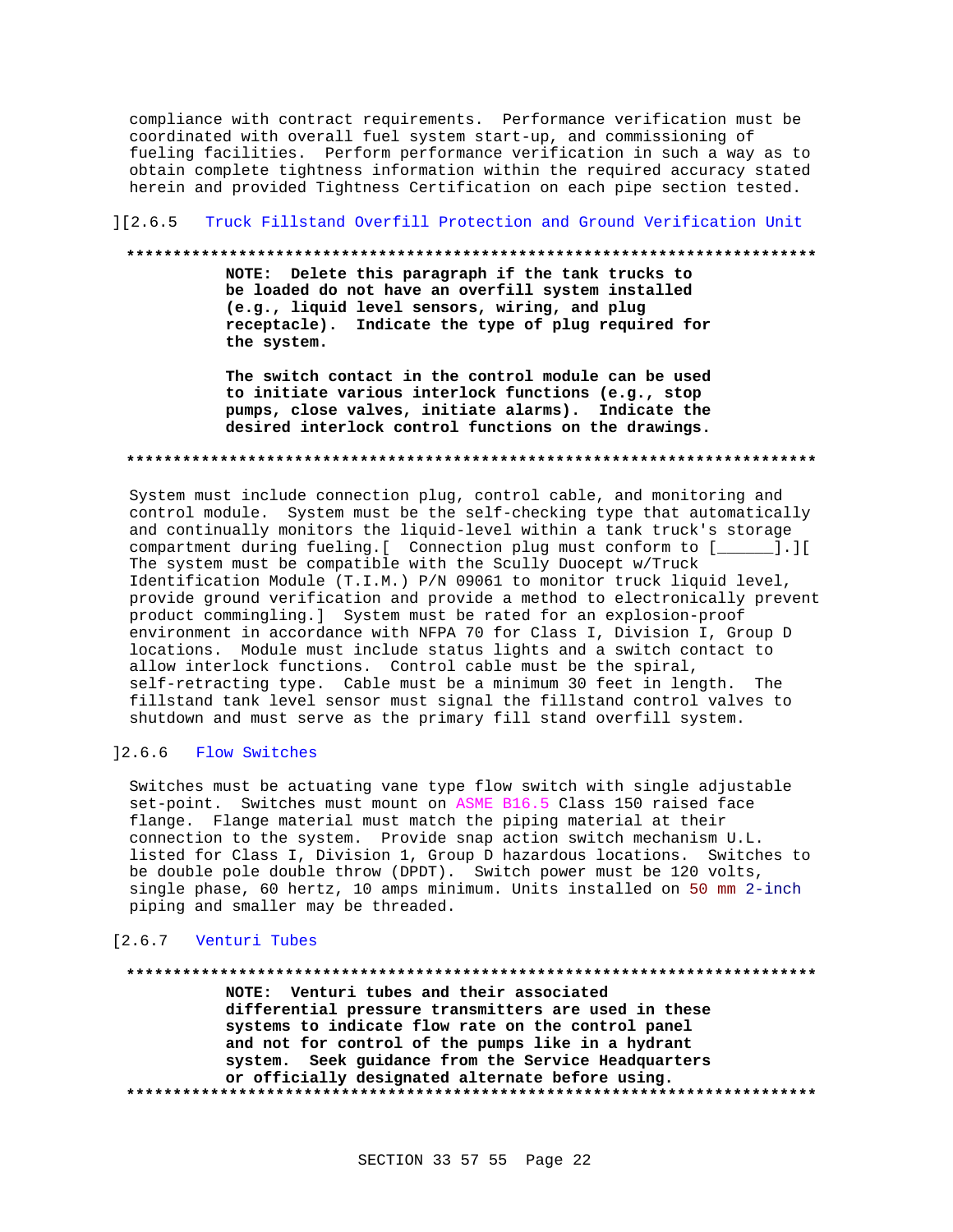- a. The venturi tubes must be provided in conjunction with Section 33 09 52 FUEL PUMP CONTROL AND ANNUNCIATION SYSTEM (NON-HYDRANT).
- b. Start-up, adjustments and calibration, and instruction of personnel in the operation and maintenance of the venturi tubes must be considered as a required portion of the controls package.

#### **\*\*\*\*\*\*\*\*\*\*\*\*\*\*\*\*\*\*\*\*\*\*\*\*\*\*\*\*\*\*\*\*\*\*\*\*\*\*\*\*\*\*\*\*\*\*\*\*\*\*\*\*\*\*\*\*\*\*\*\*\*\*\*\*\*\*\*\*\*\*\*\*\*\* NOTE: Select type of Fuel. \*\*\*\*\*\*\*\*\*\*\*\*\*\*\*\*\*\*\*\*\*\*\*\*\*\*\*\*\*\*\*\*\*\*\*\*\*\*\*\*\*\*\*\*\*\*\*\*\*\*\*\*\*\*\*\*\*\*\*\*\*\*\*\*\*\*\*\*\*\*\*\*\*\***

- c. The venturi tubes must be low loss differential pressure producers consisting of a short housing piece and a fully machined, contoured throat section providing a restriction at the center, with both inlet approach and exit having geometrically symmetrical curves. They must be velocity head, impact, differential producing devices designed to measure differential pressure of [jet fuel] [mogas] [avgas] [diesel] [bio-diesel] [E-85] [burner fuel oils][\_\_\_\_\_]. They must be constructed of [304L stainless steel][carbon steel] with ANSI Class 150 flanges on each end and be suitable for operation of [1900 kPa] [1965 kPa] [275 psig] [285 psig] at 37.8 degrees C 100 degrees F. They must be of sufficient thickness to with-stand the same stresses as the upstream and downstream piping. Each venturi tube must have a minimum of four 13 mm 1/2-inch connections. An individual head-capacity curve must be furnished for each venturi tube.
- d. Each venturi tube must be specifically custom manufactured for the specific flow conditions. Off the shelf designs are not acceptable. Date of manufacture must be stamped on the tube.
- e. Operating conditions for the venturi tubes must be as follows:

#### **\*\*\*\*\*\*\*\*\*\*\*\*\*\*\*\*\*\*\*\*\*\*\*\*\*\*\*\*\*\*\*\*\*\*\*\*\*\*\*\*\*\*\*\*\*\*\*\*\*\*\*\*\*\*\*\*\*\*\*\*\*\*\*\*\*\*\*\*\*\*\*\*\*\* NOTE: Select based on System and pump capacity. \*\*\*\*\*\*\*\*\*\*\*\*\*\*\*\*\*\*\*\*\*\*\*\*\*\*\*\*\*\*\*\*\*\*\*\*\*\*\*\*\*\*\*\*\*\*\*\*\*\*\*\*\*\*\*\*\*\*\*\*\*\*\*\*\*\*\*\*\*\*\*\*\*\***

- (1) Issue Venturi Tube. Minimum inlet-to-throat differential pressure at [144] [\_\_\_\_\_] L/s: 8 mm [2,400] [\_\_\_\_\_] gpm: 200 in H2O.
- (2) Return Venturi Tube. Minimum inlet-to-throat differential pressure at [36] [\_\_\_\_\_] L/s: 8 mm [600] [\_\_\_\_\_] gpm: 200 in H2O.
- (3) Venturi tubes discharge coefficient "C" to be greater than or equal to 0.97 over pipe Reynolds number range between 200,000 and 1,000,000 and must be independent of Beta over a Beta range of 0.4 to 0.75. Pressure loss must be less than 24 percent of differential pressure generated by the venturi tube. Repeatability of the discharge coefficient "C" must be 2 percent for Reynolds number range of 10,000 to 1,000,000.
- (4) Provide two portable GPM Meters, one for each size of venturi. The meters must be complete with valves, hoses and connecting disconnects, and carrying case. The meters must have stainless steel bellows, mounting bracket, 3.5 MPa 500 psi swp, 150 mm 6-inch dial with 270 degrees arc. Dial must read GPM Jet Fuel. Range of scale must match the flow transmitter for issue and return. The venturi manufacturer must provide the portable meters with the venturi in order to be compatible. The venturi tubes must also be provided with a suitable table to convert inches differential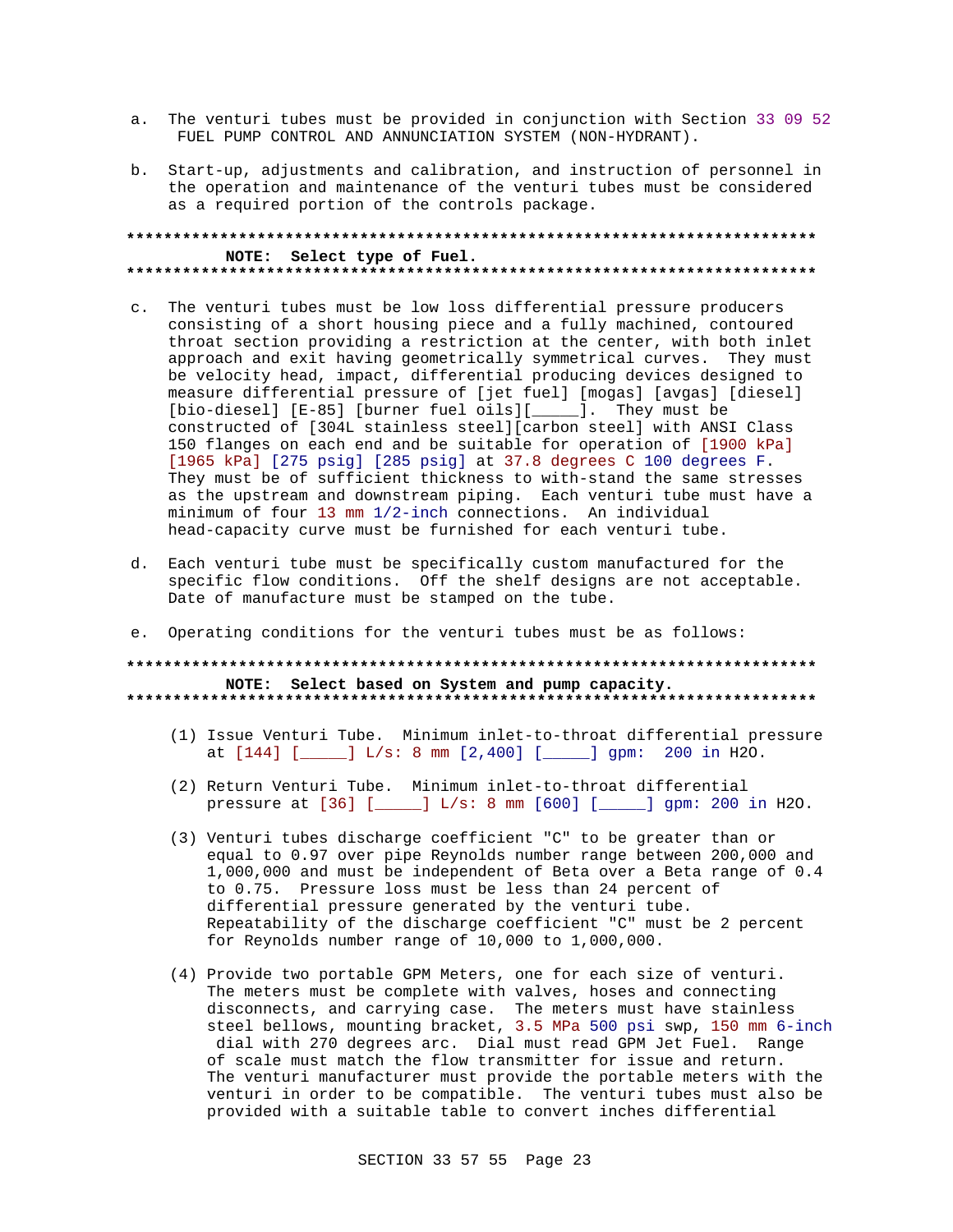pressure to liter gallons per minute.

#### ][2.6.8 Differential Pressure Transmitter

Differential pressure transmitter must consist of a capacitance sensor operating on a differential in pressure of fuel. The output must be a 4 - 20mA dc, square root signal between a minimum of 4 - 100 percent of the input. It may be linear between 0 - 4 percent. It simultaneously will produce a digital HART (Highway Addressable Remote Transducer) output signal. Loop power must be provided from remote power supply located in the pump control panel (PCP).

- a. Transmitter body must be stainless steel with stainless steel diaphragm capsule process connecting to a 13 mm 1/2-inch NPT. Drain and vent valves to be stainless steel. Accuracy must be plus/minus 0.20 percent of calibrated span including combined effects of linearity, hysteresis and repeatability.
- [ b. One differential pressure dial must be supplied with each pair of transmitters. Differential pressure dial must consist of a bellows type pressure sensing element, operating on a differential in pressure of fuel, and a mechanical indicator, driven by the bellows unit. The bellows must be dual opposed, liquid filled, rupture-proof type with bellows movement converted to rotation and transmitted by a torque tube. Displacement of bellows must be 24,000 cubic mm 1.5 cubic inches for full scale travel. Bellows housing must be stainless steel and must have a rated working pressure of not less than 3.5 MPa 500 psi. Liquid used to fill the bellows must be suitable for the expected minimum ambient temperature. The indicating dial must be at least 150 mm 6-inches in diameter with a weatherproof glass cover. The case must be finished with a weather resistant epoxy resin enamel. The indicating pointer must traverse a 270-degree arc. The scales must be graduated over the selected pressure ranges so that the flow rate can be accurately read in L gallons per minute. Indicator accuracy must be 0.5 percent of full scale. Differential pressure indicating dial must be provided with built-in pulsation damper and suitable over-range protection. ]

**\*\*\*\*\*\*\*\*\*\*\*\*\*\*\*\*\*\*\*\*\*\*\*\*\*\*\*\*\*\*\*\*\*\*\*\*\*\*\*\*\*\*\*\*\*\*\*\*\*\*\*\*\*\*\*\*\*\*\*\*\*\*\*\*\*\*\*\*\*\*\*\*\*\* NOTE: Select type of display per directions from Service Headquarters or officially designated alternate. \*\*\*\*\*\*\*\*\*\*\*\*\*\*\*\*\*\*\*\*\*\*\*\*\*\*\*\*\*\*\*\*\*\*\*\*\*\*\*\*\*\*\*\*\*\*\*\*\*\*\*\*\*\*\*\*\*\*\*\*\*\*\*\*\*\*\*\*\*\*\*\*\*\***

[ c. Display at the transmitter must be LCD, one per each differential pressure transmitter. The digital scale must be a 4-digit LCD, capable of being read in low light/no light conditions. Indicator scale must be in L gallons per minute.

]

**\*\*\*\*\*\*\*\*\*\*\*\*\*\*\*\*\*\*\*\*\*\*\*\*\*\*\*\*\*\*\*\*\*\*\*\*\*\*\*\*\*\*\*\*\*\*\*\*\*\*\*\*\*\*\*\*\*\*\*\*\*\*\*\*\*\*\*\*\*\*\*\*\*\* NOTE: Select based on System and Pump capacity. Systems greater than 150 L/s 2400 gpm require issue Venturi Tube to have low range (0-95 L/s) (0-1500 gpm) and high range (0- maximum system flow in L/s) gpm) transmitters versus one single full range transmitter. \*\*\*\*\*\*\*\*\*\*\*\*\*\*\*\*\*\*\*\*\*\*\*\*\*\*\*\*\*\*\*\*\*\*\*\*\*\*\*\*\*\*\*\*\*\*\*\*\*\*\*\*\*\*\*\*\*\*\*\*\*\*\*\*\*\*\*\*\*\*\*\*\*\***

d. Each venturi tube must have one transmitter and one indicating dial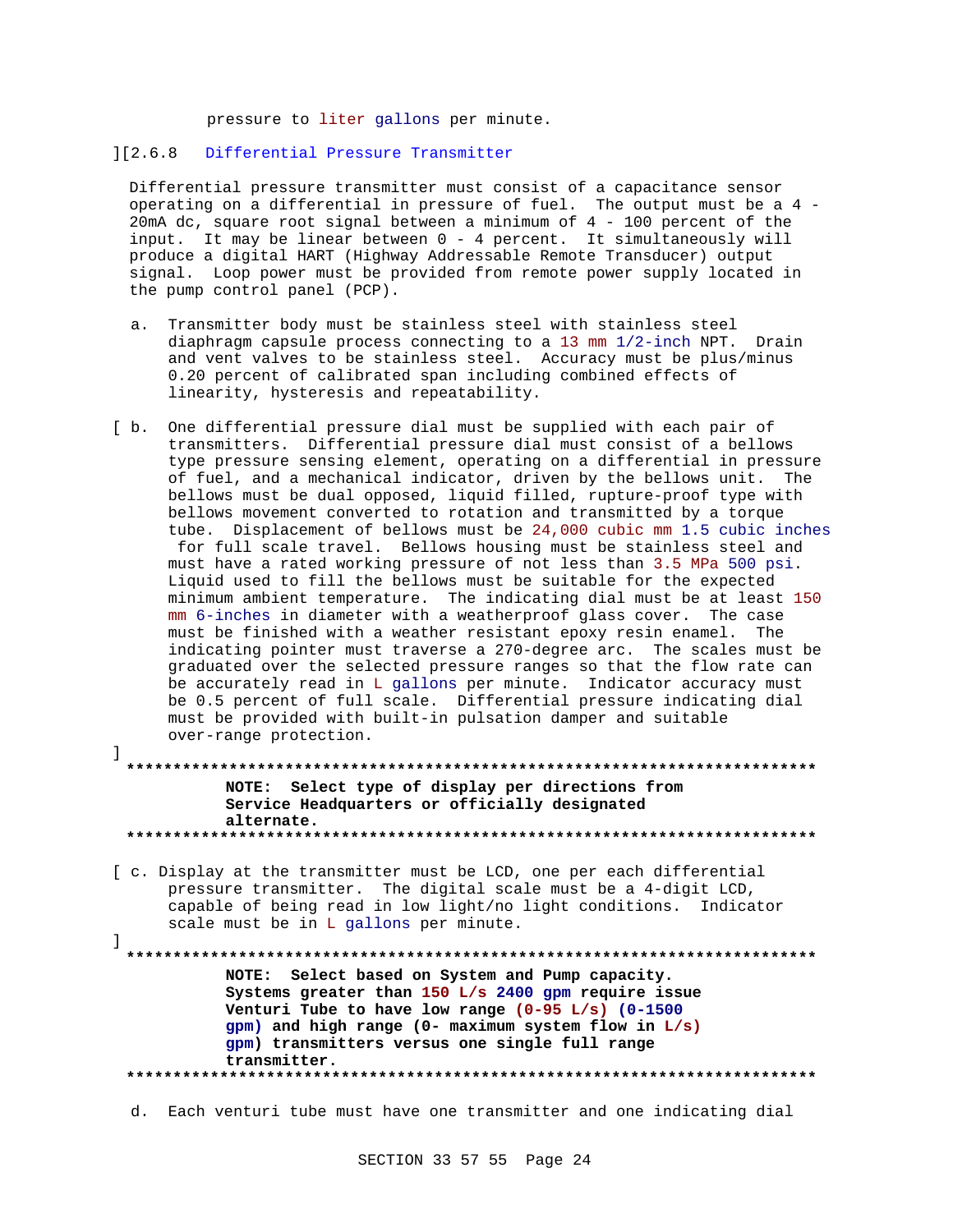per function and must be installed as indicated on the drawings. Differential pressure ranges must be selected as necessary to operate in conjunction with associated venturi tube:

- (1) Issue Venturi Tube 0 to [\_\_\_\_\_] L/s GPM (full range)
- (2) [Return][Bypass] Venturi Tube 0 to [\_\_\_\_\_] L/s GPM (full range)
- [ e. Differential pressure transmitters must be UL, FM, or CSA listed for Class 1, Division 1, Group D hazardous environment as defined by NFPA 70, with maximum temperature rating T2D (215 degrees C 419 degrees F). Each transmitter and indicating dial must be supplied with a factory assembled five valve stainless steel manifold. Vent valves must be furnished on upper ports of each transmitter and indicating dial. Differential pressure transmitters and the indicating dial must be suitable for mounting on a 50 mm 2-inch pipe stand. Complete installation must be in accordance with manufacturer's recommendations.

#### ]]2.6.9 Pressure Sensor

# **\*\*\*\*\*\*\*\*\*\*\*\*\*\*\*\*\*\*\*\*\*\*\*\*\*\*\*\*\*\*\*\*\*\*\*\*\*\*\*\*\*\*\*\*\*\*\*\*\*\*\*\*\*\*\*\*\*\*\*\*\*\*\*\*\*\*\*\*\*\*\*\*\*\* NOTE: Provide on every project that has a Pump Control Panel. It must be ordered with the right range, and is a sensor only. It is used simply to**

# **monitor systems, not control them. Indicate their exact installation locations on the drawings. \*\*\*\*\*\*\*\*\*\*\*\*\*\*\*\*\*\*\*\*\*\*\*\*\*\*\*\*\*\*\*\*\*\*\*\*\*\*\*\*\*\*\*\*\*\*\*\*\*\*\*\*\*\*\*\*\*\*\*\*\*\*\*\*\*\*\*\*\*\*\*\*\*\***

Sensor must be UL, FM, or CSA listed for Class 1, Division 1, Group D hazardous environment as defined by NFPA 70, with maximum temperature rating T2D (215 degrees C 419 degrees F). Excitation voltage must be 12-28 VDC. Output signal must be 4-20 mA. Unit must have 0.25 percent accuracy and have built-in high pressure snubbers, minimum pressure range must be 0-2.1 MPa 0-300 PSI. Wetted material must be stainless steel.

Provide pressure sensors at pump suction header, pump discharge header, [bypass pressure control valve inlet, ][bypass pressure control valve outlet, ][ backpressure control valve inlet, ][backpressure control valve outlet,  $]$ [truck fillstand manifold,  $]$ [and,  $]$ [\_\_\_\_].

#### 2.7 RELAXATION TANK

# **\*\*\*\*\*\*\*\*\*\*\*\*\*\*\*\*\*\*\*\*\*\*\*\*\*\*\*\*\*\*\*\*\*\*\*\*\*\*\*\*\*\*\*\*\*\*\*\*\*\*\*\*\*\*\*\*\*\*\*\*\*\*\*\*\*\*\*\*\*\*\*\*\*\* NOTE: Include a relaxation tank in a design only**

**when required by UFC 3-460-01. Size each relaxation tank in accordance with UFC 3-460-01. When included in a design, provide a relaxation tank schedule on the drawings to detail the requirements for each tank required (e.g., volume, connection sizes). \*\*\*\*\*\*\*\*\*\*\*\*\*\*\*\*\*\*\*\*\*\*\*\*\*\*\*\*\*\*\*\*\*\*\*\*\*\*\*\*\*\*\*\*\*\*\*\*\*\*\*\*\*\*\*\*\*\*\*\*\*\*\*\*\*\*\*\*\*\*\*\*\*\***

Tank must conform to API RP 2003 and ASME BPVC SEC VIII D1. Tank housing must be constructed of 3003 or 6061 aluminum alloy. Provide each tank with an ASME pressure vessel seal. Provide tank with internal baffling to prevent flow short-circuiting. Provide tank with an air release tap, a pressure relief tap and a drain tap. Provide flanged end connections on all piping connections (inlet piping, outlet piping, pressure relief piping, vent piping, and drain piping).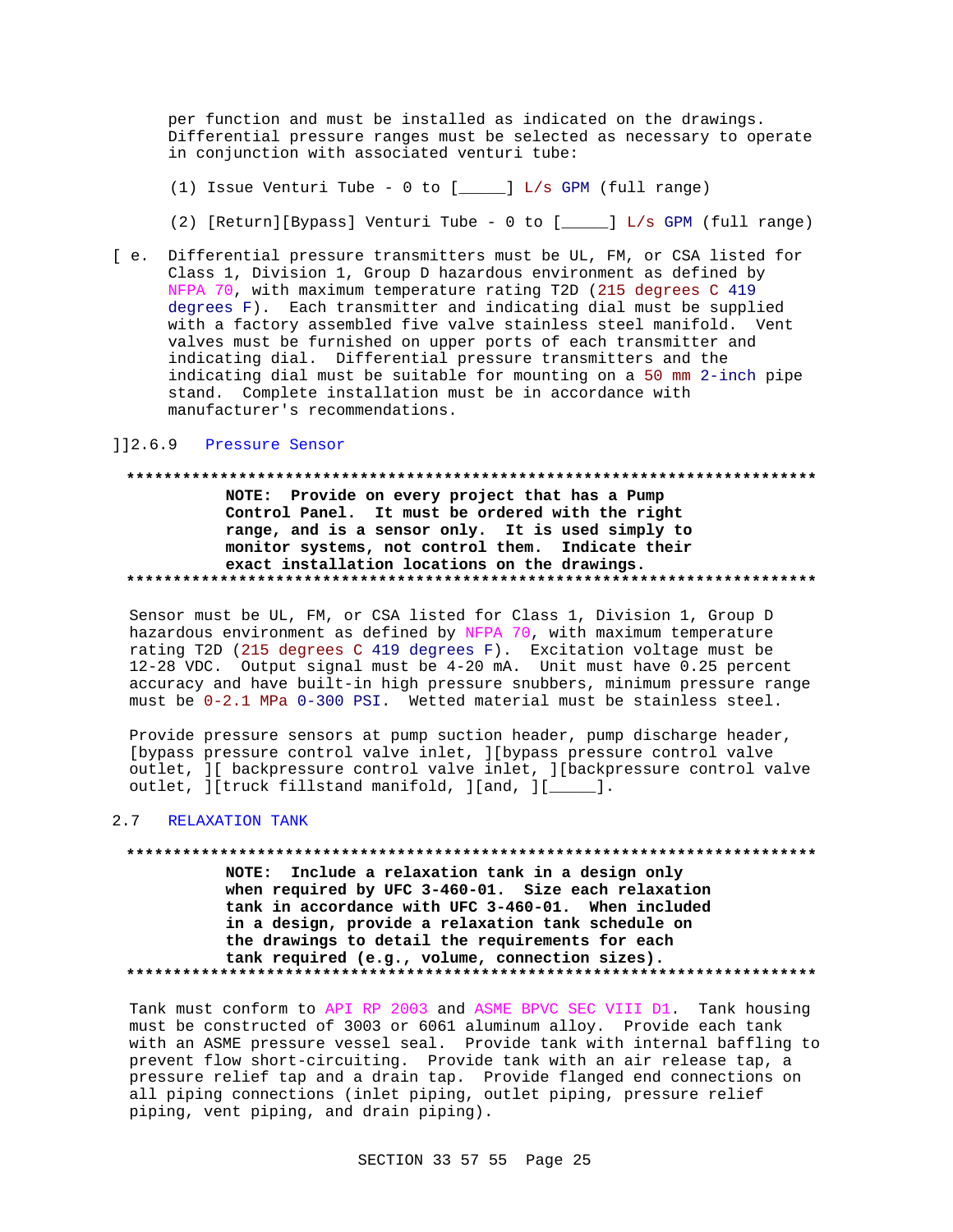#### 2.8 METERS

#### **\*\*\*\*\*\*\*\*\*\*\*\*\*\*\*\*\*\*\*\*\*\*\*\*\*\*\*\*\*\*\*\*\*\*\*\*\*\*\*\*\*\*\*\*\*\*\*\*\*\*\*\*\*\*\*\*\*\*\*\*\*\*\*\*\*\*\*\*\*\*\*\*\*\***

**NOTE: Select type of fuel and flow rate. Not all materials are available at all sizes. Aluminum meters for example at a 1900 kPa 275 psig working pressure are only available in 2270 lpm 600 gpm size.**

**For OCONUS locations, consider meter registers to read in liters.**

**\*\*\*\*\*\*\*\*\*\*\*\*\*\*\*\*\*\*\*\*\*\*\*\*\*\*\*\*\*\*\*\*\*\*\*\*\*\*\*\*\*\*\*\*\*\*\*\*\*\*\*\*\*\*\*\*\*\*\*\*\*\*\*\*\*\*\*\*\*\*\*\*\*\***

#### 2.8.1 Positive Displacement Meters

Meter must be a one-way flow, temperature compensating, positive displacement type meter designed for a continuous flow of [2270 lpm] [1135 lpm] [600 GPM] [300 GPM] [\_\_\_\_\_] at the truck fillstand. Meter must have ANSI Class 150 flanges and body working pressure of not less than [1900 kPa] [1965 kPa] [275 psig] [285 psig] and must be suitable for hydrostatic testing of [1900 kPa] [1965 kPa] [275 psig] [285 psig]. Meter must be factory calibrated for [jet fuel] [mogas] [avgas] [diesel] [bio-diesel] [E-85] [burner fuel oils] [\_\_\_\_\_] and capable of being calibrated in the field. The register must have a non-setback total indicator and a setback type run indicator so that individual runs can be registered without affecting the total of all runs as shown on the indicator. The total indicator must have a minimum of eight figures and the setback run indicator must have a minimum of five figures. The register must read in liters gallons and the smallest unit of indicated delivery must be one liter one gallon. Accuracy must be within plus/minus 0.3 percent between ten percent and maximum rated flow. Meters must be provided with a suitable drain at the bottom, equipped with a ball valve. Pressure loss through the meter must not exceed 6.9 kPa 3 psi at [2270 lpm] [1135 lpm] [600 GPM] [300 GPM] [\_\_\_\_\_] flow rate.[ Meter must have mechanical head.][ Meter must have electronic head with means to remotely transmit the quantities passing through it by electronic pulse transmitters mounted on each meter.][ Meter must have card-operated or key-operated data acquisition system to identify the receiver of the fuel and to allow access to the fuel.] Materials of construction must be stainless steel, aluminum, or carbon steel with electroless nickel plated or interior epoxy coated internals. The epoxy coating must be in accordance with MIL-PRF-4556.

#### [2.8.2 Turbine Meter

**\*\*\*\*\*\*\*\*\*\*\*\*\*\*\*\*\*\*\*\*\*\*\*\*\*\*\*\*\*\*\*\*\*\*\*\*\*\*\*\*\*\*\*\*\*\*\*\*\*\*\*\*\*\*\*\*\*\*\*\*\*\*\*\*\*\*\*\*\*\*\*\*\*\* NOTE: These meters are seldom used as they have several issues (see below). However, they are allowed throughout UFC 3-460-01 at truck, railcar, and marine offloading and loading systems; and at pipeline receipt stations. They are very useful on marine and pipeline receipt applications with flow rates greater than 4540 lpm 1,200 gpm as positive displacement meters are prohibitively expensive over that size. Do not use at truck or railcar loading or offloading, or on any receipt or issue application where the volume to be measured is less than 100,000 gallons without permission of the**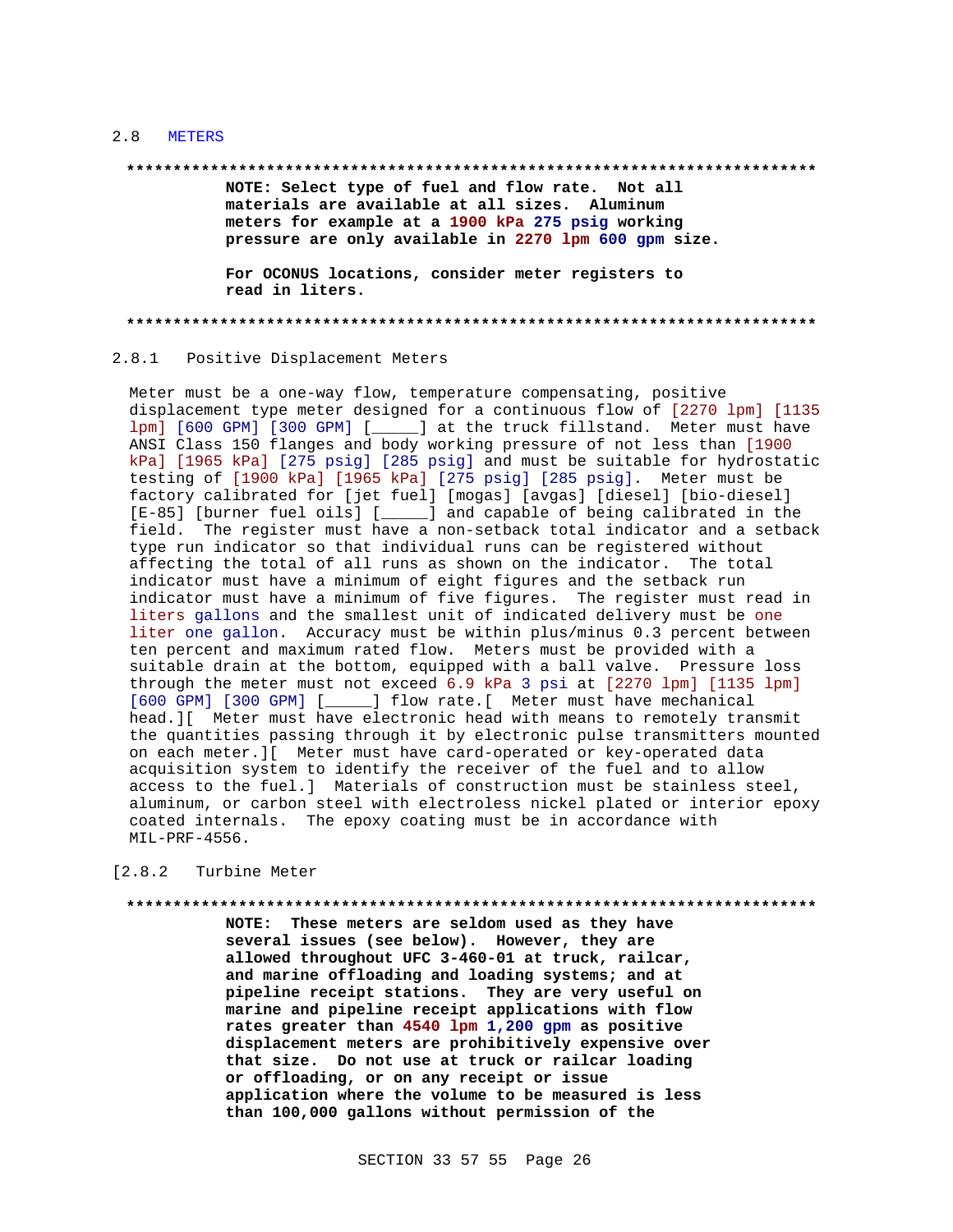Service Headquarters or officially designated alternate. For OCONUS locations, consider meter registers to read in liters. For installations with less than 10 pipe diameters of straight pipe upstream of the meter and 5 pipe diameters downstream of the meter, provide flow straighteners before turbine meters. NOTE: Turbine meters have several issues: a. They cannot be field calibrated using a meter prover. Most are removed and sent back to the factory for calibration.  $<sub>b</sub>$ .</sub> They continue to spin for a few seconds after flow stops, and keep measuring while they spin. They therefore cannot meet the custody transfer requirements for truck or railcar loading and offloading as the quantities are too small. NOTE: Consider on smaller pumping systems (600 gpm or less) in the pumphouse in lieu of venturi tubes. Volumetric Turbine Flow Meter must be a turbine type meter designed for a

continuous flow of [4540] [\_\_\_\_\_] lpm [1200] [\_\_\_\_\_] GPM, constructed of 316 stainless steel. The turbine meter must be supplied with Class 150 stainless steel ASME flanges, be capable of [1900] [1965] kPa [275] [285] psig system pressure, and must be suitable for hydrostatic testing of [1900] [1965] kPa [275] [285] psig. Meter must be factory calibrated for [F-24 ] [JP-4 ] [JP-5 ] [JP-7 ] [JP-8 ] [jet fuel] [mogas] [avgas] [diesel] [bio-diesel] [E-85] [burner fuel oils] [\_\_\_\_\_]. The measuring element of the turbine will consist of a straight blade, un-rimmed central rotor, rotating about a central rotor shaft that is supported bilaterally within the inside diameter of the meter body by cylindrical shaped spring clips that maintain the shaft and turbine rotor on the center line of the meter body independent of system pressures and temperatures. The cylindrical shaft clips also will counteract swirl and present a uniform fully turbulent flow profile and uniform boundary layer to the cones and turbine rotor. The turbine meter will have an accuracy of plus/minus 0.5 percent over a 10:1 range and a linearity of up to plus/minus 0.25 percent may be attained with premium calibration. Repeatability of the turbine meter will be 0.1 percent of reading over the entire range of the size of the turbine selected. The turbine meter must be approved by US NIST for solvent, gasoline, diesel fuel, fuel oil, and ethanol for use on custody transfer applications. [ Provide turbine meter with flow straightener.]

The turbine meter will be supplied complete with an integrally mounted Multi-Function Microprocessor Based Rate Indicator / Totalizer with Field Programmability and Backlit Display in an Aluminum Enclosure. The enclosure must be rated for explosion proof environments. Input power must be self- contained battery, 10-14 VDC or 20-28 VDC. Outputs must include 4-20mA output and pulse output. A reset magnet, aluminum union, and 2-wire Molex signal cable will also be included with the Indicator/Totalizer. The Indicator/Totalizer must have temperature compensation with a four wire RTD input as well as the ability for RS232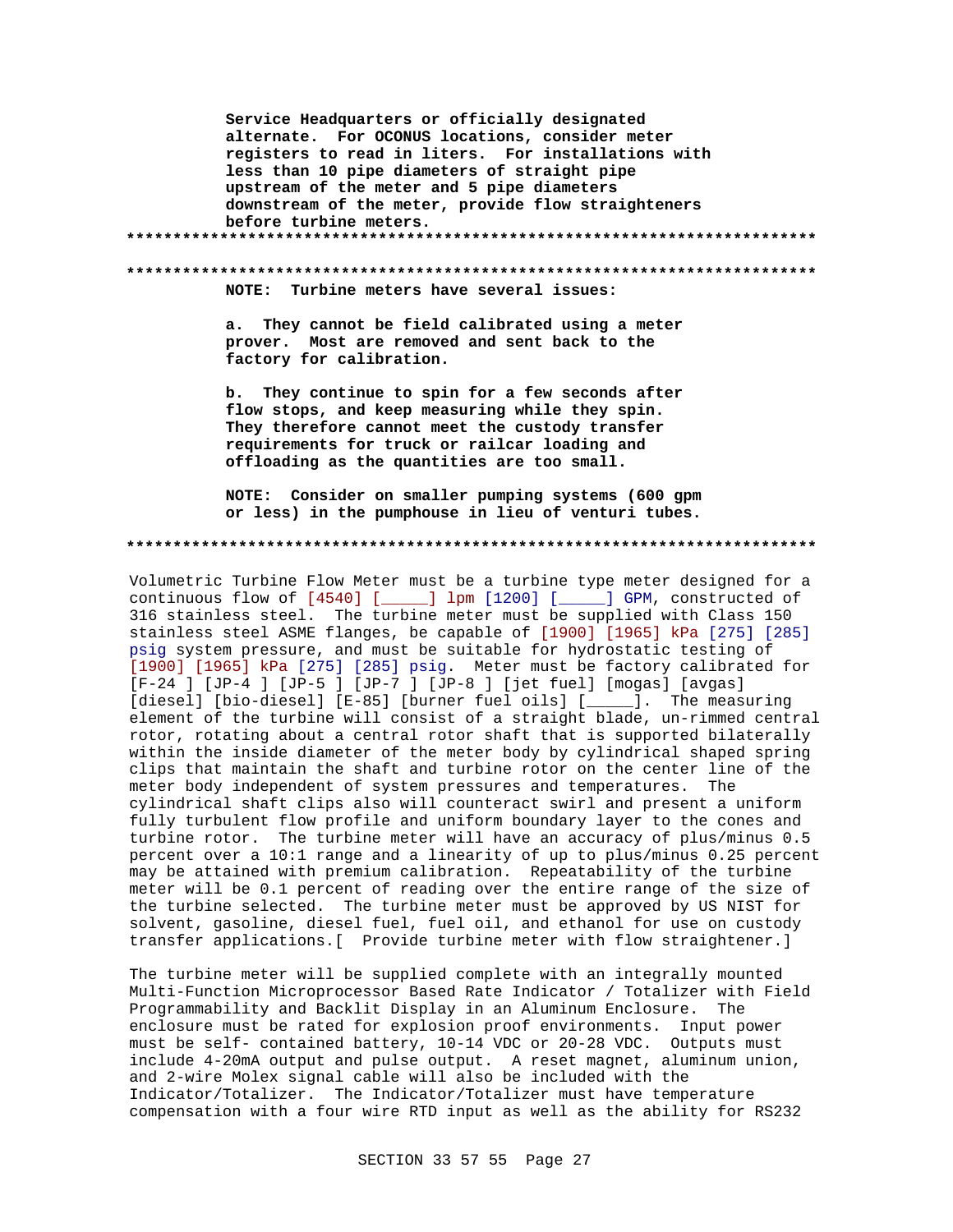data logging.

#### $1[2.9]$ TANK RECEIPT SLOWFILL FLOWRATE INDICATOR

NOTE: Select per Service Headquarters or officially designated alternate. Use to ensure that a fuel storage tank is filled at low velocity until the inlet is covered in order to minimize fuel splashing and static charge buildup. 

Meter must consist of corner tapped orifice flanges, orifice flange plate, differential pressure gauge, and associated flow chart. The normal flow range is 0 to 36 L/s 600 gpm. Orifice flanges must be ANSI Class 150 and must be constructed of Type 304 or 304L stainless steel. Orifice Beta value must be 0.7, with a maximum pressure loss of no more than 20 kPa at 36 L/s 3 psi at 600 gpm. Differential pressure gauge must have a display of 0-30 meters 0-100 feet water column. A hand chart must be provided which shows the flow (L/s gpm) for the pressure drop indicated on the differential pressure gauge. A note must be added: Tank must not be filled faster than [\_\_\_\_\_] lpm [\_\_\_\_\_] gpm (one m/s 3 fps) whenever the fuel is not in contact with the floating pan (tank fuel receipt outlet is covered by one meters 3 feet of fuel when no floating pan is present).

#### $12.10$ MISCELLANEOUS USE PUMPS

#### 

NOTE: API-610 pumps (refer to Section 33 52 43.23 AVIATION FUEL PUMPS) must be used for the prime movers in systems that load and offload trucks, railcars, ships, barges, and for pipeline transfer. Pumps used here are for miscellaneous use only unless otherwise directed by the Service Headquarters or officially designated alternate. See UFC 3-460-01 for guidance.

Self-priming centrifugal pumps are primarily used for systems that occasionally off-load over the road tank trucks using the direct off-loading type system. See UFC 3-460-01 on the limited times when this type of systems is used.

ANSI Type pumps are used for jockey pumps.

Submersible pumps are used at gas stations when the dispenser does not have its own pump. They are also sometimes used as transfer pumps from fuel tanks to day tanks for generators and other similar light duty pumping situations.

Do not use sliding vane rotary pumps to load or offload trucks as they can generate too much pressure and cannot be throttled to limit flow rate.

Indicate the capacity, discharge head pressure, Net positive suction head available, overall efficiency, Voltage, phase, frequency, etc., required for each pump.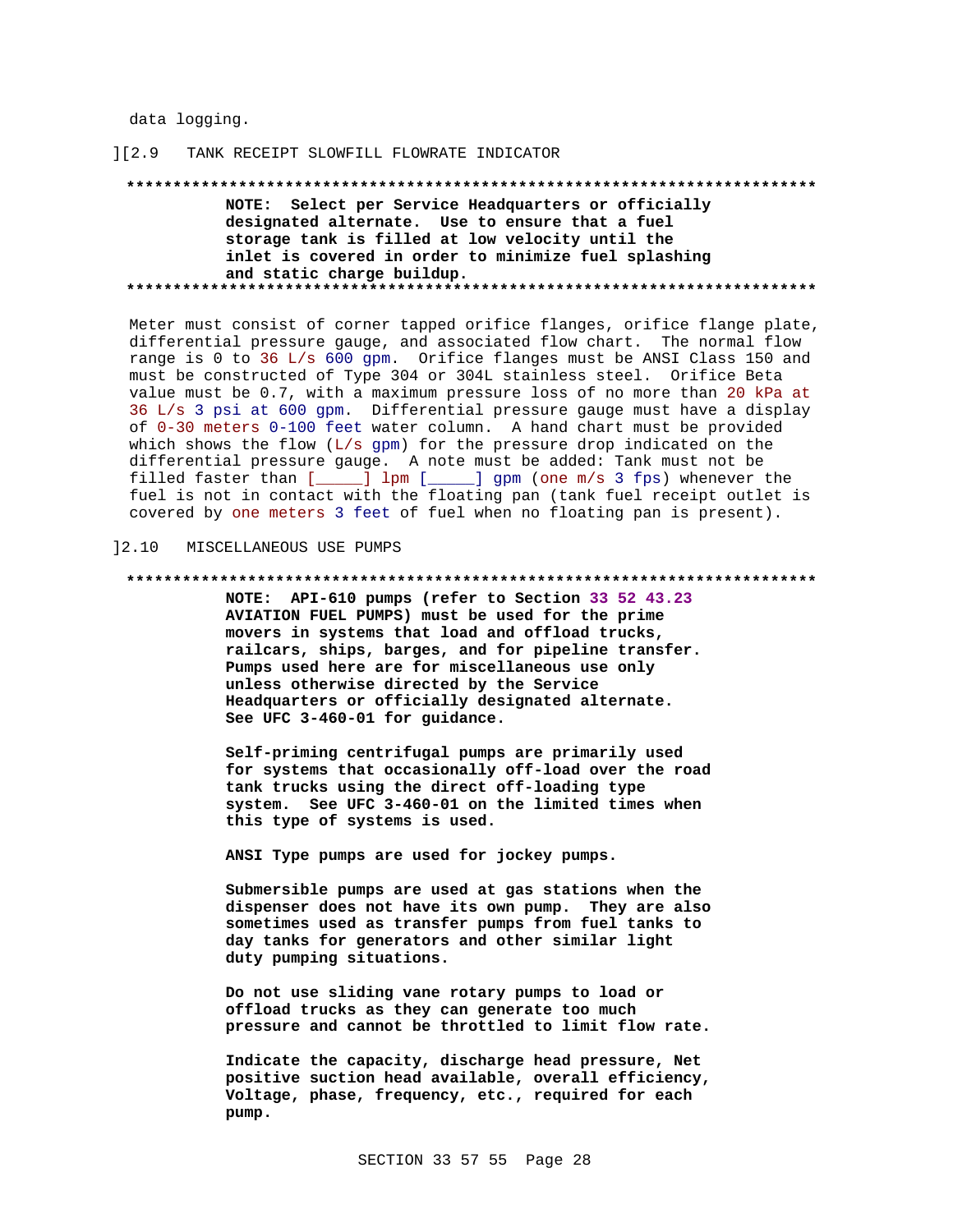#### Indicate the control sequences for pumps on the drawings.

Pumps must be driven by an explosion-proof motor for Class I, Division 1, Group D hazardous locations as defined in NFPA 70. Pump assemblies must be statically and dynamically balanced for all flow rates from no flow to 120 percent of design flow. Pump motors must be non-overloading throughout their entire pump curve.

### 2.10.1 Submersible Pump

# NOTE: Submersible pumps may be used for both above and belowground tanks. Check manufacturer's data since these type pumps may only be capable of handling gasoline or diesel fuels.

Pump must be the [single-][multi-]stage, vertical type. Pump and motor combination must operate totally submerged in the product of the storage tank. Pump must extend within 150 mm 6-inches of the storage tank bottom. Pump fuel inlets must be horizontal. Pump mounting must completely support both the weight and vibration of the pump. Pump must include a steel lifting lug capable of supporting the weight of the entire pump and motor assembly. Pump must include a vertical solid shaft motor, base mounting flange, horizontal pump discharge, low net positive suction head (NPSH) first stage impellers, and dynamic and thrust balancing of impellers. Pump must be accessible for servicing without disturbing connecting piping. Pump baseplate, casing, and bearing housing must be of cast iron construction. Pump must be provided with a stainless steel one piece pump shaft. Internal pump components in direct contact with the fuel to be handled must be of compatible construction. Pump bearings must be selected to give a minimum L-10 rating life of 25,000 hours in continuous operation. Provide pump with [threaded][flanged] end piping connections.

### 2.10.2 ANSI Type Centrifugal Pump

- a. Overloading, horizontal, centrifugal type. Pump must have a radially split casing with an open impeller and Class 300 flanged connections. The pump suction and discharge flange arrangement must conform to ASME B73.1.
- b. Casing discharge must be vertical centerline discharge. Medium and large frame pump casings must incorporate centerline support feet as required by API STD 610. Small frame pumps must not have casing feet. The casing and back cover wall thickness will include 3.2 mm 1/8-inch corrosion allowance. The suction and discharge neck must be drilled and tapped with 6.4 mm 1/4-inch NPT connections, for pressure gauges [and][or] auxiliary piping. A rotation arrow will be cast on the surface of the casing to indicate the proper direction of rotation.
- c. Repelling vanes must be cast on the back side of the impeller. The impeller hubs must incorporate a threaded fit to the pump shaft sealed by a Teflon 0 ring in the hub. The impeller must be balanced to ISO specification G.6.3, with option for G2.5, unless otherwise specified. Balancing must, unless detrimental to the component or its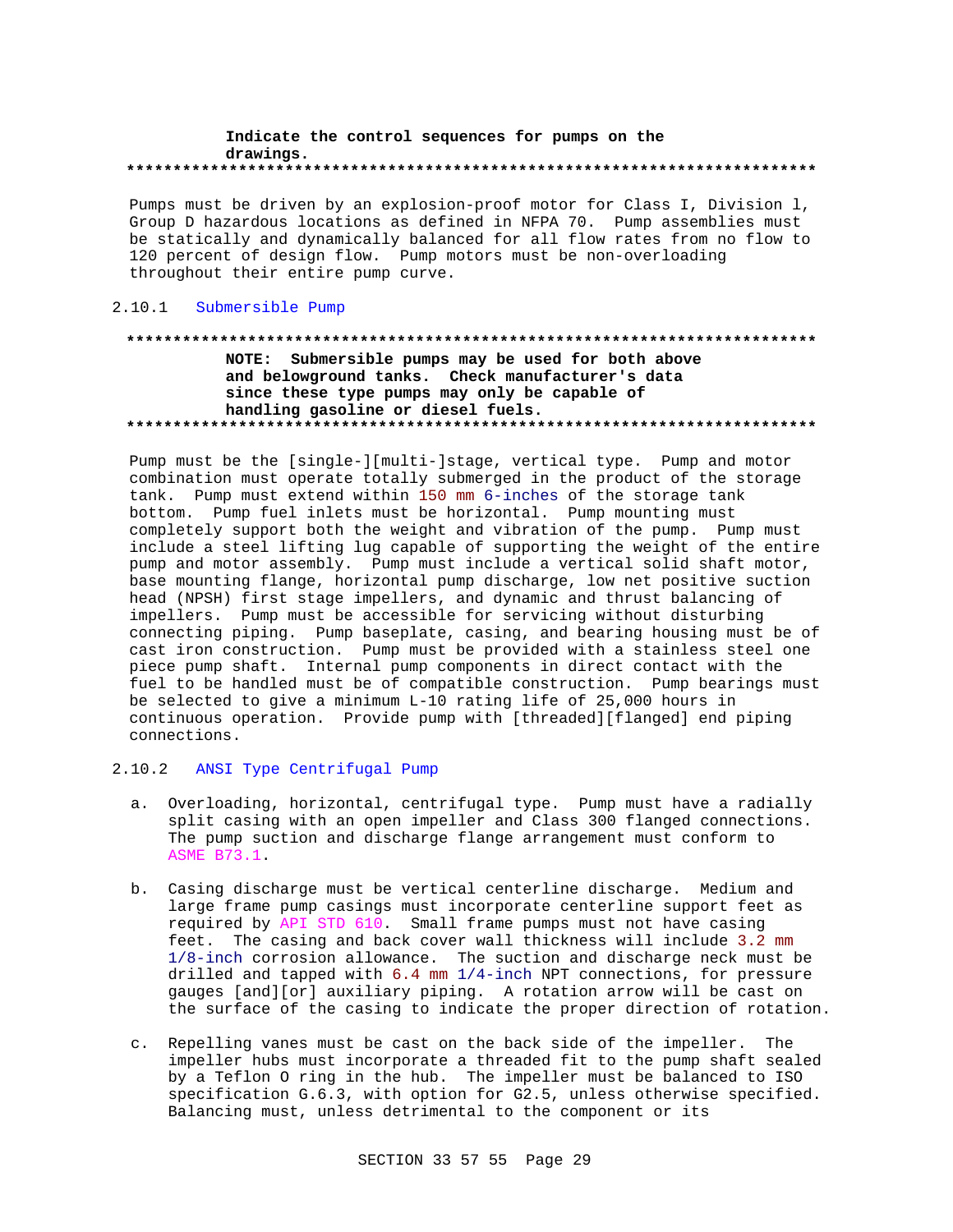performance, be attained by the removal of material.

- d. The back cover must be fastened to the pump casing with a confined type gasket inert to the fluid being pumped. Seals must be cartridge type end face mechanical seals. The method of lubrication must be oil bath. The thrust bearings must be locked into the cartridge by a bolt-on retainer cover. Snap ring bearing retainers are not acceptable. The radial bearing must be permitted to slide within the inside diameter of the bearing frame to prevent axial load and permit radial load only. Double row filled slot bearings are not acceptable. Bearings must be designed for a minimum L-10 life of 60,000 hours. Angular contact thrust bearings, as required by API STD 610, are required. The pumps must at minimum be fitted with the following bearings:
	- (1) Small Frame Pumps (ANSI AA through A50):

(a) The thrust bearing: a 5308, AHC3 clearance, double row, deep groove bearing. A pair of 7308 BEGAY, back to back angular contact bearings must be provided as an option when required.

(b) The radial bearing: a 6308, C3 clearance, single row, deep groove.

(2) Medium Frame Pumps (ANSI A60 through A80):

(a) The thrust bearing: a pair of 7310 BEGAY clearance, back to back angular contact bearings.

(b) The radial bearing: a 6310 C3 clearance, single row, deep groove.

(3) Large Frame Pumps (ANSI A90 through A120:

(a) The thrust bearing: a pair of 7314 BEGAY clearance, back to back angular contact bearings.

(b) The radial bearing: a 6314 C3 clearance single row, deep groove.

e. The pump shaft must be of solid construction. Shaft sleeves are not acceptable. In order to establish satisfactory mechanical seal life, the total shaft deflection at the primary seal faces, under the most severe dynamic conditions, must be limited to 0.05 mm 0.002-inch, as required by API STD 610. To achieve this, the stiffness ratios (L3/D4), where L= length of shaft from impeller centerline to nearest bearing in inches and D= shaft diameter under the seal in millimeters inches, must not exceed the following values:

| Shaft Size at Seal                                      | L3/D4 |
|---------------------------------------------------------|-------|
| Shafts 38 mm 1.5 inch                                   | 46    |
| Shafts greater than 38 mm 1.5 inch, 50 mm<br>$2.0$ inch | 20    |
| Shafts greater than 50 mm 2 inch                        | 19    |

f. The bearing frame must be cast iron, with radial fins for maximum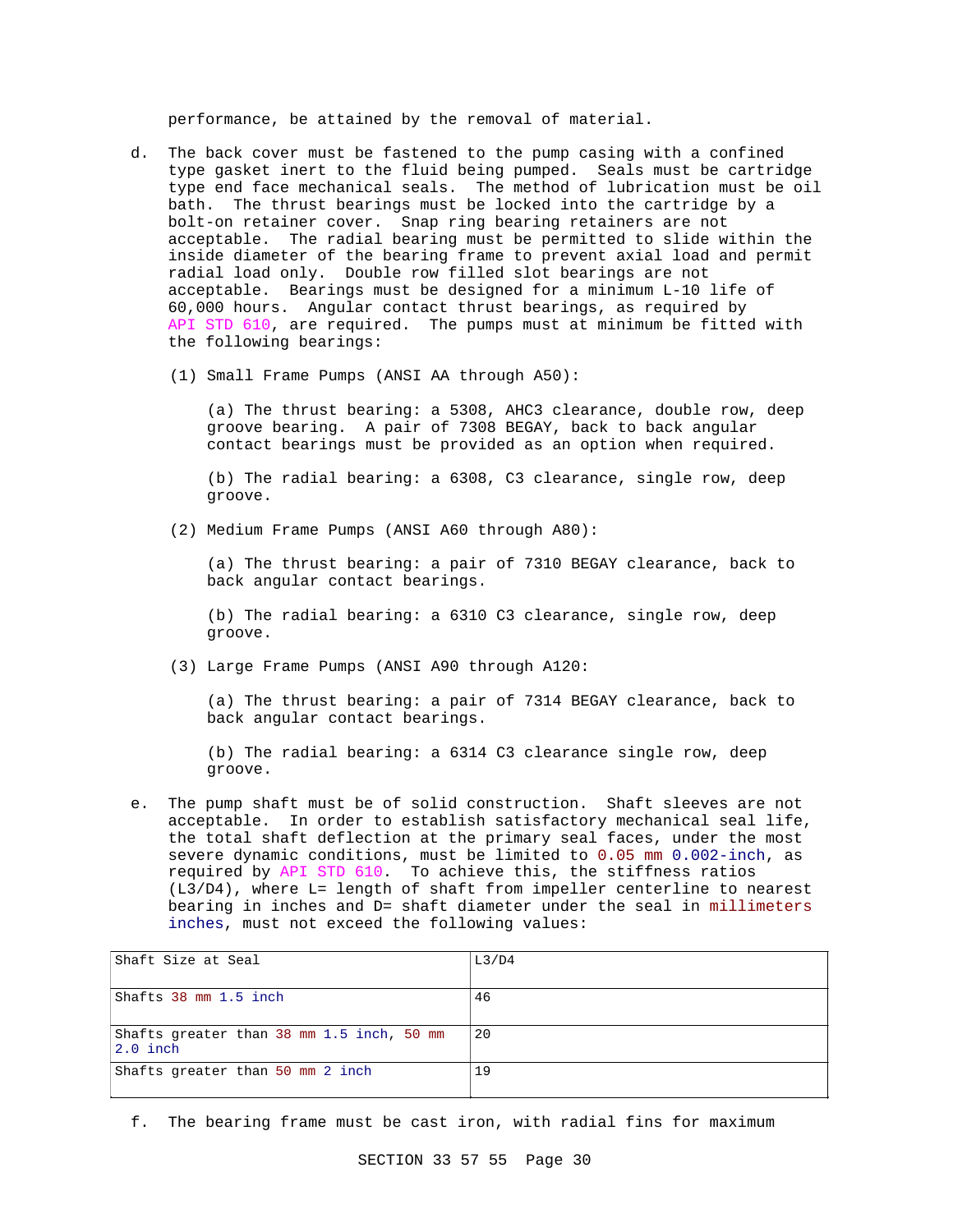cooling. The oil sump must contain a minimum of .23L 8 ounces of oil for small frame pumps, .71 L 24 ounces of oil for mid-frames and .94 L 32 ounces of oil for large. The oil level within the bearing frame must be monitored by an oil sight glass. Two magnetic pipe plugs must be located near the bottom of the bearing frame. The oil fill fitting at the top must be of nylon with an easily removable cap for adding oil. Trico or bottle type constant level oilers are not acceptable. Each end of the bearing frame assembly must incorporate non-contacting labyrinth oil seals. This type of seal is required by API STD 610 to eliminate shaft damage due to fretting and to eliminate the heat generated by the use of contact type lip seals. Other seal systems will be considered only if they are non-fretting. Shaft contacting type lip seals will not be accepted.

- g. The thrust bearing end of the bearing frame must be capable of precision impeller adjustments without the need to add or remove shims. The minimum delineation must be .08 mm 0.003-inch and permit impeller clearance settings or readjustments without the need to remove the bearing frame from the volute section and without requiring shims, dial indicators, feeler gauges or disassembly.
- h. The pump must be of the back pull-out design to permit the removal of the entire bearing frame assembly, including shaft, mechanical seal, and impeller, without disturbing the pump discharge and suction piping and without disturbing the motor (except for pumps equipped with C-Frame motor adaptors). Small frame and medium frame pumps must have a bearing frame foot that will support the power end in an upright position when removed from the wet end for service. A spacer type coupling must be furnished on non-motor adapter pumps to allow removal of the power end without disturbing the motor.
- i. The pump must have the capability of incorporating a C-Frame motor adapter, which permits mounting of motors up to NEMA frame size 256TC for small frame, 405TC (447TSC) for medium frame, and 449T(S)C for large frame, without the need for parallel and angular alignment measurements and adjustments. The motor adapter may be equipped with adjustable feet in order to avoid frame soft foot and eliminate the need to use shims under the adapter assembly.
- j. The pump must be constructed of the following materials:
	- (1) The pump casing and back cover/seal chamber must be constructed of ASTM A743 CF8M.
	- (2) The impeller must be open type, cast in ASTM A351 CD4MCU.
	- (3) The pump shaft must be constructed of solid 316SS (ASTM A276 T316) or 17-4PH (ASTM A 564 T630) as required by the application. Bimetallic shafts are acceptable.

# 2.10.3 Sliding Vane Rotary Pump

Pump must be a sliding vane type rotary pump. The pump construction must permit the removal of the rotor and sliding vanes without disconnecting the pump. Pump capacity must be 189 liters [50][\_\_\_\_\_] gal per minute with a differential head of 17.4 meters [57][\_\_\_\_\_] feet. The pump and motor must be mounted on a steel subbase. The motor must have sufficient power for the service required, be of a type approved by the manufacturer of the pump, be suitable for available electric service, be totally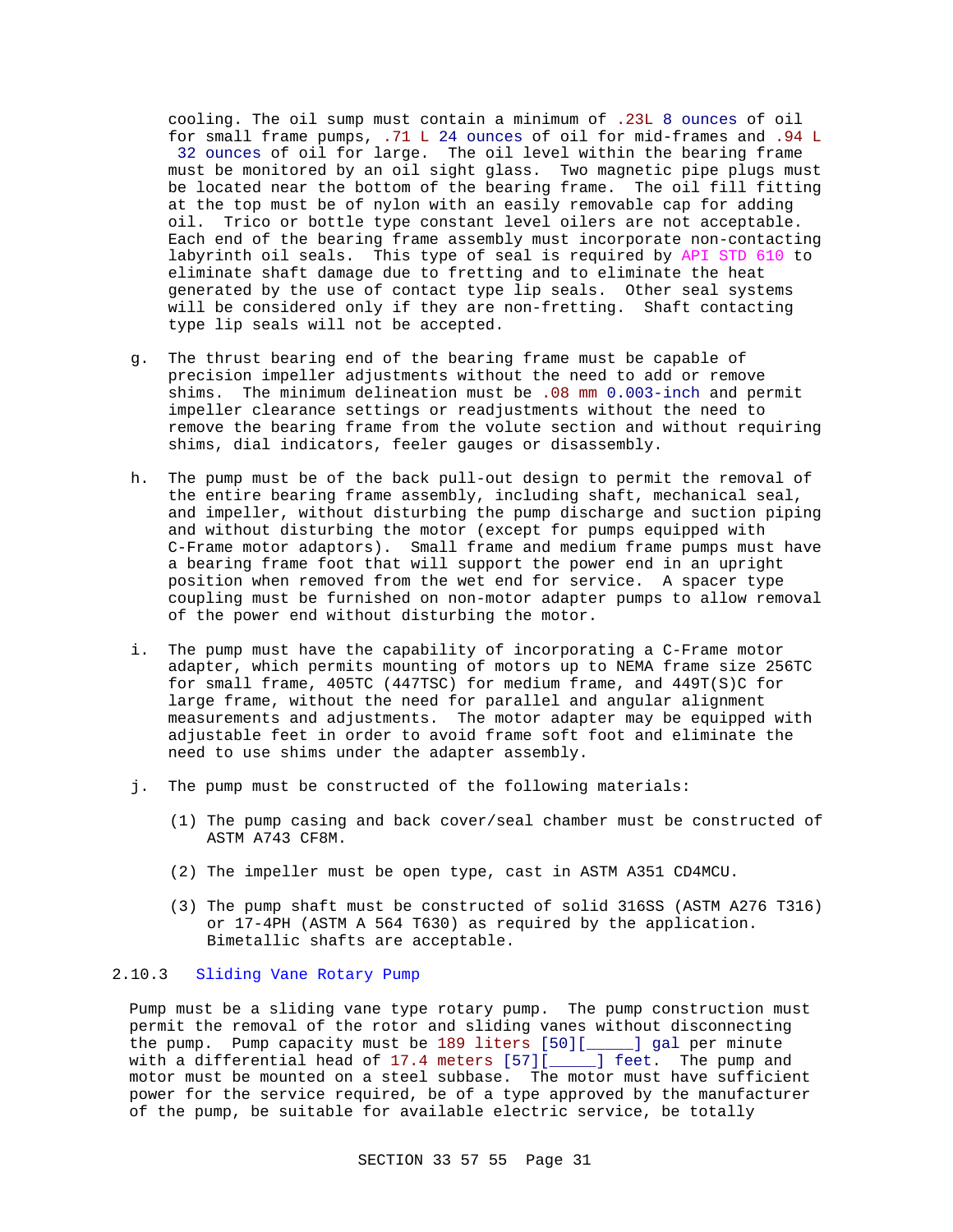enclosed, fan cooled, TEFC, and conform to the requirements of Section 26 20 00 INTERIOR DISTRIBUTION SYSTEM. Pump must be provided with stainless suction screen.

#### 2.10.4 Self-priming Centrifugal Pump

- a. The pump must be a single-stage, horizontal, centrifugal type consisting of a centrifugal impeller combined with a vane-type rotary, positive evacuating, volumetric-displacement priming unit, mounted on a common shaft. Pump must meet MIL-P-52327C.
- b. The pump must be such that all rotating parts may be removed without disconnection of the suction or discharge piping.
- c. The pump must operate dry for not less than 1-hour without damage or permanent deformation of moving parts after the pump has been operated by the petroleum products.
- d. The priming unit must be a vane-type rotary, positive, volumetric-displacement unit mounted on the same shaft as the centrifugal impeller. The priming unit must evacuate air from the suction piping and thereby initially priming the centrifugal impeller and restoring lost prime during the operation of the pump. A stainless steel self-cleaning strainer must be provided in the priming-unit intake line.
- e. The motor must have sufficient power for the service required, be of a type approved by the manufacturer of the pump, be suitable for available electric service, be totally enclosed, fan cooled, TEFC, and conform to the requirements of Section 26 20 00 INTERIOR DISTRIBUTION SYSTEM.
- f. Capacity must be [1135] [\_\_\_\_\_] liters [300][\_\_\_\_\_] gpm against a total head of [46] [\_\_\_\_\_] meters [150][\_\_\_\_\_] feet when driven at 3600 rpm. Pump head capacity must be continually rising and must be free of dips and valleys from design point to shut-off head. Pump shut-off head must have a 10 to 20 percent head rise to shut off. Pump must be capable of at least a 10 percent head increase at rated conditions by installing a new impeller. Pumps must not overheat or be damaged in any way while operating continuously at a minimum flow condition of 50 percent of rated flow continuously at a maximum flow condition of 125 percent required capacity. The net positive suction head required at the center of the impeller must not exceed 2 meters 6 feet.
- g. Pump must consist of a centrifugal impeller combined with an integral variable-capacity vane type priming unit located within the main centrifugal housing. The vane type positive priming unit must be capable of initially priming the pump and of restoring prime during operation against back pressures to 55 kPa 8 psi. The air release must enable the pump to prime at any discharge head pressure from zero feet to maximum discharge head and must release drip-free to the atmosphere and drain any liquid back into the centrifugal pump.
- h. The vane pump must be positively driven by the main pump shaft. No gears or pumps must be required to operate the primary pump. All parts must be factory inspected so that parts are interchangeable. Pumps and motors must be furnished as complete units as herein specified. Pump assembly must be statically and dynamically balanced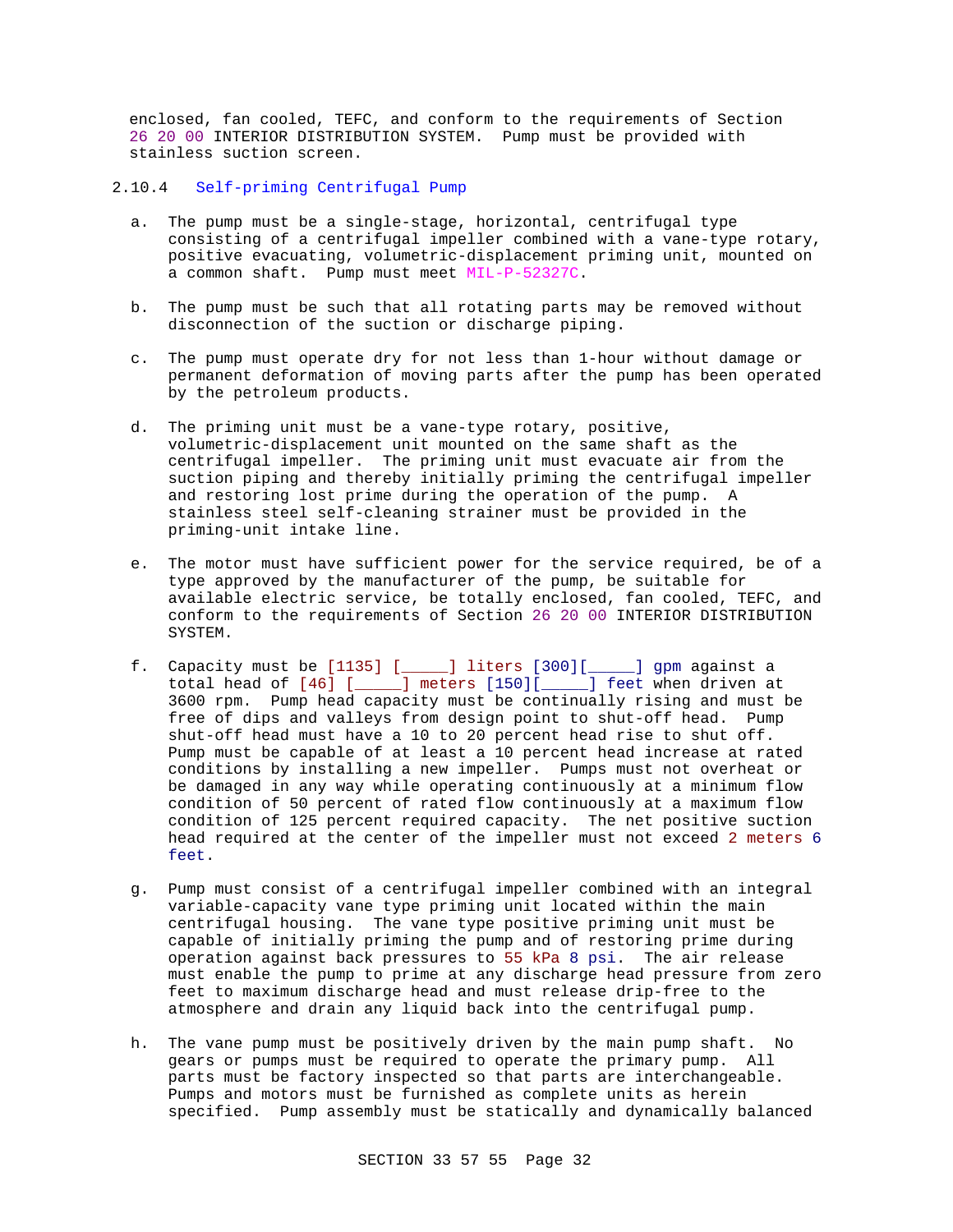for all flow rates from minimum flow to 120 percent of design flow.

- i. Pump must include provisions for attaching a vacuum gauge on the suction side and a pressure gauge on the discharge side.
- j. The pump must be fitted with a mechanical-type pump shaft seal for closure between the stationary pump case and the pump shaft. The seal must be capable of effectively sealing a pressure equal to 1-1/2 times the pump shut off head. The mechanical-type shaft deal must be a standard product of proven material and design. The sealing surface must be self-aligning and must be readily removable for repair or replacement without removing the electric motor from the base. The sealing surfaces must be constructed of carbon/ni-resist, and the elastomers must be viton. The rotating member must be pin driven by the pump shaft, or must be firmly retained on the pump shaft by a snap ring or other suitable means. Materials used as sealing members or elastomers must be impervious to the deleterious action of the specified product. All parts of the seal must be resistant to corrosion and oxidation.
- k. The pump shaft must be fabricated from 410 stainless steel. The shaft must be turned, ground and polished, and hardened to resist wear where the shaft passes through the seal and bearings. The shaft must be supported in the shaft housing by means of heavy duty, anti-friction, sealed type ball bearings.
- l. The pump shaft must be coupled to the motor shaft by means of a flexible coupling having sufficient torsional strength to accommodate the rated motor horsepower. The coupling must be capable of handling angular and non-parallel alignment.
- m. The pump case must be ductile iron. Flange ratings must be class 105 kg 125-pound per ANSI Standard, and flanges must be faced and drilled.
- n. The impeller must be of the closed type, and must be statically and dynamically balanced. The impeller must be constructed of aluminum 356-T6.

# [2.10.5 Jockey Pump

The pump must have the capacity of not less than 19 lpm 5 gpm against a total head of 73 meters 240 feet when driven at 3600 rpm and be an ANSI type centrifugal pump.

#### ]2.11 PACKAGED TRUCK OFFLOAD SYSTEM

The truck offload system must be a factory fabricated and skid mounted unit.

2.11.1 Offload Pump (OP)

Refer to Section 33 52 43.23 AVIATION FUEL PUMPS.

#### 2.11.2 Air Eliminator Tank

2.11.2.1 Tank Housing

Each Tank housing must be fabricated from carbon steel and must be internally coated with an epoxy coating in accordance with MIL-PRF-4556.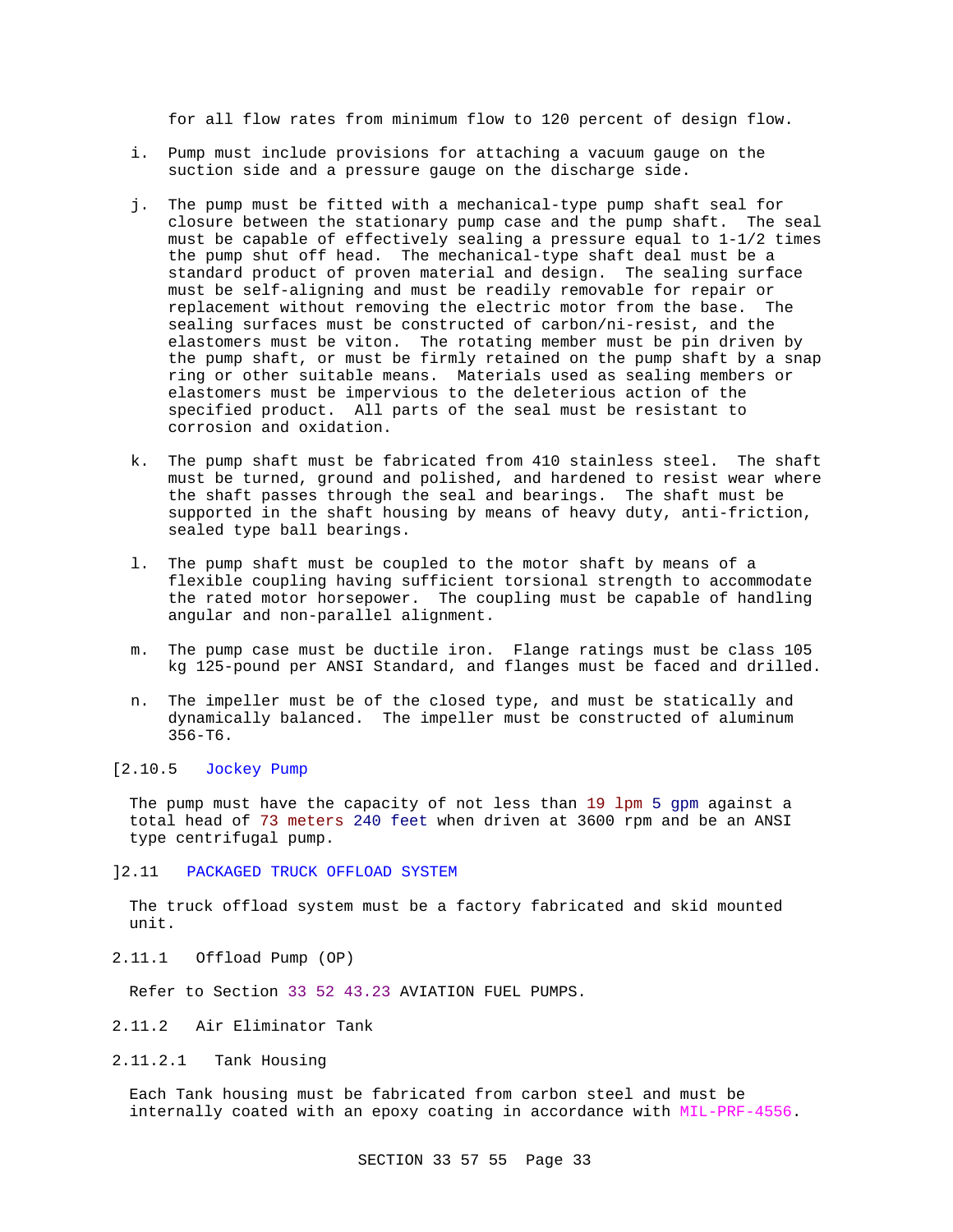Coat the exterior with alkyd resin primer (universal metal primer). Each unit must be constructed and labeled in accordance with ASME BPVC SEC VIII D1. The housing must be designed for a working pressure of 600 kPa 90 psig. The inlet and outlet connections must be provided with raised face flanges faced and drilled in compliance with ASME B16.5, Class 150. The configuration of the air eliminator tanks must be as shown on the drawings.

### 2.11.2.2 Sight Gauge

Provide a 125 mm 5-inch armored, clear borosilicate (Pyrex) glass liquid level gauge for observing fuel level in the tank. The gauge must be equipped with stainless steel ball checks in both the upper and lower fittings, an upper and lower shutoff valve, and a bottom blowoff cock. The gauge will contain a colored density sensitive ball. Glass must be protected by a minimum of four guard rods.

#### 2.11.2.3 High Level Shutoff

The vent connection must have a stainless steel high level shutoff mechanism to act as an overfill prevention device to keep fuel from going out the vent.

### 2.11.2.4 Level Sensors

The level sensors must be ultrasonic tip sensitive level control switches, NEMA 7/9, weatherproof, explosion proof for Class I, Div I, Group D, temperature T2D (215 degrees C 419 degrees F), 120-volt input power, SPST relay output, 25 mm one-inch flanged mounting.

#### 2.11.2.5 Vent

Tank vent outlet must be equipped with pressure-vacuum breather vent, aluminum construction with weather hood and with fluoroelastomer pallet seat inserts, high density screens, stainless steel internals, with pressure relief setting at 20 grams 0.5 oz per square mm inch, and vacuum relief set at 1350 grams 32 oz per square mm inch. Pressure venting capacity must be 151 cubic m 5400 cubic feet per hour, vacuum capacity must be 136 cubic m 5000 cubic feet per hour.

2.11.3 Non-Surge Check/Air Block Valve

Refer to Section 33 52 43.14 AVIATION FUEL CONTROL VALVES.

#### 2.11.4 Offload Fuel Hose

The offload fuel hose must be 100 mm 4-inch, lightweight, flexible, minimum 200 mm 8-inch bend radius, non-pressurized offloading hose constructed of nitrile rubber, rigid PVC helix, synthetic braiding, smooth bore, corrugated outer diameter, non-collapsible, threaded, male NPT, both ends, and have UV protection.

### 2.11.5 Offload Sight Flow Indicator

The Truck Offload sight flow indicator must be 100 mm 4-inch wafer pattern sight glass, plane indicator aluminum construction.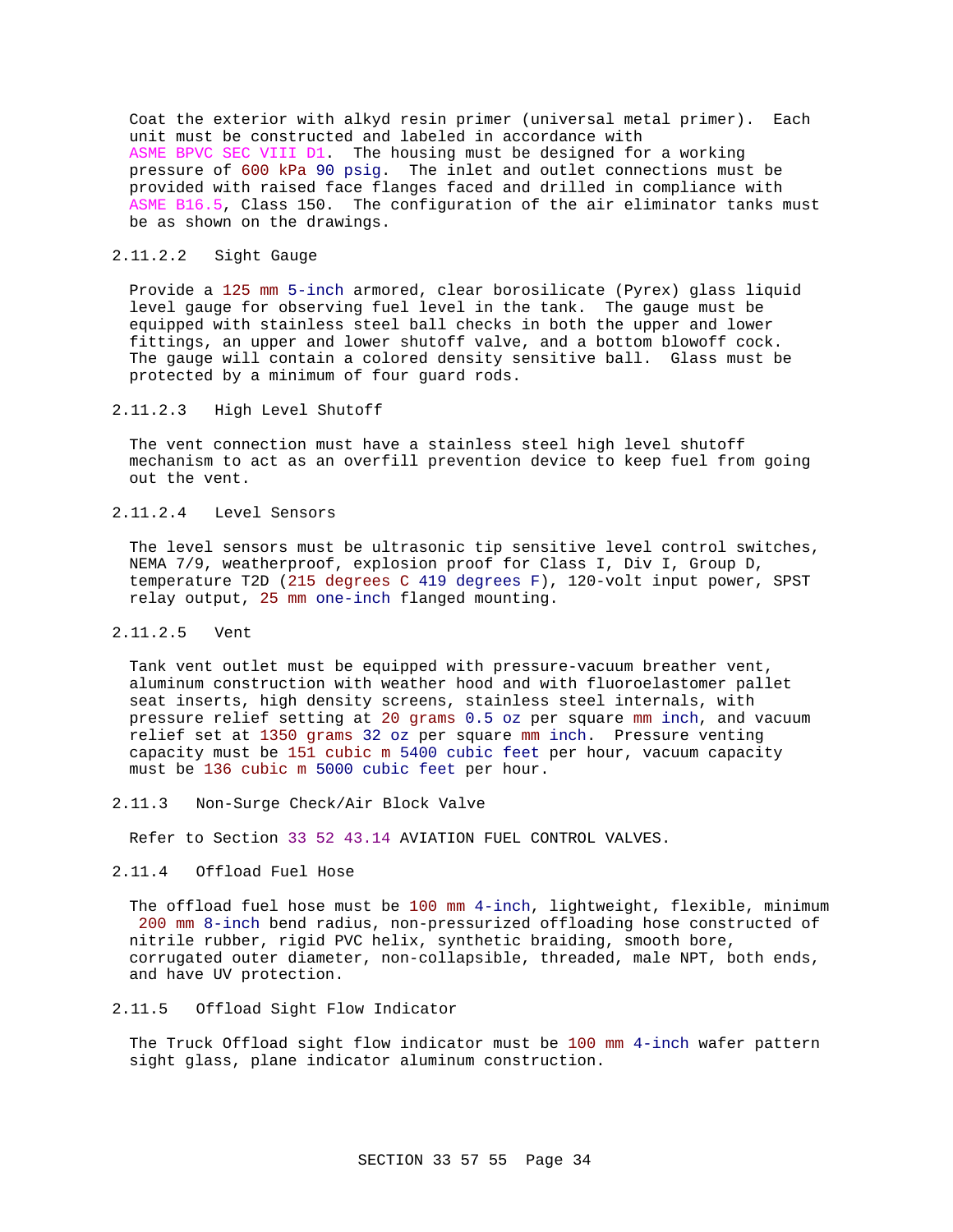#### [2.11.6 Flood Lights

Mount three floodlights on the off load skid, approximately 3.66 m 12 foot high, two on one pole, one on another pole to provide 10 fc of illuminance at the offload connection point and 1 fc of general illumination in the offload area. Fixtures must operate on 277 volts, single phase, 60 Hz. Luminaires must be rated for installation in wet locations and have narrow vertical and wide horizontal beam spread. Luminaires must be bronze in color and accept 50 mm 2-inch knuckle mounting. Provide a manual switch for control. See Section 26 56 00 EXTERIOR LIGHTING for applicable requirements.

#### $] 2.11.7$ Flowmeter

Meter must be positive displacement type as indicated in paragraph METERS, designed for a continuous flow of [600][300] GPM.

#### $[2.11.8$  Grounding

# NOTE: Delete this paragraph if the tank trucks to be loaded/unloaded have a plug-in connection for such a system. Indicate on the drawings the type of connection required for a Grounding Verification Unit. Delete the second paragraph if a grounding cable and clamp connection will be sufficient.

The skid must be equipped with a self winding grounding cable reel. The cable must be at least 15 m 50 feet long. The cable reel, the grounding cable and the connection clamp must be in accordance with CID A-A-50696.

#### ][2.11.9 Grounding Verification Unit

#### 

NOTE: System can connect to a tank truck by using either a grounding clamp or plug. For a grounding plug to work, the tank trucks must have an appropriate receptacle. Coordinate with the Using Agency to determine if plugs are needed and if so what type.

The switch contact in the control module can be used to initiate various interlock functions (e.g., stop pumps, close valves, initiate alarms). Indicate the desire interlock control functions on the drawings. 

System must include grounding [clamp][plug], grounding cable, and monitoring and control module. System must automatically and continually monitor and verify a low-resistance static dissipation path (less than [10 Ohms][\_\_\_\_\_]) between connecting tanker and the designated ground point.[ Grounding clamp must conform to MIL-DTL-83413 and MIL-DTL-83413/7.][ Grounding plug must [conform to MIL-DTL-83413 and MIL-DTL-83413/4] [\_\_\_\_\_\_].] Grounding cable must be corrosion resistant steel strands sheathed in a Hytrel jacket. Cable must be the spiral, self-retracting type. Cable must be a minimum 9 m 30 feet in length. Monitoring and control module must be rated for an explosion-proof environment in accordance with NFPA 70 for Class I, Division I, Group D locations.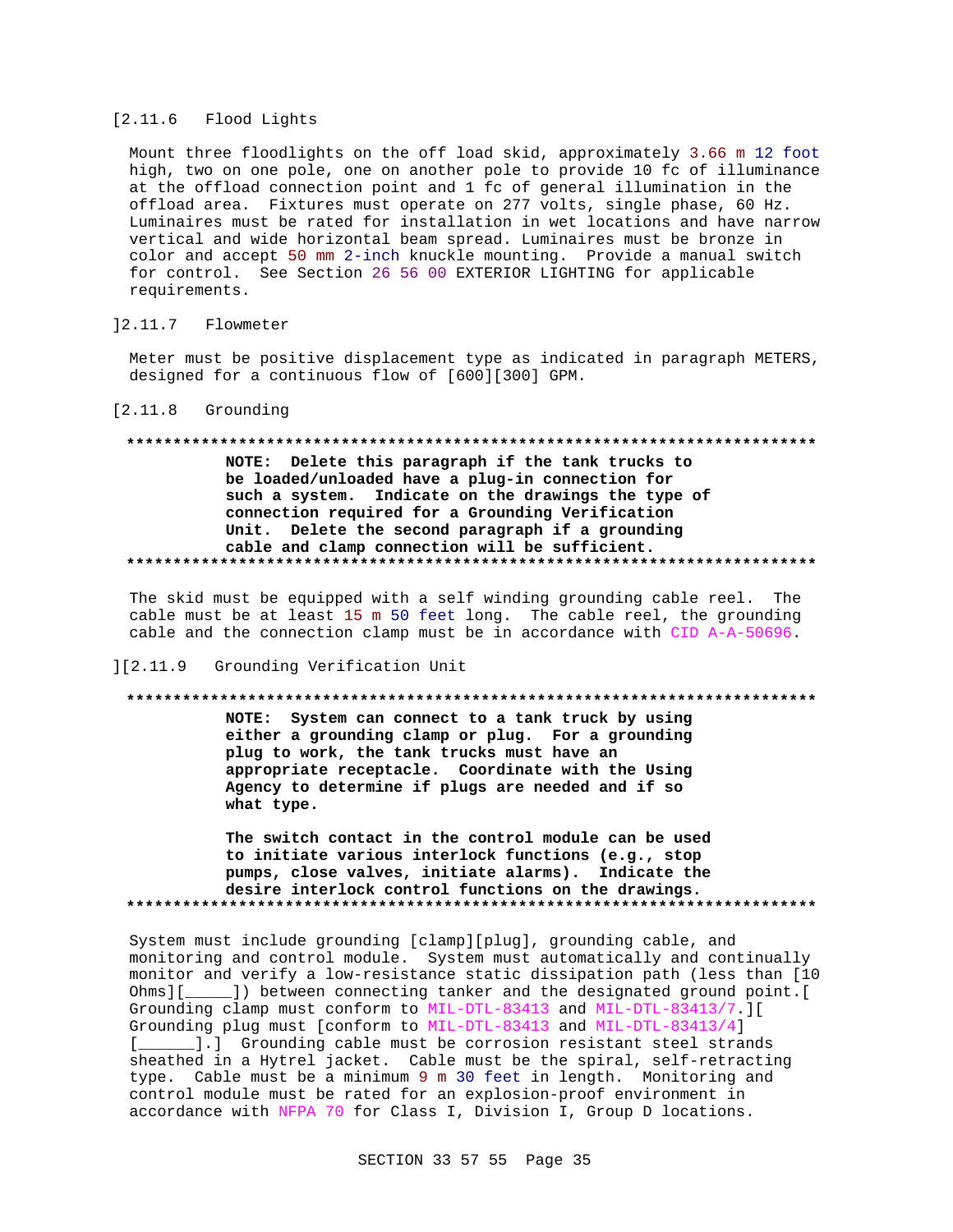Module must include status lights (red for no ground verification and green for positive ground verification) and a lockable bypass switch. Module must include a switch contact to allow interlock functions.

 $] 2.11.10$ Other Offload System Components

For other system components shown on the drawings as part of the offload system, refer to this Section and refer to this Section.

#### $2.12$ DEAERATOR TANK

#### 

NOTE: For off-loading over the road tank trucks using a direct off-loading system. See UFC 3-460-01 for when this is used.

Note: If the deaerator tank and downstream meter are followed by a filter separator in reasonably close proximity, the air block function can be added to the filter separator control valve by adding solenoid enable feature to that valve. 

Deaerator tank must be constructed of carbon steel, designed, constructed and labeled in accordance with ASME Code, Section VIII, Division I, and must be interior epoxy coated in accordance with MIL-PRF-4556. No ferrous or zinc-coated material bronze, brass or other copper bearing alloys must be used in contact with the fuel. It must be rated for a working pressure of [1.90 Mpa] [1.97 Mpa] [275 psig] [285 psig]. Unit must be sized for a flow rate of  $[\_\_]$  1pm gpm and incorporate 100 mm 4-inch Class 150 flanges per ASME B16.5. Unit must incorporate an internal baffle/diffuser plate to inhibit the passage of air through its outlet flange. The unit is intended to prevent the passage of air through the downstream flow meter, and requires the use of a downstream air/block valve. Unit to be complete with the following accessories:

- a. A 13 mm 1/2-inch stainless steel sight gauge for level indication.
- b. A 50 mm 2-inch FNPT, two-stage, automatic air vent with outlet check.
- c. A 50 mm 2-inch FNPT, stainless steel, 100 mesh, strainer for under Automatic Air Vent (AAV).
- d. A 25 mm one-inch by 25.4 mm one-inch flanged relief valve, ASME Code, set at working pressure.
- e. A 50 mm 2-inch MNPT, Explosion-proof, Class I, Div. I, Group D, side mount, float type level switch, SPDT, mounted a minimum of 635 mm 25-inches above the tank's outlet flange, to be wired to the air/block valve.
- f. A 12.7 mm 1/2-inch flanged drain valve.
- 2.12.1 Deaerator Tank Air Block Valve (DTBV)

Refer to Section 33 52 43.14 AVIATION FUEL CONTROL VALVES.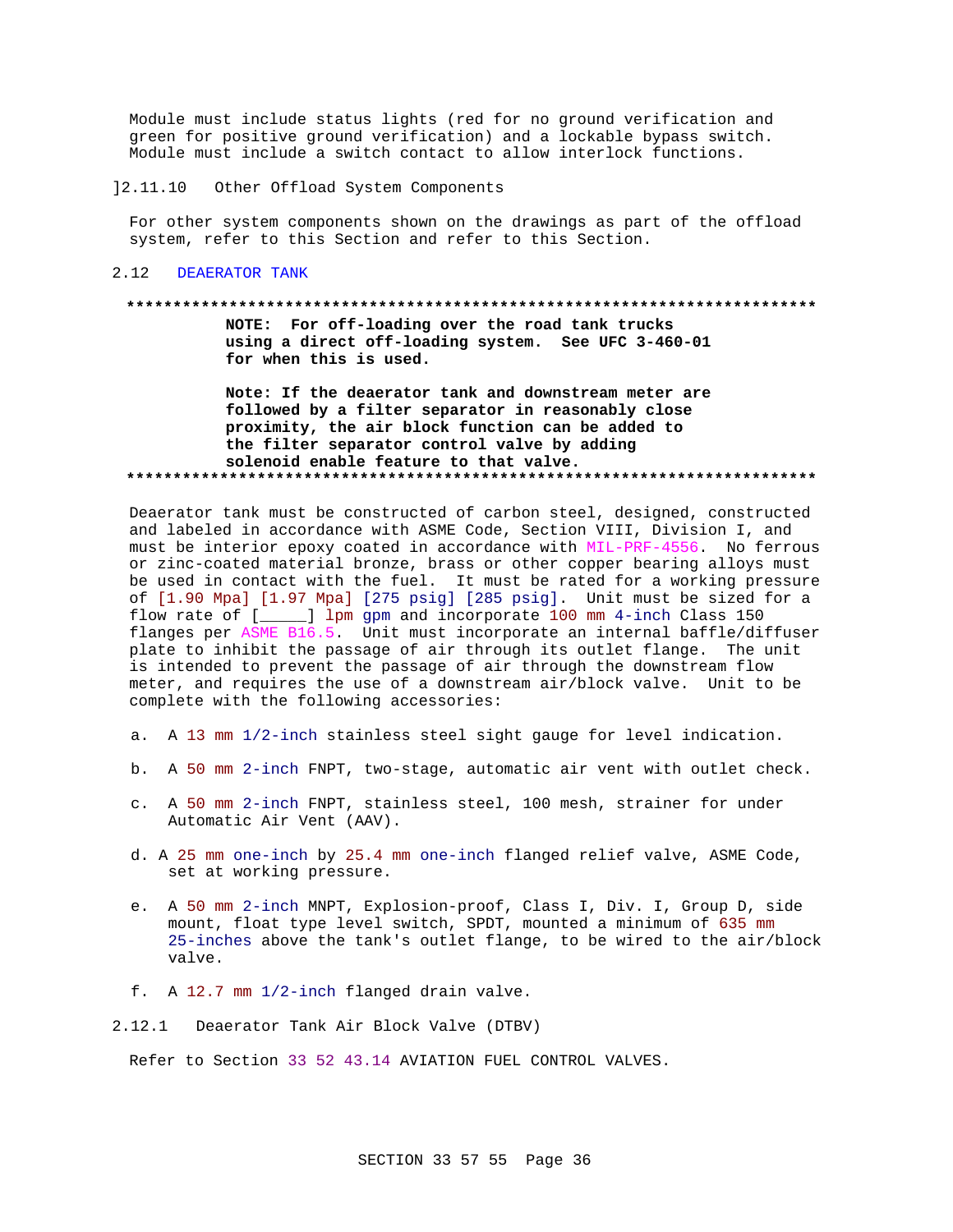2.12.1.1 Size

As indicated.

2.12.1.2 Flow

As indicated.

2.12.1.3 Operation

Deaerator block valve must be hydraulically operated. Upon a rise in air level in the deaerator tank as indicated by the level switch, the main valve must close tightly. The main valve must remain closed until a rise in tank fluid level above the level switch occurs.

2.12.1.4 Check Valve Feature

Valve must close rapidly when outlet pressure exceeds inlet pressure.

2.12.1.5 Flow Control

Valve to limit flow to [\_\_\_\_\_] lpm gpm. Sensing must be by orifice. Valve to modulate to limit flow without hunting. Rate of flow to be manually adjustable and utilize a downstream orifice plate holder.

2.12.1.6 Strainer

A 40-mesh stainless steel wire, self-cleaning strainer must be provided in the pilot valve supply piping.

2.12.1.7 Minimum Differential Pressure Feature

The valve must be equipped with a minimum differential pressure pilot to maintain a differential pressure across the valve. Pressure must be adjustable with a range of 34 to 172 kPa 5 to 25 psi.

2.12.1.8 Opening Feature

The valve must be equipped with an adjustable differential pressure pilot and a quick cover exhaust system to allow the valve to open in 3-4 seconds when pressure is greater than  $[$  [207] kPa  $[$  [ $]$ [30] psig.

2.12.1.9 Solenoid Control

The valve must be provided with solenoid control. The solenoid must close the DTBV upon low level alarm activation. The solenoid must be energized to close.

2.13 REFUELER TRUCK FILLSTAND (PANTOGRAPH TYPE)

For pantograph style fillstands, provide refueler and tactical refueler truck fillstand pantographs as specified in Section 33 52 43.12 AVIATION FUEL PANTOGRAPHS.

2.14 REFUELER TRUCK FILLSTAND (HOSE TYPE)

2.14.1 Truck Fillstand Hose

#### **\*\*\*\*\*\*\*\*\*\*\*\*\*\*\*\*\*\*\*\*\*\*\*\*\*\*\*\*\*\*\*\*\*\*\*\*\*\*\*\*\*\*\*\*\*\*\*\*\*\*\*\*\*\*\*\*\*\*\*\*\*\*\*\*\*\*\*\*\*\*\*\*\*\***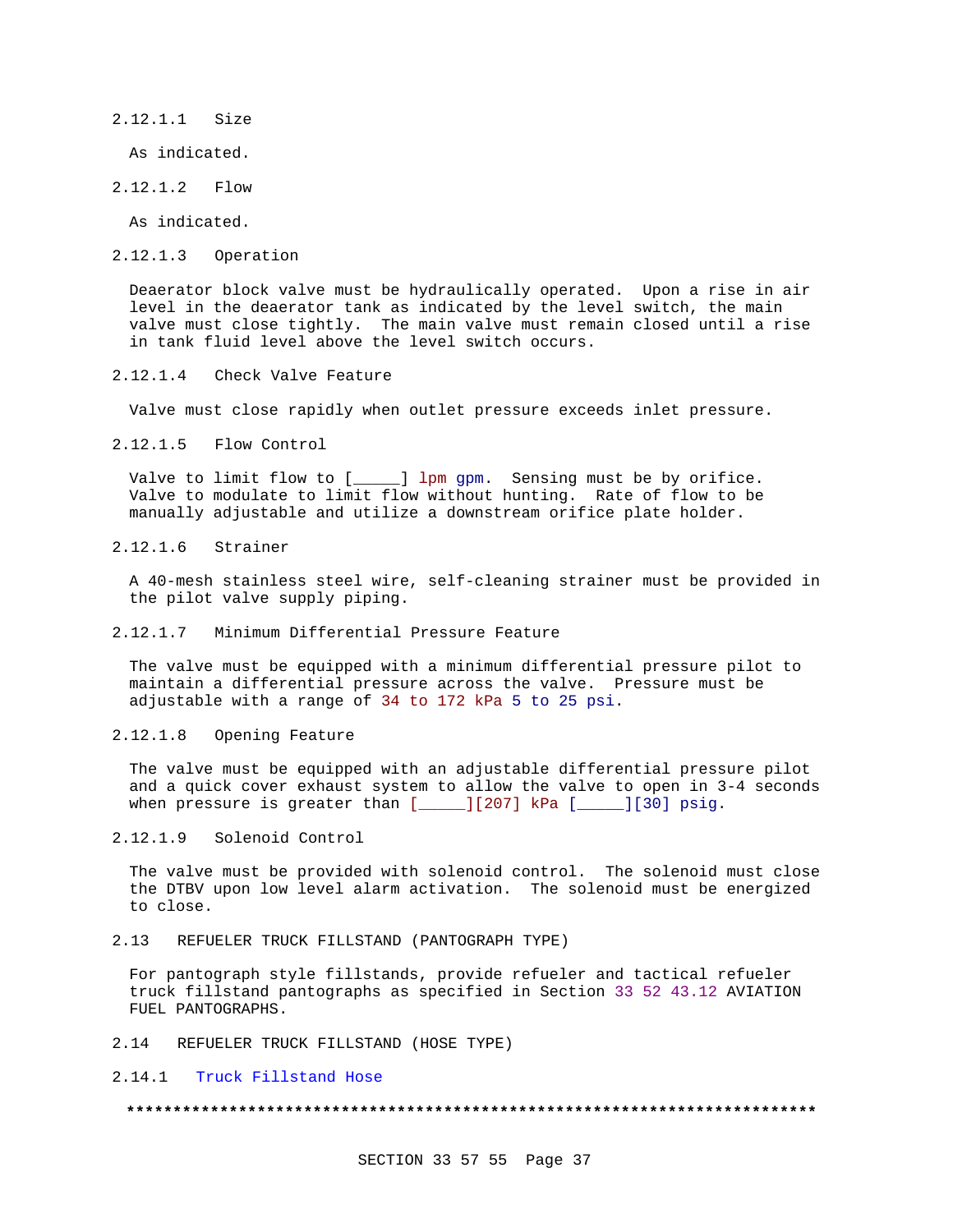**NOTE: For bottom loading applications of refuelers and tactical refuelers that uses hoses instead of pantographs, include this paragraph. Indicate the size and length of each hose on the drawings.**

**EI 1529, as referenced below, covers hoses that vary in diameter from 25 to 100 mm one to 4-inches. Per the API standard, hoses are to be cut to length by the hose manufacturer and not spliced in the field. In addition, couplings are to be installed on both ends of each hose by the hose manufacturer. Specifically indicate on the drawings the size of the couplers required.**

**For unsupported hose applications, suggest designing a hose tray and nozzle holder or some type of hose hanging rack.**

**a. Hose Tray and Nozzle Holder. Construct the tray and holder of either aluminum or stainless steel to be compatible with the piping. Design trays to support the entire length of the fueling hose, allow for draining of rainwater, support the fueling hose at the proper height, protect the hose from the sun's ultraviolet rays, and allow for easy insertion and removal of the hose. Suggest designing hose trays with a hinged cover when the trays are not located under a canopy or roof.**

**b. Hose Hanging Rack. These type racks are most commonly provided for Tank Truck Off-Loading Assemblies. Refer to DoD Standard Design AW 078-24-28 "Pressurized Hydrant Fueling System Type III" for details.**

**\*\*\*\*\*\*\*\*\*\*\*\*\*\*\*\*\*\*\*\*\*\*\*\*\*\*\*\*\*\*\*\*\*\*\*\*\*\*\*\*\*\*\*\*\*\*\*\*\*\*\*\*\*\*\*\*\*\*\*\*\*\*\*\*\*\*\*\*\*\*\*\*\*\***

Provide hose that conforms to EI 1529, Grade 2, Type C, semi-hardwall. Provide each hose end with a coupler that conforms to paragraph [DRY-BREAK COUPLER][QUICK DISCONNECT COUPLER].

### 2.14.2 Truck Fillstand Swivel Joints

Flanged swivel joints must be stainless steel, single plane, capable of rotating 360 degrees. Welded swivel joints and welding of swivel joints to the pipe [and][or] elbow is not permitted. Swivel joints must be of the non-lubricated, maintenance free type with sealed bearings and no lubricating fitting. Swivel joint must be flanged at the end connecting to the piping system and threaded (female NPT) at the end connecting to the fuel hose. No leakage must be permitted under positive or negative pressure conditions. No leakage must be permitted under high or low temperature conditions. Welding of swivel joint to six-bolt flange connector is permitted. The swivel joints must be warranted for three years against leakage. There must be electrical continuity from one flange to the other without the use of ground straps. The electrical continuity from one flange to another (without the use of ground straps) must be less than 1000 ohms. Each swivel joint must have two ball bearing raceways, primary and secondary seals with leak detection port, and dust seal.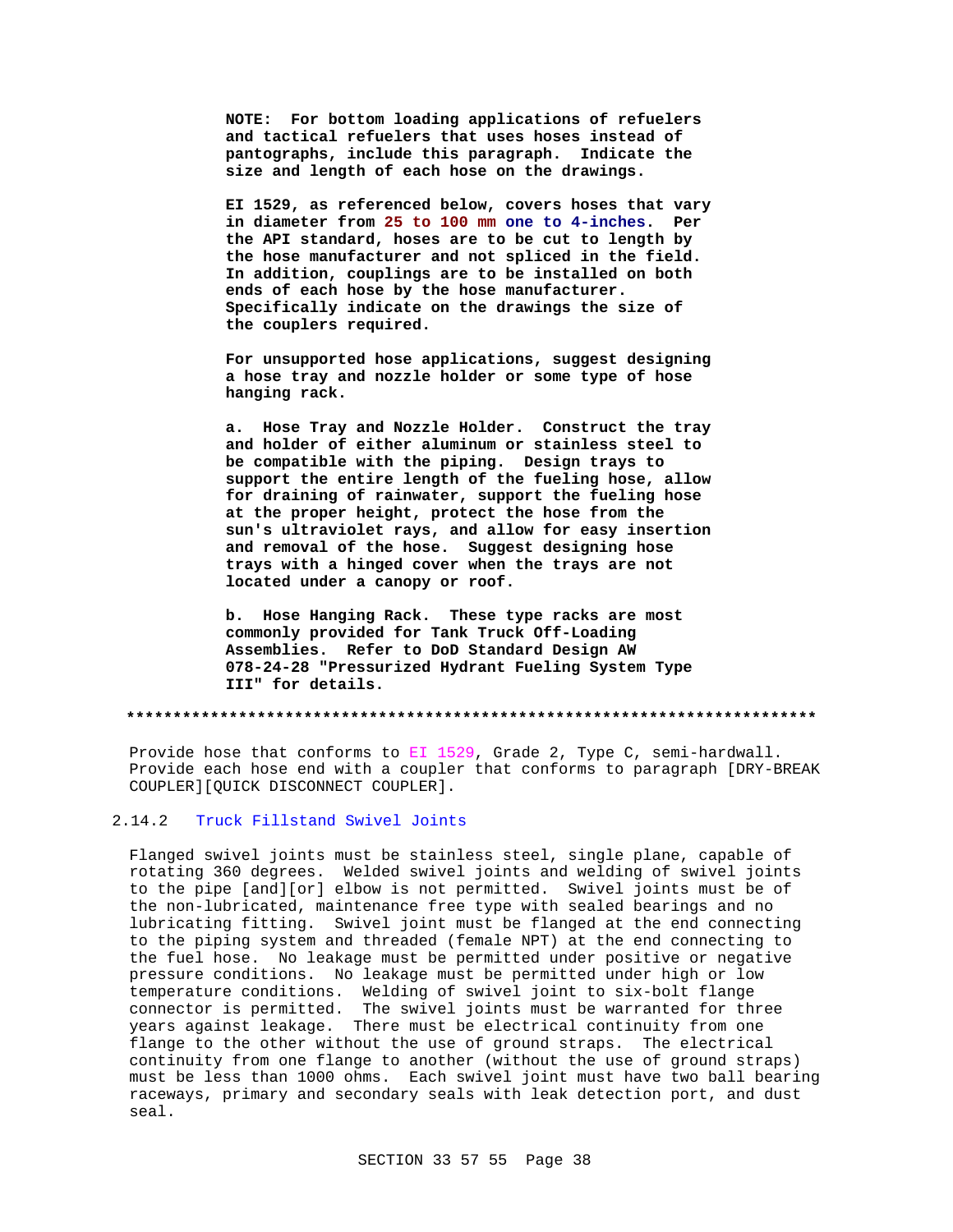#### 2.15 TANK TRUCK BOTTOM LOADING ARM

#### **\*\*\*\*\*\*\*\*\*\*\*\*\*\*\*\*\*\*\*\*\*\*\*\*\*\*\*\*\*\*\*\*\*\*\*\*\*\*\*\*\*\*\*\*\*\*\*\*\*\*\*\*\*\*\*\*\*\*\*\*\*\*\*\*\*\*\*\*\*\*\*\*\*\***

**NOTE: This section covers loading arm assemblies used to load bulk fuel into over-the-road tank trucks and rail cars. These have also been used to load specialty lube oils into tank trucks for distribution to aircraft carriers and submarines.**

**These systems are not used to load refueler trucks.**

**These are bottom loading systems.**

**This specification covers two types of loading arms; the hose loader type and the A-frame type. Delete either type if not applicable.**

**a. Hose loader type arms are designed to reach a fueling connection at a certain fixed distance. The drop hose in the assembly provides a little flexibility in the connection distance, but not significantly. These type arms do not collapse, but instead swivel on a riser swivel.**

**b. The A-frame type arms are expandable and collapsible and therefore can accommodate a fueling connection from varying distances and heights.**

**Where multiple loading arm assemblies are installed adjacent to one another, consider requiring each assembly to have crossover capabilities in order to provide the user with the most operational flexibility possible.**

**As a minimum, show on the drawings the following construction requirements for each loading arm specified.**

**a. Size of all loading arm piping. Pipe sizes are typically 50, 75, or 100 mm 2, 3, or 4-inches.**

**b. The maximum distance the assembly is required to fully expand during operation. Also show the collapsible envelope in which the loading arm is expected to be contained.**

**c. The minimum elevation above grade that the assembly's dispensing end is required to couple with a tank truck or tank car. This elevation is typically 300 mm 12-inches.**

**d. The maximum elevation above grade that the assembly's dispensing end is required to couple with a tank truck or tank car. This elevation is typically 1400 mm 55-inches. \*\*\*\*\*\*\*\*\*\*\*\*\*\*\*\*\*\*\*\*\*\*\*\*\*\*\*\*\*\*\*\*\*\*\*\*\*\*\*\*\*\*\*\*\*\*\*\*\*\*\*\*\*\*\*\*\*\*\*\*\*\*\*\*\*\*\*\*\*\*\*\*\*\***

Loading arm must be the factory fabricated, factory assembled, bottom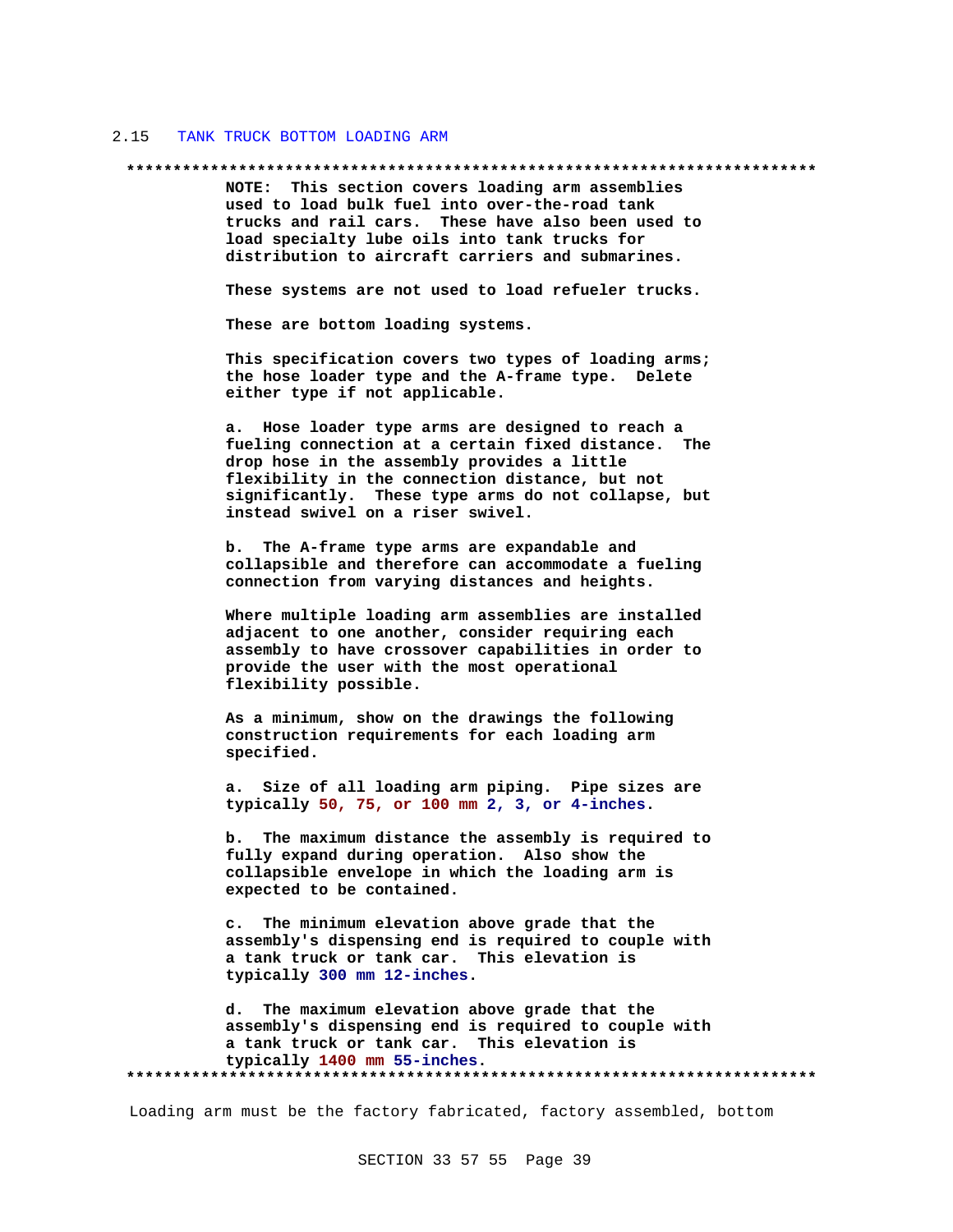loading type. Loading arm must include swivel joints, boom assemblies, and riser standpipe. Loading arm's pipe and fittings must be Schedule 10S, Grade TP304L, stainless steel in accordance with ASTM A312/A312M.[ Provide adjacent loading arm assemblies with the ability to crossover one another during operation.]

#### 2.15.1 Dispensing End

The weight of the loading arm's dispensing end (includes piping, valves, nozzles, miscellaneous components, and fuel weight) must be counteracted by a counterbalance system. The counterbalance system must be the [hydraulically actuated cylinder][ or ][spring counterweight] type. The counterbalance system must allow one operator to manually maneuver and control the dispensing end at all times. The counterbalance system must ensure that minimum force is transferred from the dispensing end to a fueling connection. Nozzle in the dispensing end must be in accordance with paragraph PRESSURE FUELING NOZZLE.

#### 2.15.1.1 Hose Loader Type

Dispensing end must be the fixed reach, hose loader type. Hose used in the loading arm assembly must be in accordance with the paragraph in this Section TRUCK FILLSTAND HOSE.

### 2.15.1.2 A-Frame Type

Dispensing end must be the rigidly piped, variable reach, A-frame type.

2.15.2 Truck Loading Arm Swivel Joints

Swivel joints must be the flanged, non-lubricated type with sealed bearings. Swivel joints must come from the manufacturer with required flanged bodies and flanged elbows. Welded swivel joints and welding of swivel joints to the pipe [and][or] elbow will not be permitted. Welding of swivel joints to flange joints will not be permitted. Swivel joints must be warranted for two years against leakage due to both positive and negative pressure conditions. Swivel joints must be capable of 360-degree rotation.

#### **\*\*\*\*\*\*\*\*\*\*\*\*\*\*\*\*\*\*\*\*\*\*\*\*\*\*\*\*\*\*\*\*\*\*\*\*\*\*\*\*\*\*\*\*\*\*\*\*\*\*\*\*\*\*\*\*\*\*\*\*\*\*\*\*\*\*\*\*\*\*\*\*\*\***

**NOTE: For bottom loading applications of refuelers and tactical refuelers that use pantographs instead of hoses, include this paragraph. Indicate the size and length of each pipe section on the drawings. \*\*\*\*\*\*\*\*\*\*\*\*\*\*\*\*\*\*\*\*\*\*\*\*\*\*\*\*\*\*\*\*\*\*\*\*\*\*\*\*\*\*\*\*\*\*\*\*\*\*\*\*\*\*\*\*\*\*\*\*\*\*\*\*\*\*\*\*\*\*\*\*\*\***

#### 2.16 TOP LOADING ARM

**\*\*\*\*\*\*\*\*\*\*\*\*\*\*\*\*\*\*\*\*\*\*\*\*\*\*\*\*\*\*\*\*\*\*\*\*\*\*\*\*\*\*\*\*\*\*\*\*\*\*\*\*\*\*\*\*\*\*\*\*\*\*\*\*\*\*\*\*\*\*\*\*\*\* NOTE: Top loading is not allowed by UFC 3-460-01 and is actively discouraged for safety reasons. It should only be used when the trucks being filled are incapable of bottom loading. Use of a top loading arm must be approved by the Service Headquarters or officially designated alternate. \*\*\*\*\*\*\*\*\*\*\*\*\*\*\*\*\*\*\*\*\*\*\*\*\*\*\*\*\*\*\*\*\*\*\*\*\*\*\*\*\*\*\*\*\*\*\*\*\*\*\*\*\*\*\*\*\*\*\*\*\*\*\*\*\*\*\*\*\*\*\*\*\*\***

Top loading arm [50 mm- 379] [75 mm- 757] [100 mm- 1135 ]lpm [2-inch-100 ] [3-inch-200 ] [4-inch-300 ]gpm must have sufficient horizontal reach and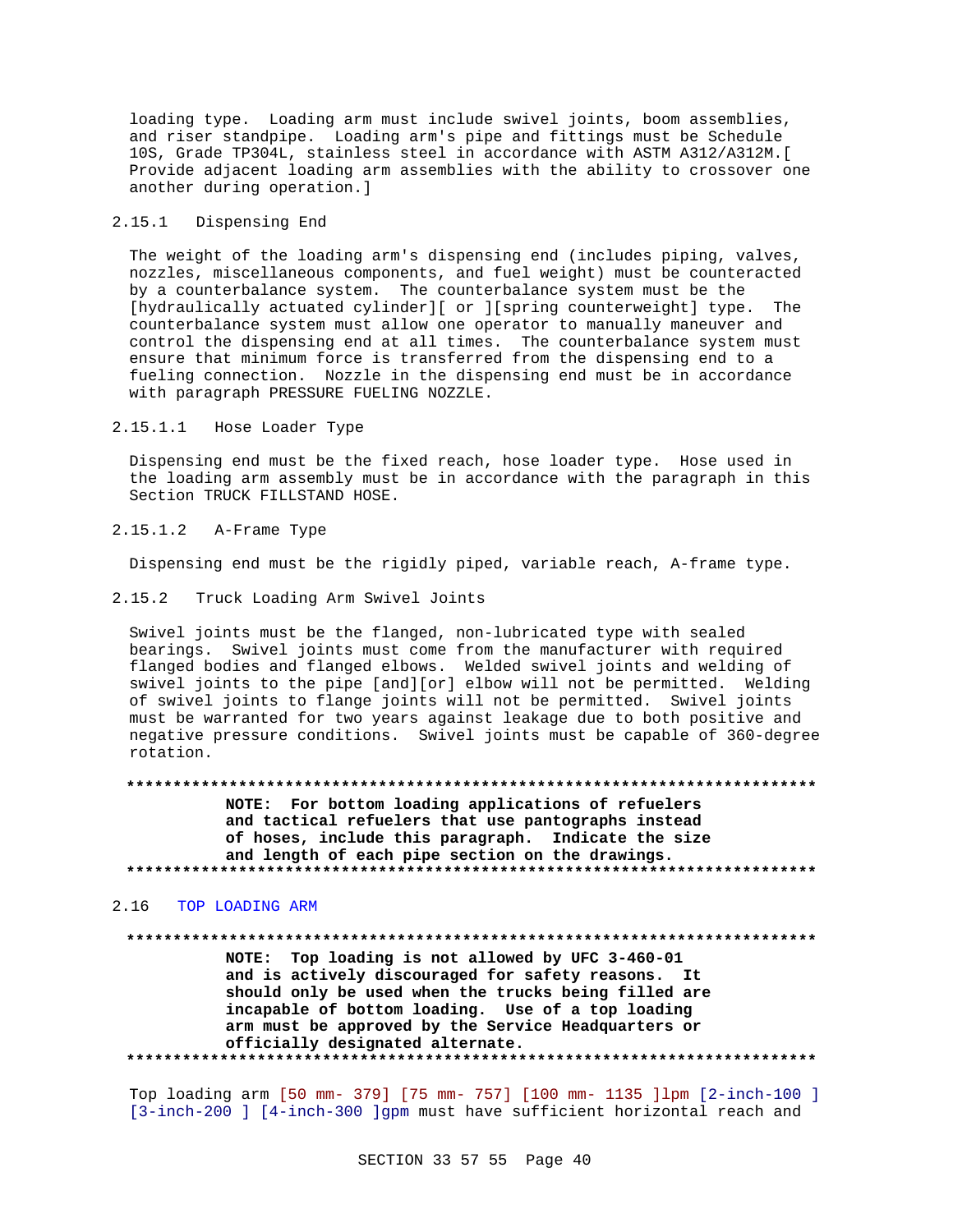pivot points to assure the vehicle does not have to be re-spotted. Drop pipe length must be able to reach fill tank bottom and be at a safe elevation for refueler operation. Loading arm must have four planes of movement: up-down (to allow drop pipe to enter tank), side to side (to allow arm to rotate out to tank and back out of position), drop-tube (to assure drop-tube remains vertical), scissor arm pivot (which allows 360 degree rotation of secondary arm allowing the drop-tube to reach further out thus allows a larger spotting distance). Materials of construction must be stainless steel. Arm must be counterweight or spring assisted for effortless operation of loading arm. Swivel joints must be of the non-lubricated, maintenance free type with sealed bearings and no lubricating fittings. Assembly must be a regular product for the purpose of top loading fuel from a manufacturer who has successfully provided the product for at least the past five years.

NOZZLES AND ADAPTERS 2.17

 $2.17.1$ Pressure Fueling Nozzle

# NOTE: Specify type of nozzle as directed by the Service Headquarters or officially designated alternate.

Nozzles must conform to SAE AS5877, Type [D-1] [D-2] [D-3]. Nozzles and nozzle components must be compatible with the fuel to be handled. Nozzles must be provided with an internal 60 mesh stainless steel strainer and a fuel sample connection tapping. Nozzle design must be for single point fueling of aircraft. Nozzles must be provided with a compatible dry break quick disconnect swivel. Coupler must allow for quick disconnect and reconnect of fueling nozzles with corresponding adapters. Coupler and adapter must provide a positive, leak proof connection under constant or surge flow. Coupler must be designed to prevent blowout of internal poppet.

 $2.17.2$ Nozzle Adapter (SPR)

Adapter must be a nominal  $63.5$  mm  $2-1/2$ -inches with self-closing valve in accordance with MIL-A-25896. Adapter must have a 100 mm 4-inch flange mounting and vacuum tight, locking dust cap using the SPR lugs.

 $2.17.3$ Tight-Fit Fill Adapter

#### 

NOTE: Tight-fit fill adapters are commonly used on the inlet fill piping for horizontal fuel tanks and on the piping connections for tank truck load/unloading facilities.

Show the nominal size of each required adapter on the drawings. Adapters are typical available in either 75 or 100 mm 3 or 4-inches. Coordinate the size of each adapter with the size of the connecting coupler.

Select the type of adapter seal (top or side) based upon the type of the connecting coupler.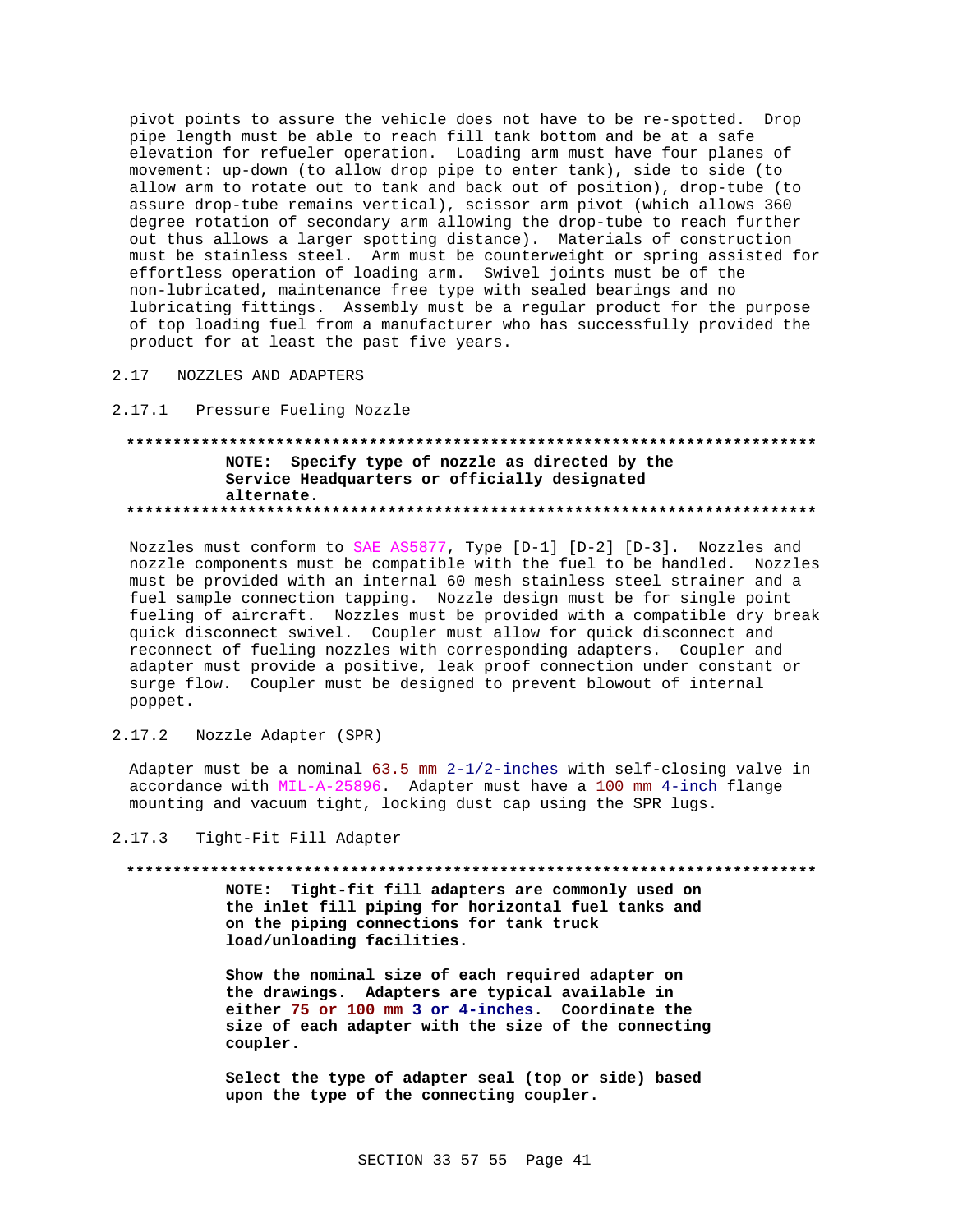Adapter must be the [top seal] [side seal] type. Adapter must provide a tight-fit connection to prevent vapor emissions during fuel transfer. Adapter must be bronze and be fitted with a Buna-N or Viton gasket. Provide a locking cap with each adapter. Cap must mate with the adapter and have a latching mechanism that provides a watertight seal. Cap must provide some type of locking provision and be easily attachable and removable. Cap must be attached to the tight-fit vapor recovery adapter by a minimum 300 mm 12-inch section of brass cable or fuel resistant rope.

#### $2.17.4$ Tight-Fit Vapor Recovery Adapter

#### 

NOTE: Tight-fit vapor recovery adapters are commonly used on the inlet fill piping for horizontal fuel tanks and on the piping connections for tank truck load/unloading facilities. Delete this paragraph if a vapor recovery system is included in the design.

Show the nominal size of each required adapter on the drawings. Adapter are typical available in either 75 or 100 mm 3 or 4-inches. Coordinate the size of each adapter with the size of the connecting coupler.

Select the type of adapter seal (top or side) based upon the type of the connecting coupler.

#### 

Adapter must be the [top seal] [side seal] type that includes an internal self-closing valve or poppet. Adapter must provide a tight-fit connection to prevent vapor emissions during fuel transfer. Adapter must be bronze and be fitted with a Buna-N or Viton gasket. The adapter's internal valve or poppet must be driptight throughout the entire specified temperature range. The adapter's internal valve or poppet must prevent vapor emissions when the locking cap is removed yet must open immediately when the adapter is connected to an appropriate coupler. The adapter's internal valve or poppet must operate at a lower pressure/vacuum than the system's pressure/vacuum relief vent in order for vapors to flow as designed instead of exiting to the atmosphere through the vent piping. Provide a locking cap with each adapter. Cap must mate with the adapter and have a latching mechanism that provides a watertight seal. Cap must provide some type of locking provision and be easily attachable and removable. Cap must be attached to the tight-fit vapor recovery adapter by a minimum 300 mm 12-inchsection of brass cable or fuel resistant rope.

### 2.17.5 Dry Break Coupler

### NOTE: Dry break couplers must be for over the road tank truck loading and offloading only.

API RP 1004 coupler must be compatible with the connecting adaptor. Coupler must provide a positive, leakproof connection when under constant or surge fuel flow. Coupler must prevent vapor emissions during fuel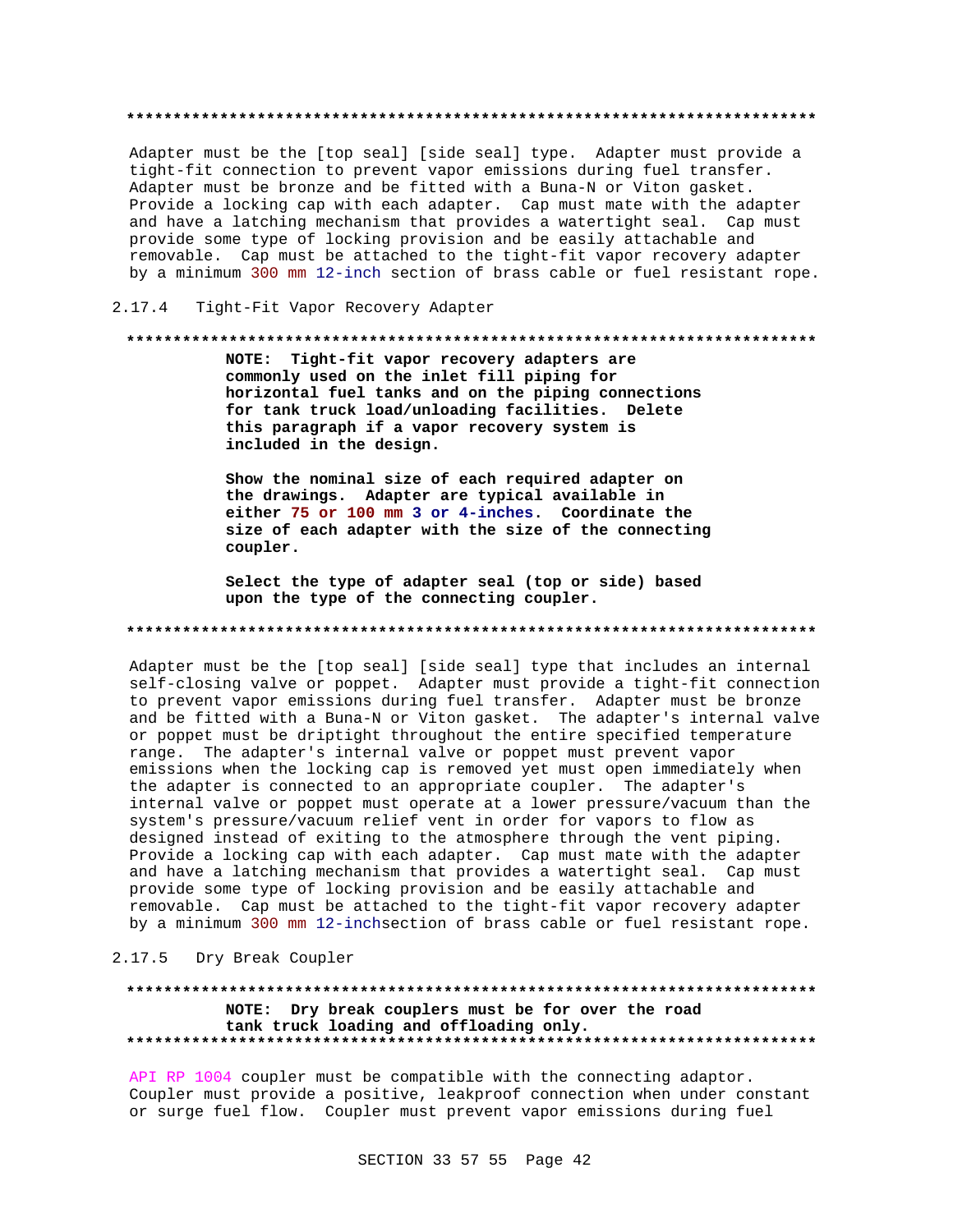flow. Seals within the coupler must be Buna-N or Viton. Coupler must have an internal, manually operated shutoff valve. The valve must have an external operating handle with the valve's position (open or closed) clearly labeled. The internal valve must not be capable of being manually opened unless the coupler is properly connected to its connecting adapter. After connecting coupler and adapter, opening of the coupler valve must in turn open the poppet of the adjoining adapter to allow fuel flow.

#### 2.17.6 Quick Disconnect Coupler

Coupler must be the quick disconnect, cam type that conforms to CID A-A-59326. [ Provide coupler with a stainless steel dust plug and a stainless steel hanging eye for truck offloading systems.]

# 2.18 FILTER/SEPARATOR

Provide filter/separator as specified in Section 33 52 43.28 FILTER SEPARATOR, AVIATION FUELING SYSTEM.

#### HIGH POINT VENT AND LOW POINT DRAIN PITS  $2.19$

#### 

NOTE: Pits must be used at each high point vent as well as each low point drain. Use this aircraft rated pit at every location on the "Airside" of an airfield, even where it is unlikely an aircraft may stray, such as behind blast fences and small buildings. Indicate pit details along with internal piping details. 

#### 2.19.1 Pit Assembly

Each pit must incorporate the following items built into a self-contained assembly.

 $2.19.2$ Pit

> The basic pit must consist of 6.25 mm 0.25-inch wall fiberglass liner with a main body approximately 575 mm 23-inches in diameter and a minimum of 925 mm 37-inches deep. The pit must contain two integral concrete anchors. The fiberglass top flange must require no exposed corrosive material, weldments, or strongbacks within the pit to support the cast aluminum ring and cover assembly. The pits must be the standard products of a firm regularly engaged in the manufacture of such product and must essentially duplicate items that have been in satisfactory use for at least three years prior to bid opening. Proof of experience will be submitted.

# 2.19.3 Pit Cover, General Requirements

The pit cover must include a removable outer ring frame and an interior 457 mm 18-inch diameter (clear opening) hinged lid that opens 160 degrees. [ The pit must have a tamperproof cover. The removable outer ring must have anchors to provide for means to secure the manhole and its moveable cover and lid to the "concrete" fiberglass containment. The inner hinged lid must have a means of being locked.] Each cover lid must move smoothly through its entire range of motion and must require a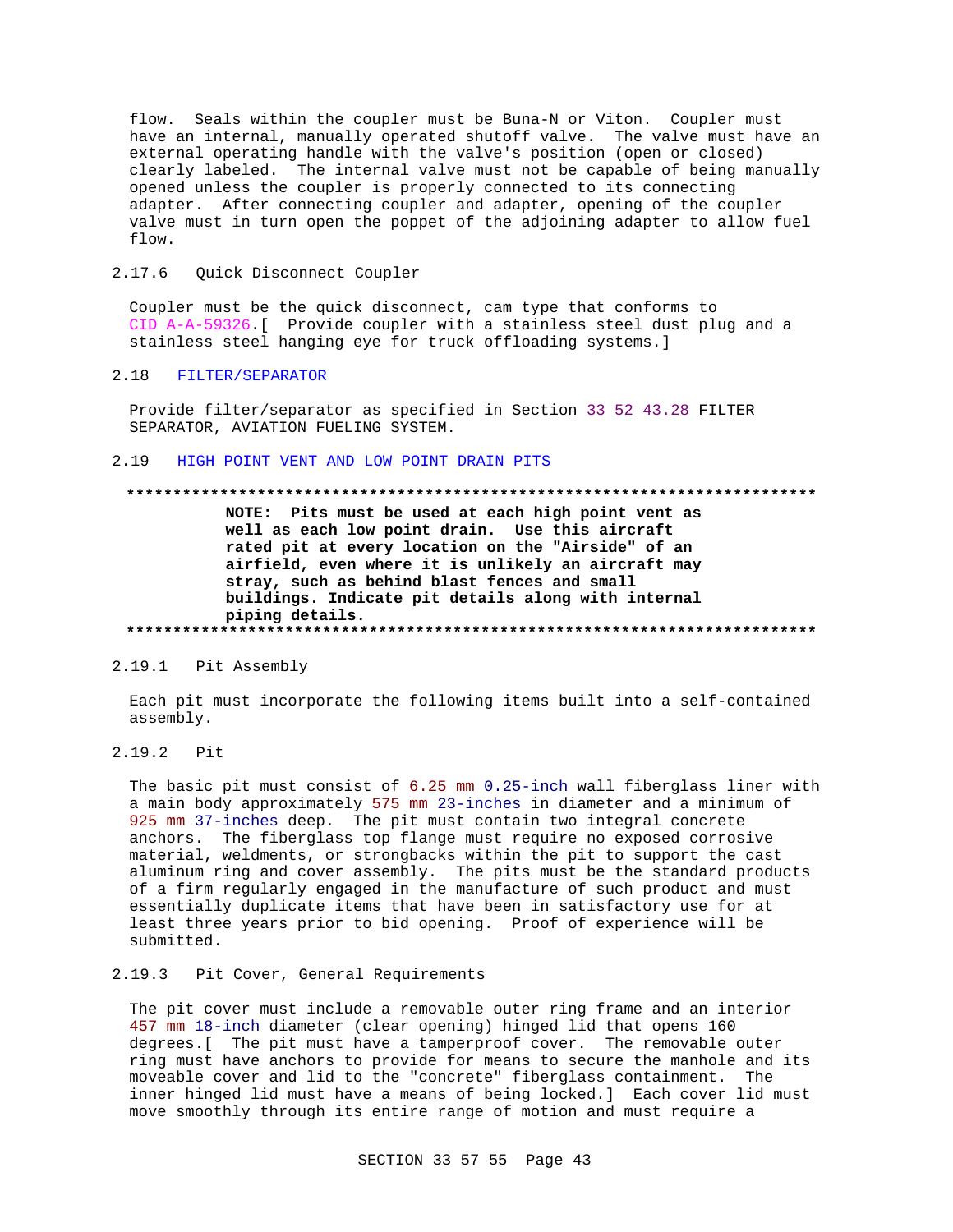maximum opening force of 150 N 35 pound-force to be applied at a single lifting handle. Each handle must provide a comfortable, secure grip for an average adult male's full gloved hand. Tools must not be required to engage the lifting handle. Projections of the lid's hinges or handles above the plane of the lid, whether temporary or permanent, must not be allowed. The pit service must be integrally cast in raised letters on the top surface of each lid. The lettering must be a minimum of 25 mm one-inch high and 1.6 mm 0.0625-inch deep. The weight bearing flanges of the fiberglass pit liner and the aluminum cover frame (and lid) must be machined to assure uniform weight distribution.

### 2.19.4 Pit Cover Materials, Design, and Testing

# NOTE: Select per direction from Service Headquarters or officially designated alternate.

The cover frames and lids must be designed and manufactured by a qualified company having a minimum of five years successful experience in the production of similar airport apron slab fixtures. All cover lids and frames must be designed using an appropriate cast aluminum alloy or rolled aluminum plate to support an aircraft wheel load simulated by a roving 700,000 kg 200,000-pound test-load applied perpendicular to a 129,000 square mm 200-square-inch contact area (254 by 508 mm 10 by 20 inches) of the cover's top surface. The aluminum alloy material selected for design must be ductile, corrosion-resistant, impact-resistant, and suitable for the intended use. All covers must be non-skid surface construction and free of injurious defects. Welding for the purpose of structural repair of casting defects must not be allowed. Minor cosmetic welding is acceptable. The cover must be capable of supporting the test-load without failure regardless of the location or orientation of the load. Localized yielding or cracking or excessive deformations must be considered as failure. Actual load-tests must be performed on a minimum of 10 percent of all the covers supplied. Load-tested units must be randomly selected. Load-test conditions must model field-installed conditions as nearly as practicable. The 800 kN 200 Kip test-load must be applied to the cover for a minimum duration of 5-minutes. Absolute maximum deflection of the cover lid under the test-load must not exceed 1/180th of the interior diameter of the fiberglass pit body. Maximum deflection of the cover lids, remaining after removal of the test load must be plus 0.25 mm 0.010-inches to assure that no permanent set has taken place. Upon removal of the test-load, the cover lid and frame must be carefully examined for cracks or localized areas of permanent deformation. All results must be submitted for review and approval. A single failure to meet any of the stated criteria must be considered sufficient grounds for the testing of 50 percent of the units.

#### $2.19.5$ Pipe Riser Seal

The riser pipe penetration through the pit floor must be sealed by means of a Buna-N boot. The boot must be secured to a metal collar welded to the pipe riser and to a flange at the floor opening by stainless steel clamps. Collar must be fabricated from the same material as the pipe.

#### $2.20$ FRP CONTAINMENT SUMP

# NOTE: FRP sumps may be used as an alternative to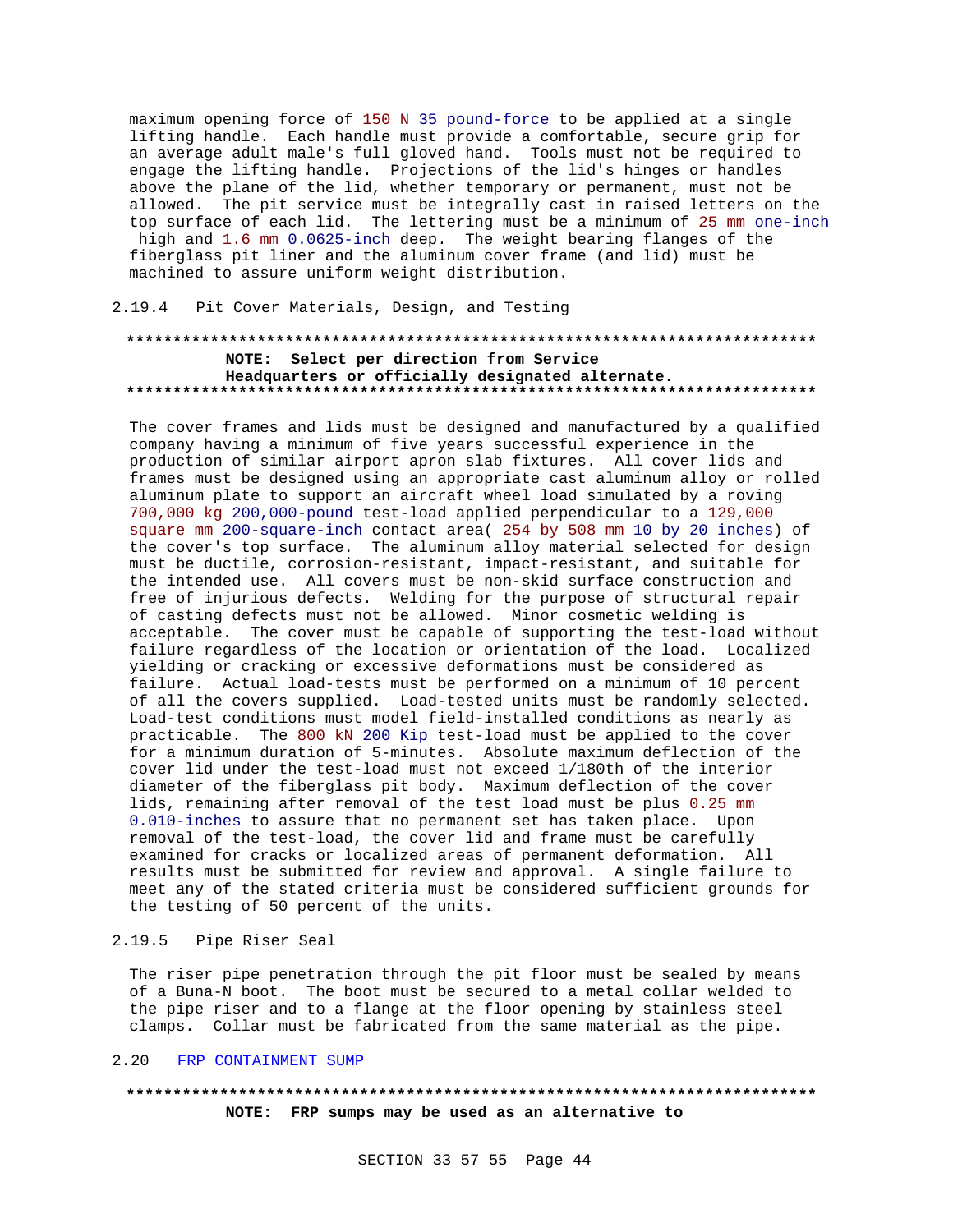**the vent and drain pits defined above, except that these sumps are non-load bearing and will not be used under an aviation apron.**

**Sumps may also be used as a leak collection point in belowground secondarily contained piping systems. In this application, sumps will be used in combination with leak sensors to make up the belowground pipe monitoring system.**

**Sumps may also be used at low drain points, high vent points, and at aboveground to belowground transitions. In addition, sumps may also be used to house belowground valves or system components.**

**Indicate on the drawings the size, location, and depth required for each FRP containment sump.**

**\*\*\*\*\*\*\*\*\*\*\*\*\*\*\*\*\*\*\*\*\*\*\*\*\*\*\*\*\*\*\*\*\*\*\*\*\*\*\*\*\*\*\*\*\*\*\*\*\*\*\*\*\*\*\*\*\*\*\*\*\*\*\*\*\*\*\*\*\*\*\*\*\*\***

Sump must be constructed of fiberglass reinforced plastic (FRP) that is chemically compatible with the fuels to be handled. Do not connect sump in any way to the manway cover or concrete above. Cap the top of each containment sump with a [friction fit] [watertight] access cover. Construct cover of the same material as the sump. Cover must have a minimum diameter of 550 mm 22-inches. Cover must be easily removable through the manway above.

- a. Rainfall drainage must not drain into a sump. Sump must be capable of withstanding underground burial loads to be encountered. Container must have a minimum 19 L 5 gal fuel storage capacity. Container must not contain any type of drain.
- b. The sides of a containment sump must allow the penetration of carrier pipes, exterior containment pipes, conduits, and vapor pipes as required. Boot or seal penetrations in the containment sump sides to ensure that liquid will not escape from the sump in the event that the liquid level within the sump rises above the pipe penetration. Provide boots and seals that are chemically compatible with the fuel to be handled and that are water resistant to the influx of ground water. Boots and seals must be designed and installed to accommodate the anticipated amount of thermal expansion and contraction in the piping system.

#### 2.21 LIQUID LEVEL GAUGE

**\*\*\*\*\*\*\*\*\*\*\*\*\*\*\*\*\*\*\*\*\*\*\*\*\*\*\*\*\*\*\*\*\*\*\*\*\*\*\*\*\*\*\*\*\*\*\*\*\*\*\*\*\*\*\*\*\*\*\*\*\*\*\*\*\*\*\*\*\*\*\*\*\*\* NOTE: Included the bracketed sentence if required by the using agency. Use with caution as if the glass breaks the tank will drain down to the break point. \*\*\*\*\*\*\*\*\*\*\*\*\*\*\*\*\*\*\*\*\*\*\*\*\*\*\*\*\*\*\*\*\*\*\*\*\*\*\*\*\*\*\*\*\*\*\*\*\*\*\*\*\*\*\*\*\*\*\*\*\*\*\*\*\*\*\*\*\*\*\*\*\*\***

Gauge must be the factory fabricated, sight glass assembly type designed to allow visual observation of liquid levels within a vessel. Assembly must include a 15 mm 1/2-inch [glass] [fully shielded glass] tube, a ball check in both the upper and lower fittings, a shutoff valve in both the upper and lower fittings, guard rods, and a blowoff cock in the lower fitting. Gauge's body must be constructed of stainless steel.[ The gauge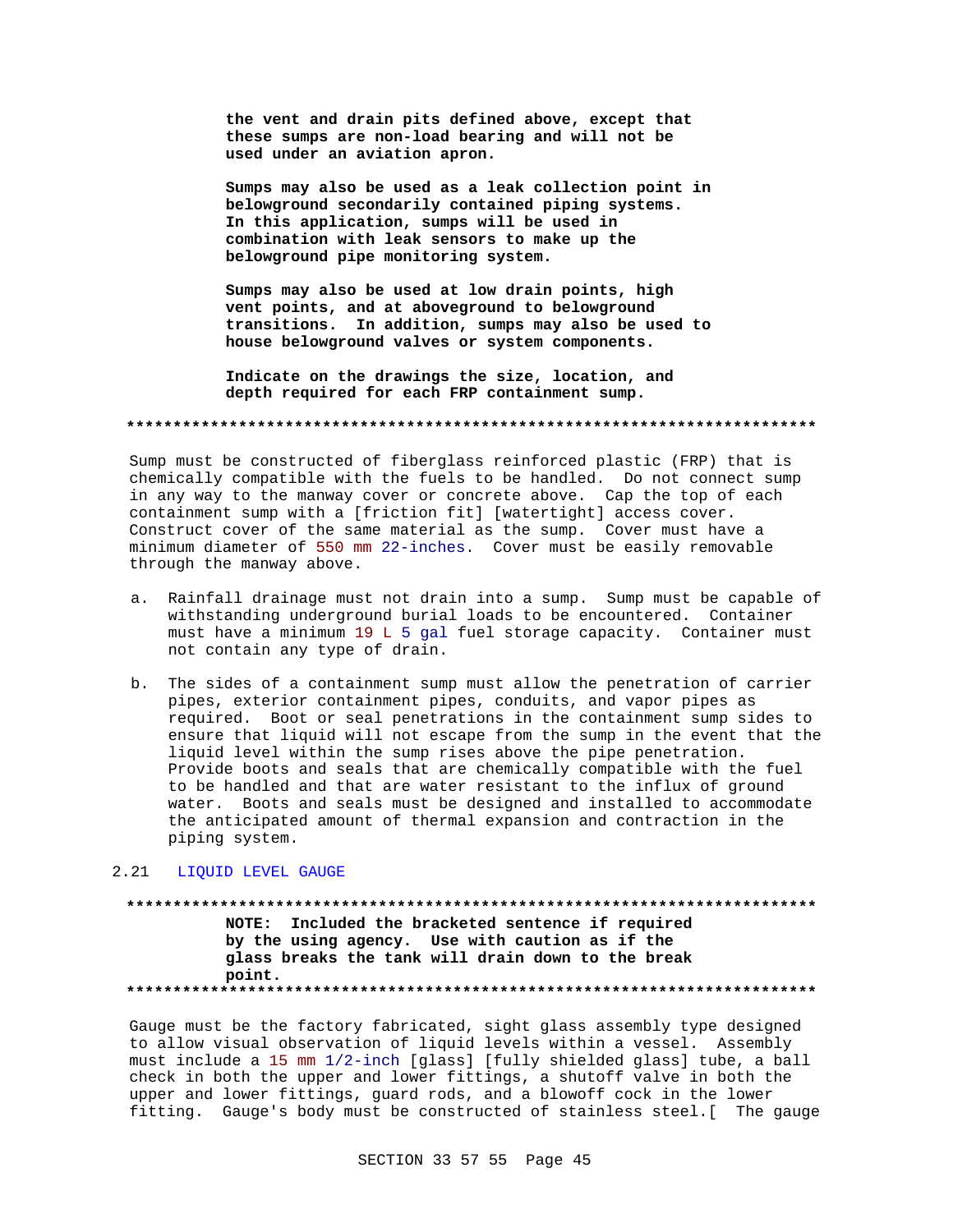must contain a colored density sensitive ball.]

#### $2.22$ OPERATING TANK LEVEL INDICATOR

The level indicating system must perform tank gauging and have local tank readout. The level indicating system must use a servo to measure all the various locations required for the primary measurement. The level indicating system must be able to measure and compute fuel level, fuel density, fuel actual volume, fuel and water corrected volume, and fuel ambient temperature. The reference point for all level measurements must be from the tank's datum plate. The servo system must attach to the tank's [203] [254] [303] mm [8] [10] [12] inch riser/[ 254 mm 10-inch] stilling well to minimize the effects of turbulence on the measurements and still allow the government access to take quality control samples. The level indicating system must be able to measure in underground, aboveground and cut and cover tanks with all floor and roof types. The level indicating system must be able to measure multiple tanks with a single field interface unit. The level indicating system must be able to determine whether the tank is issuing or receiving fuel while in the transfer mode. The level indicating system must require no periodic calibration after installation is complete. The level indicating system must be approved for installation in a hazardous area and certified intrinsically safe by an approved agency and provide lightning protection. The level indicating system must be able to interface with government owned information systems. The level indicating system must provide five sets of alarm outputs; high intermediate high, low, intermediate low and static tank movement alarm.

### NOTE: Select per direction from Service Headquarters or officially designate alternate.

Level accuracy plus/minus 1.25 mm 0.05-inches

Corrected volume accuracy plus/minus 0.1 percent

Density accuracy plus/minus 1 percent

Temperature accuracy plus/minus minus 18 degrees C 1 degrees F

Detect water in the tank sump to a level equal to or slightly above the water draw-off pipe

NOTE: This paragraph specifies provision of proprietary products. A J&A must be obtained for these products if the paragraph is included in the project specification. 

[ It will be an ENRAF Servo Gauge Model 854 Automatic Tank Gauging System or approved equal. Equality being determined by compatibility with the Base FAS System. The system must include an ENDRESS+HAUSER RTU 8130 and a local display similar or equal to a CP/2500. The RTU must transmit data to the Base FAS System located in the RCC via telephone lines as shown on the drawings. Base personnel must coordinate reprogramming of the FAS System to accept this new data.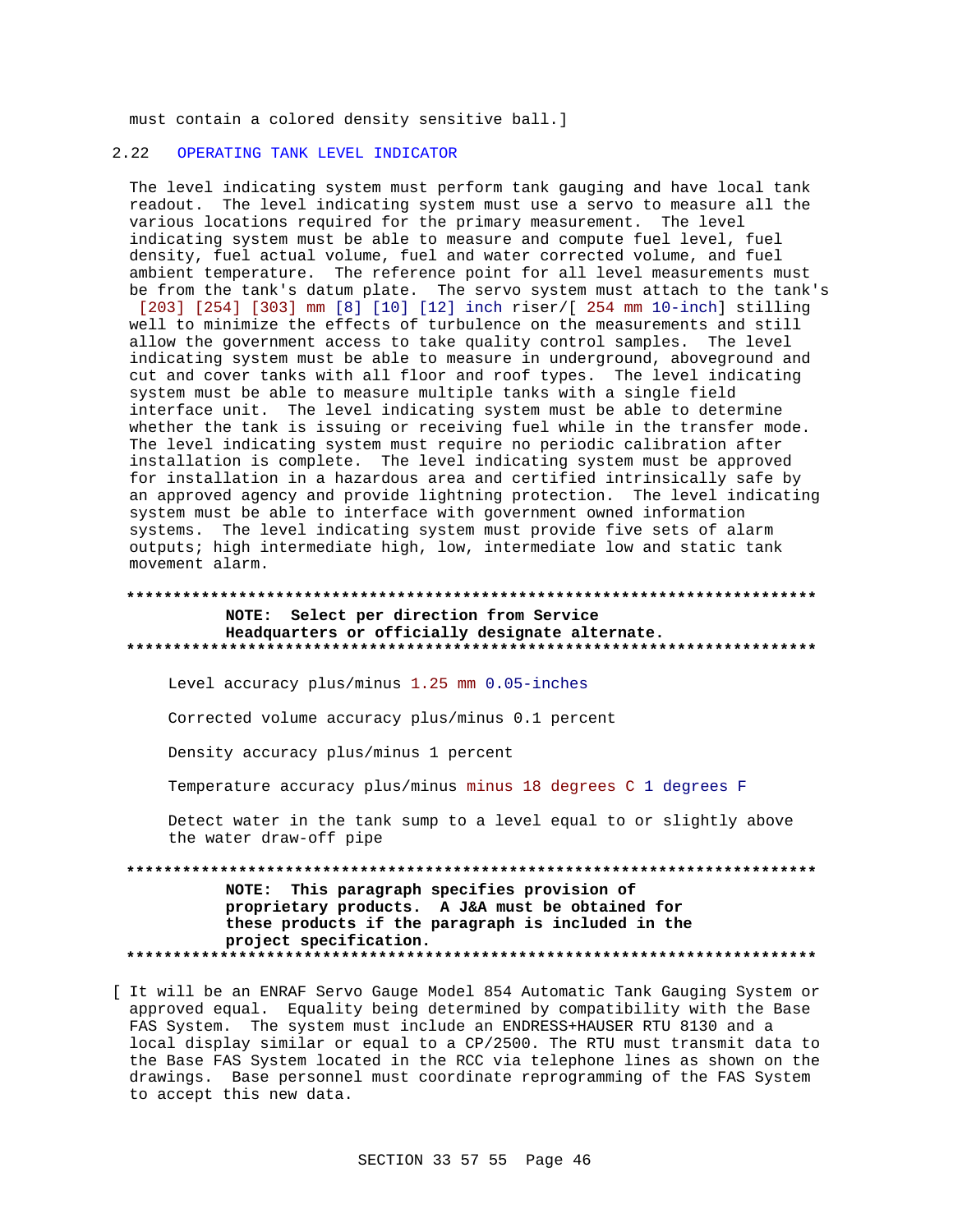#### 12.23 OPERATING TANK LEVEL SWITCHES

### NOTE: Select per direction from Service Headquarters or officially designate alternate.

The switches must be an external mount liquid level switch with a stainless steel float chamber and stainless steel, type 304 or 316, float and trim. Switch contacts must be two single pole double throw switches factory mutual approved or U.L. listed for use in Class I, Division 1, Group D hazardous location with a maximum temperature rating of T2D (216 degrees C 419 degrees F). Units must have provisions to check level switch operations without increasing the fuel level in the tanks as shown on the contract drawings.

2.24 OPERATING TANK LEVEL SWITCHES

### NOTE: Select per direction from Service Headquarters or officially designate alternate.

- a. System must be designed and installed in such a way that the system must be continuously and automatically self-checking. Switches must be an external mount with a stainless steel fluid chamber. Electronic level sensors must be thermistors or optic type, and be intrinsically safe Class I, Division 1, Group D for hazardous environments, with recognized FM, CSA or UL approval. The sensor holder/junction box must be accessible from the stairway. Units must have provisions to check level switch operations without increasing the fuel level in the tanks as shown on the contract drawings.
- b. Level alarms must be mechanically and electrically independent and be totally isolated from the gauging system. The level switches must receive power and send their signal to the Pump Control Panel. Circuitry and cables from the PCP to the electronic level sensors in the tank must be intrinsically safe.

#### [2.25 OPERATING TANK LEVEL SWITCHES

## NOTE: Select when using a cut and cover Tank.

- a. System must be designed and installed in such a way that the system must be continuously and automatically self-checking. Switches must be mounted on top of the tank, in the pump house, as indicated. Electronic level sensors must be thermistors or optic type, and be intrinsically safe Class I, Division 1, Group D for hazardous environments, with recognized FM, CSA or UL approval. The sensor holder/junction box must be accessible.
- b. Level alarms must be mechanically and electrically independent and be totally isolated from the gauging system. The level switches must receive power and send their signal to the Pump Control Panel. Circuitry and cables from the PCP to the electronic level sensors in the tank must be intrinsically safe.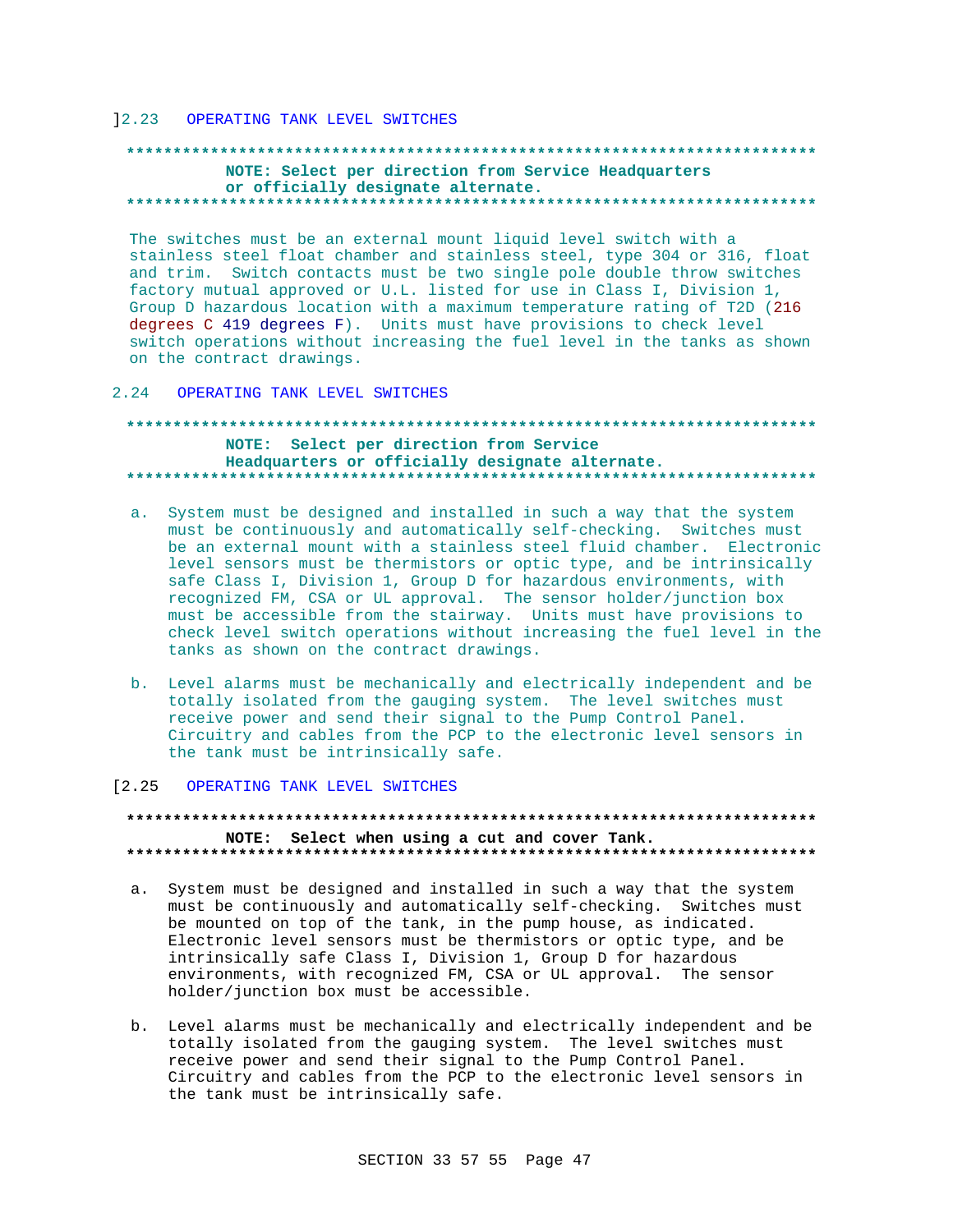#### $12.26$ WATER DRAW-OFF SYSTEM

# NOTE: Use a FUEL SYSTEM WASTE WATER TANK when designing a CUT AND COVER SYSTEM if directed by Service Headquarters or officially designate alternate.

A water draw-off system must be provided for each Operating Tank. Water draw-off system must gravity drain. Each system must include tank, product return pump and all necessary pipe, pressure relief system, valves, and fittings.

#### $2.26.1$ Tank

Water draw-off tank must be a 210 L 55-gal fabricated stainless steel tank with supporting legs as shown. Tank and support legs must be fabricated from Type 304 stainless steel.

 $2.26.2$ Sight Glass

Sight glasses for tank must be standard tubular gages with density ball and shut-off valves on each end. Wetted parts other than sight glass must be stainless steel. If glass breakage should occur, a stainless steel ball in the valve must close preventing product loss. Glass must be protected by minimum of four guard rods.

#### 2.26.3 Return Pump

#### NOTE: Insert site specific Pump requirements.

Product return pump (PRP-1 and PRP-2) must have the capacity of not less 3600 rpm. The pump must have flange connections and must be constructed of stainless steel or aluminum so as to have no zinc, brass or other copper bearing alloys in contact with the fuel. The unit must be explosion-proof, Class I, Division 1, Group D with maximum temperature rating of "T2D" (216 degrees C 419 degrees F). The motor must not be overloading at any point on the pump curve. Contractor has the option of selecting either centrifugal or positive displacement type pump with the restriction of the positive displacement type pump must include a pressure relief between the discharge and suction protecting the pump from overloading.

2.26.4 Anchoring

All units of the water draw-off system must be installed plumb and level and secured in place by anchor bolts.

#### 2.27 GROUNDING CABLE AND CLAMP

NOTE: Type I systems have 23 m 75 foot cable lengths. Type II systems have 15 m 50 foot cable lengths.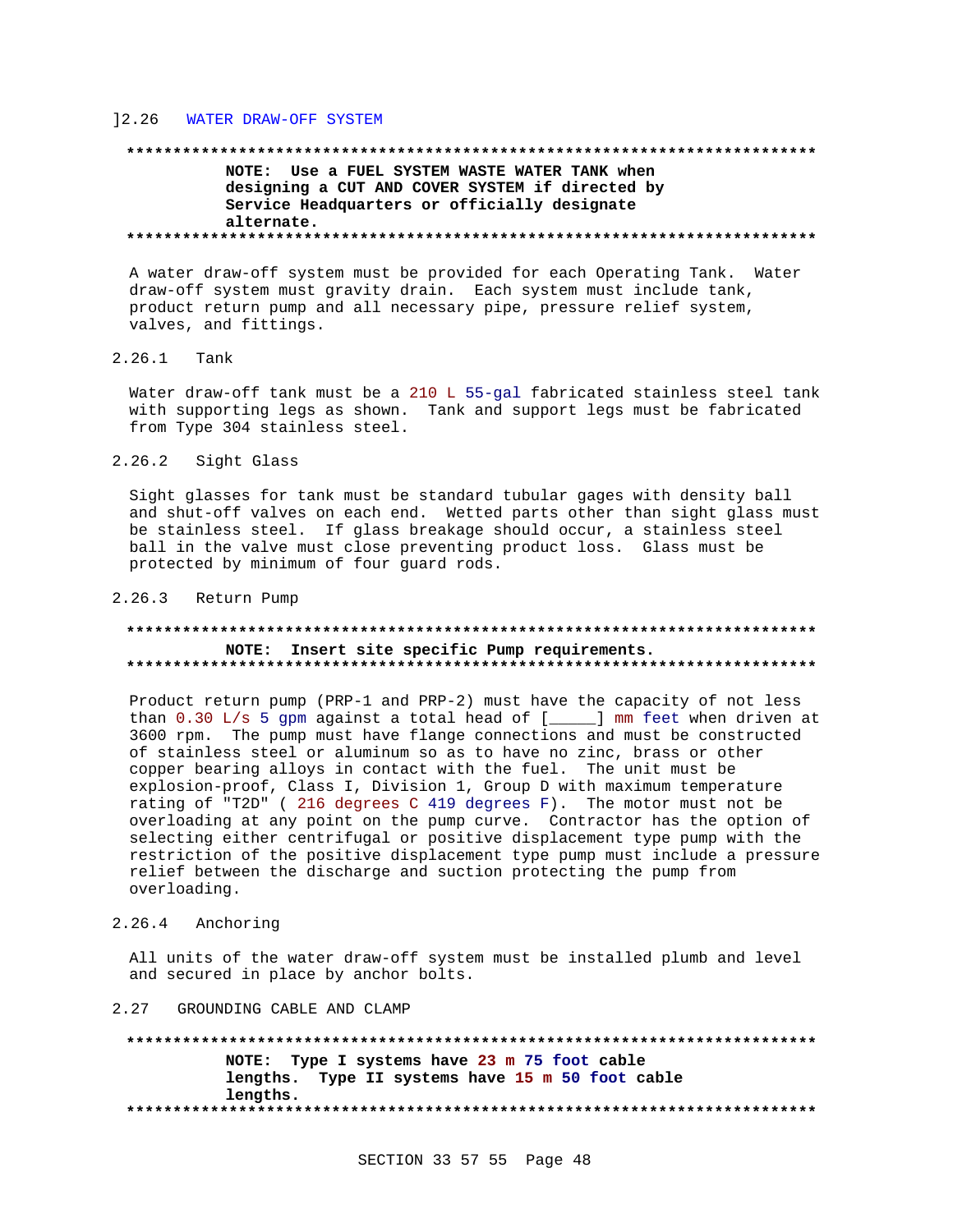Grounding system must conform to CID A-A-50696, Type [I] [II].

#### $[2.28]$ OPERATING TANK VENT

#### NOTE: Select when using a cut and cover Tank.

Tank vent outlet must be equipped with pressure-vacuum breather vent, aluminum construction with weather hood and with fluoroelastomer (FKM, Viton) pallet seat inserts, high density screens, stainless steel internals, with pressure relief setting at 215 Pa 0.5 oz psi, and vacuum relief set at 215 Pa 0.5 oz psi. Pressure venting capacity must be 75 L/s 9700 cubic feet/hour, vacuum capacity must be 115 L/s 14500 cubic feet/hour.

GROUND VEHICLE FUELING SYSTEM COMPONENTS  $12.29$ 

#### Product Dispensing Unit  $2.29.1$

#### 

NOTE: Per UL 87, there are two types of dispensing units (remote control type or a self-contained type). Self-contained units include a power operated pump as part of the assembly (remote control type units do not). Self-contained units are commonly referred to as suction dispensers.

Dispensing units to be used with E85 fuel must be specifically designed and warranted as E85 compatible. Reference UL 87A if the use of E85 fuel is possible, otherwise reference UL 87. Materials that will be in direct contact with the E85 fuel must be either stainless steel or nickel plated aluminum.

#### 

Unit and unit hardware must be the factory fabricated type that conforms to [UL 87] [UL 87A], except as modified herein. [ Unit housing and housing top must be constructed of stainless steel or aluminum in accordance with [ UL 87][UL 87A].][ Materials for unit components that will be in direct contact with the fuel must be stainless steel or nickel plated aluminum.] Unit must be computer controlled, lighted, [single] [double] sided, with [one] [two] [three] [four] [\_\_\_\_\_] hose outlets [each] suitable for single product delivery flow rate of 0.76 liter per second 12 gallons per minute from each nozzle. Unit must be the [remote control] [self-contained] type. Unit housing must include a locking mechanism for each nozzle to allow securing each nozzle to the housing during non-operational periods.

#### 2.29.1.1 Self-Contained Pump

#### \*\*\*\*\*\*\*\*\*\*\*\*

NOTE: Delete this paragraph if remote control type units are to be specified. Remote control type units will be used in conjunction with pumps as defined in either Section 33 52 40 FUEL SYSTEMS PIPING (NON-HYDRANT) or Section 33 52 10 FUEL SYSTEMS PIPING (SERVICE STATION) as applicable.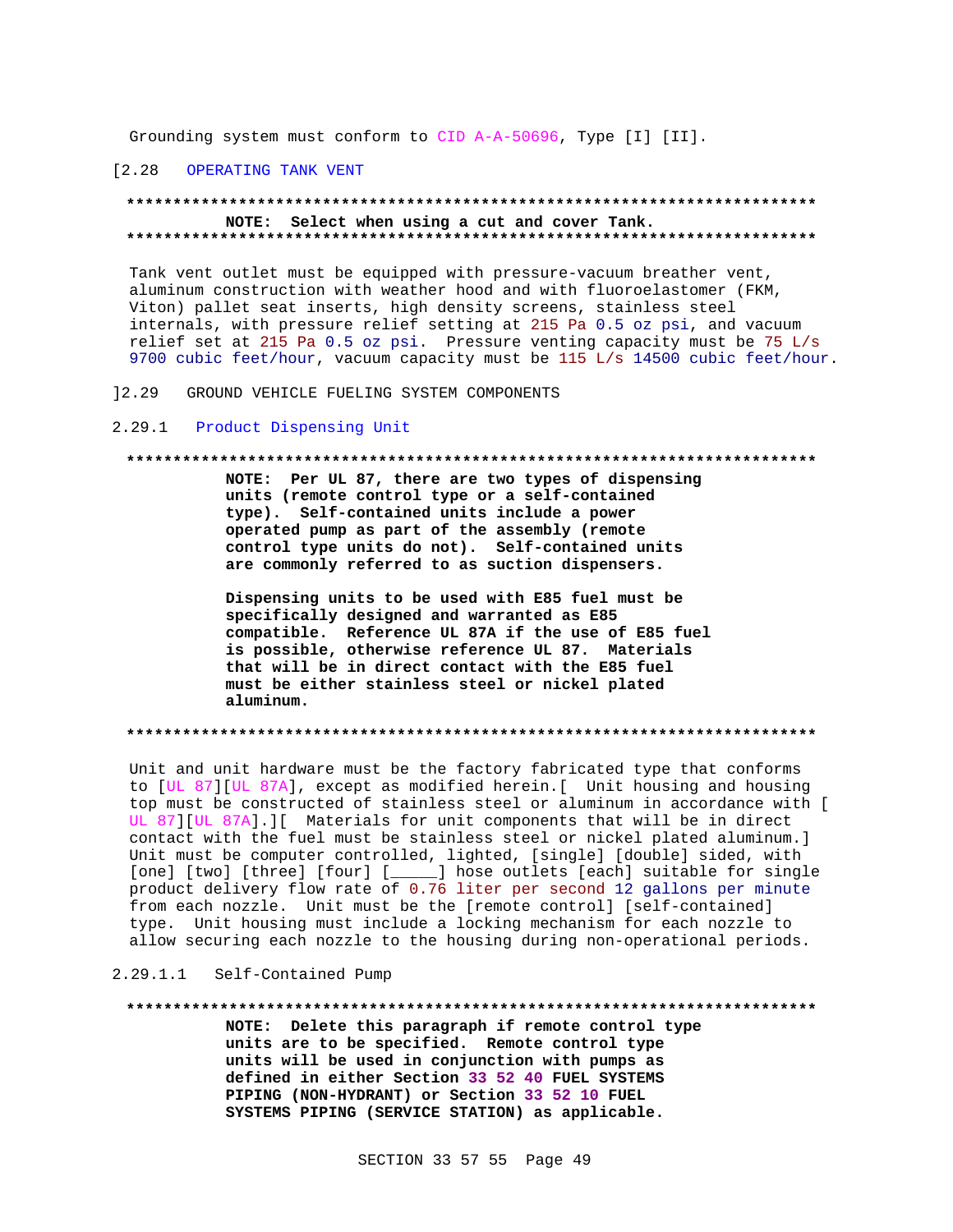#### **Self-contained pumps will only be used in conjunction with belowground storage tanks. \*\*\*\*\*\*\*\*\*\*\*\*\*\*\*\*\*\*\*\*\*\*\*\*\*\*\*\*\*\*\*\*\*\*\*\*\*\*\*\*\*\*\*\*\*\*\*\*\*\*\*\*\*\*\*\*\*\*\*\*\*\*\*\*\*\*\*\*\*\*\*\*\*\***

Provide internal gear-type rotary suction pumps with adjustable bypass valves and suction strainers.

#### 2.29.1.2 Accounting Meter and Display

Provide unit with positive displacement type meter and the manufacturer's standard microprocessor that has the following functions:

- a. Displays: Solid state liquid crystal displays (LCD'S)[, five-digit cash display to \$999.99], with automatic shutdown, and four-digit volume display to 999.9 liters 999.9 gallons.
- b. Totalizer: Eight-digit (999,999.99) electronic totalization with identification for each product volume in liters gallons.
- [ c. Price setting: Price-jog keyswitch on each computer housing to enable remote price setting from management control system.

#### ]2.29.1.3 Filters

Provide a replaceable filter element on each product line with a nominal filtration efficiency of 0.005 mm 5 micron or smaller porosity filters for gasoline and ethanol products, and 0.025 mm 25 micron or smaller porosity filters for diesel and biodiesel product with a flow rating equal to the rate of the dispensing unit.

#### 2.29.1.4 Battery Backup

Provide battery backup with automatic charging circuits to hold data for a minimum of three months without recharging. Sales display must remain visible for 15 minutes after power failure.

#### 2.29.1.5 Interlocks

Provide nozzle supports interlocked to pump motor control switch to start and stop the pump by nozzle removal and replacement. Provide each unit with interlock switch and valve arrangement that prevents flow of product until meter is reset after dispensing nozzle is returned to holder.

#### 2.29.1.6 Hose

Provide dispensing hose [conforming to UL 330] [of the coaxial vapor recovery type certified by the California Air Resources Board (CARB)], gasoline and oil resistant, statically grounded, flexible in sub-zero temperatures.[ Hose must be compatible with E85 fuel.] Provide a minimum of [3] [3.7] meters [10] [12] feet of hose for each product line on the dispenser. Provide each hose with spring loaded cable to return device attached near mid-length of hose.

# 2.29.1.7 Nozzles

Provide manually activated, automatic shutoff type nozzles [with][without] a latch-open device. Nozzles must have full hand insulator to prevent splash-back.[ Nozzles must be CARB certified for Stage II vapor recovery, contain an integral vapor valve[ and evacuator], and be of the [bellows]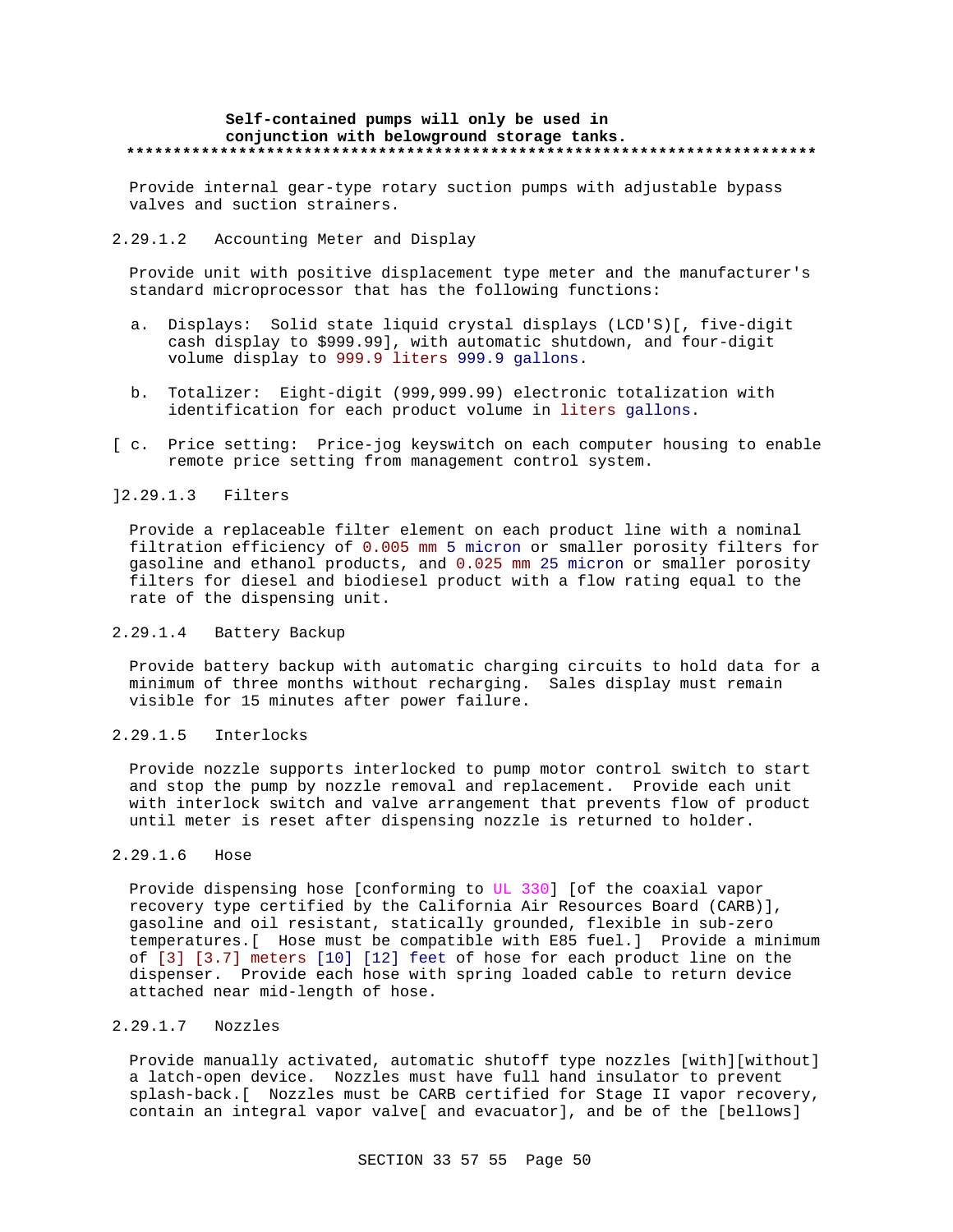[bellowless] design.][ Vapor recovery nozzles are not required for diesel dispensing systems.]

# 2.29.1.8 Breakaway Device

Provide each product hose with UL listed[ and CARB certified] emergency breakaway device designed to retain liquid on both sides of breakaway point. Breakaway device must have pressure balancing chamber to override line pressure to prevent nuisance breaks caused by a restriction in delivery hose diameter.

### 2.29.1.9 Emergency Shutoff Valve

Provide valve that conforms to UL 842. Valve must provide complete shutoff of a fuel line in the event a dispenser is dislocated or overturned due to a sudden impact. Valve must include a secondary poppet to limit spillage from the dispenser after a knockdown or during installation.

### 2.29.1.10 Dispenser Sump

Provide a sump under each dispensing unit. Each sump must provide convenient service access to piping components enclosed in the sump. Sump must be constructed of fiberglass-reinforced plastic. Sump must be chemically compatible with the fuel to be handled by the dispensing unit and any connecting piping. Sump must prevent fuel from escaping to the soil and ground water from entering the sump. Sump must provide a liquidtight termination point for secondary containment piping that allows for the anticipated expansion and contraction of the piping system. Sump must withstand maximum burial loads. Sump must mount directly to the bottom of the dispensing unit with a centering ring or stabilizer bar to assure proper shearing action for the emergency shutoff valve.

# 2.29.1.11 Accessories

Equip each assembly with accessories such as built-in air eliminators, line check valves, and lockable housing.

# 2.29.2 Management Control System

Provide management control system that furnishes computerized control of station fuel dispensing system including operational, control, and management functions from a central control console with displays and separately mounted electronics and data cabinets. Provide functions to provide receipt and report printout types.

#### 2.29.2.1 Operating Functions

System must operate up to [\_\_\_\_\_] fueling positions with up to [\_\_\_\_\_] different products. System must operate prepay on preset volume or dollar operation. System must display grade, dispenser number, volume, and sales amount in one sequence. Provide audible signals and flashing indicators to alert operator to customer needs and dispenser status. Provide functions to calculate change if tank is too full to accept prepaid amount.

#### 2.29.2.2 Control and Management Functions

System must accumulate, store, and deliver full range of management information including pricing by grades and types of service. System must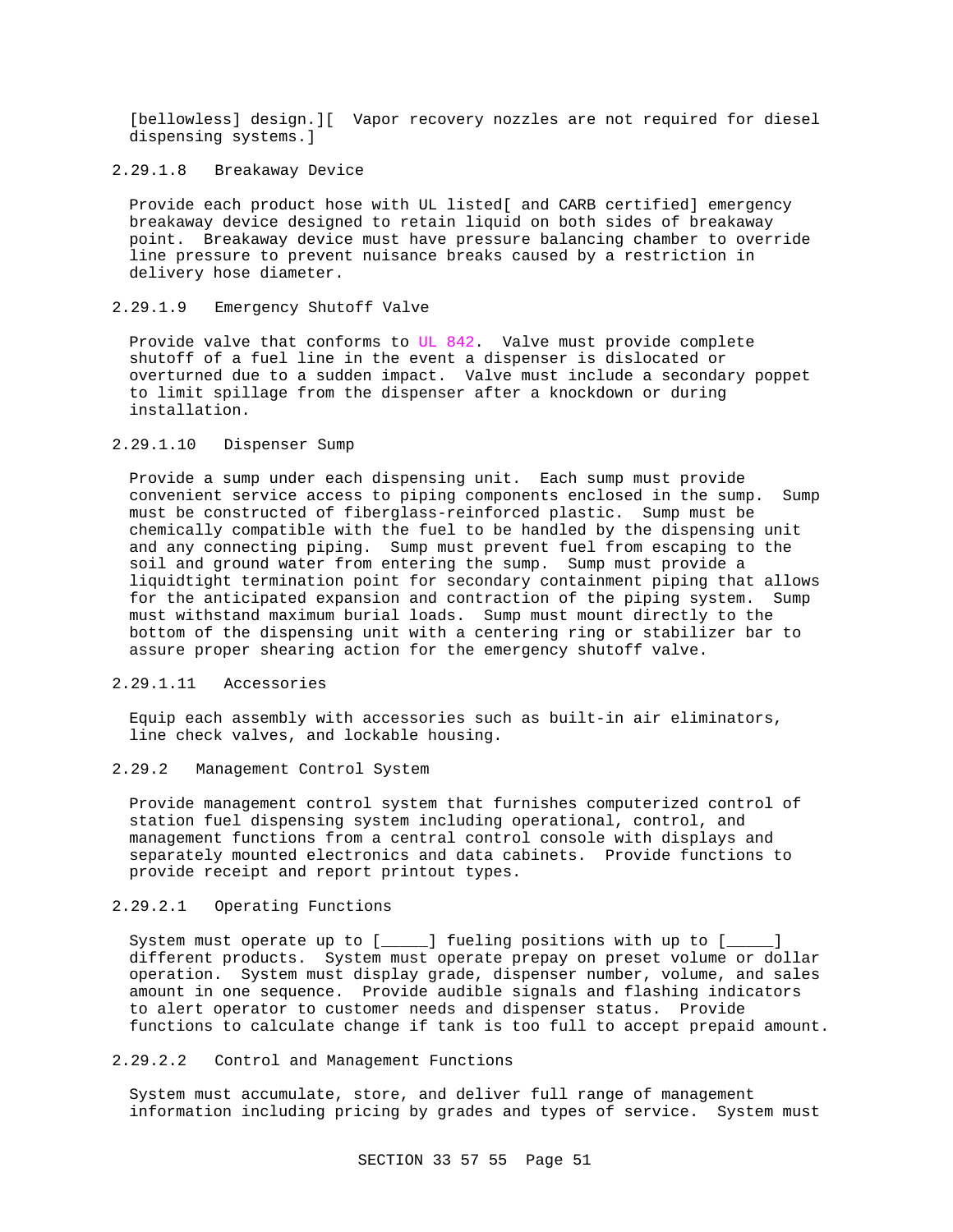provide totals for up to four shifts by product volume, cash and credit sales, and declining balance inventory.

2.29.2.3 Control Console

System must provide the following:

- a. Indicators: Call, ready, in-use, used, stopped, unpaid
- b. Manager's keyswitch: Key protection for setting operating modes
- c. Keyboard: Standard international 11-pad numerical
- d. Clock: Real-time operating, showing year, month, day, hour, minute, second
- e. Function keys: Pump stop, pump start, mode, unit price, refund, recall, cash/credit, volume, print/enter, clear, credit paid, cash paid, authorize

2.29.2.4 Display

System must provide the following with light emitting diodes (LED'S):

- a. Operating: Grade, pump number, volume, cash
- b. Mode or memory: Mode number, sub-mode, memory data
- c. Display indicators: Water, low inventory, new data, mode, prepay/preset, volume, cash, credit, return, price
- 2.29.2.5 Power

System must operate at 115 volts, 60 hertz.

2.29.3 Receipt and Totals Printer

# **\*\*\*\*\*\*\*\*\*\*\*\*\*\*\*\*\*\*\*\*\*\*\*\*\*\*\*\*\*\*\*\*\*\*\*\*\*\*\*\*\*\*\*\*\*\*\*\*\*\*\*\*\*\*\*\*\*\*\*\*\*\*\*\*\*\*\*\*\*\*\*\*\*\* NOTE: Include a receipt and totals printer only if required by the Using Agency. \*\*\*\*\*\*\*\*\*\*\*\*\*\*\*\*\*\*\*\*\*\*\*\*\*\*\*\*\*\*\*\*\*\*\*\*\*\*\*\*\*\*\*\*\*\*\*\*\*\*\*\*\*\*\*\*\*\*\*\*\*\*\*\*\*\*\*\*\*\*\*\*\*\***

Provide printer with the following characteristics:

- a. Minimum print speed: 1.25 lines per second
- b. Line length: 40 column, 12 characters per 25 mm inch
- c. Paper: Roll, one- or two-ply, 86 mm 3-3/8 inches wide
- d. Spacing: 6 lines per vertical 25 mm inch
- e. Character types: Upper and lower case, 96-character alpha-numeric, normal and double-width
- f. Printing mechanism life: 10 million cycles
- g. Power: 115 volts, 60 Hz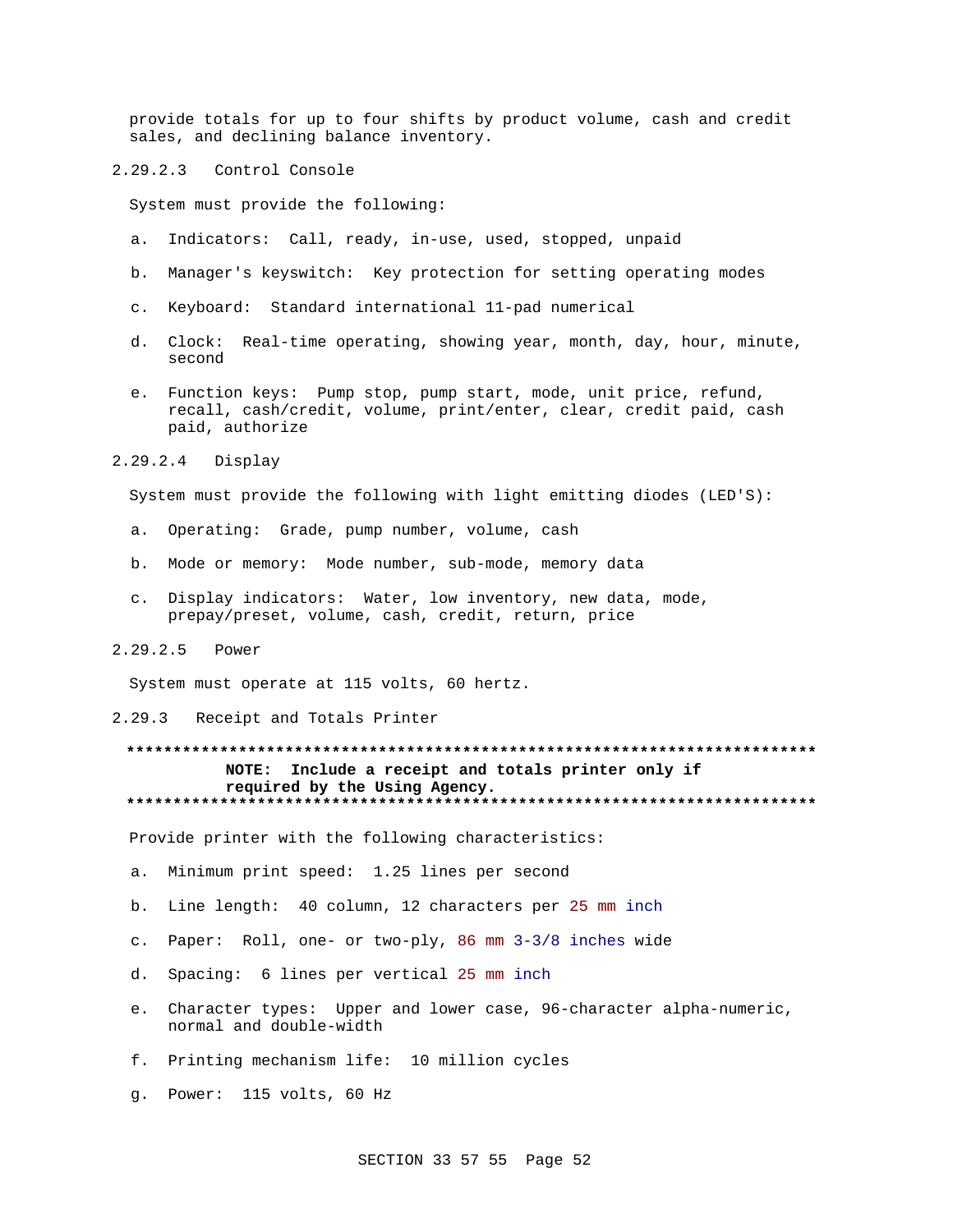#### 2.29.3.1 Customer Receipt

Configure printer and system functions to print the following customer receipts.

- a. Time, date, and day of week
- b. Name and grade of fuel product
- c. Pump number and unit price
- d. Total sale by payment method (cash or credit)
- e. Total sales volume in gallons or liters
- f. Prepaid deposit
- g. Discount amount where applicable
- h. Transaction number
- i. Three line customizable heading
- j. Customer receipt available only after dispensing

2.29.3.2 Shift Change Totals

Configure printer and system functions to print the dollar and volume totals and totalizer readings for current, first, second, and third shift totals.

2.29.3.3 Unit Price Summary

Configure printer and system functions to print the dollar and volume totals and totalizer readings for current, first, second, and third shift totals.

2.29.3.4 Station Programming Data

Configure printer and system functions to print the list parameters that determine which station dispensing system will operate.

- a. Prepay or post pay
- b. Cash or credit pricing
- c. Sales and volume ration limits
- 2.29.3.5 Diagnostic Messages

Include printer test, last mode entries, system power ON/OFF records, and other information for diagnosing problems by station personnel.

- 2.30 VALVE AND SYSTEM COMPONENTS EXTERIOR PROTECTIVE COATINGS
- 2.30.1 Factory Coating

Valves, system components, and components must be blasted clean according to SSPC SP 5/NACE No. 1, and must be primed and coated in accordance with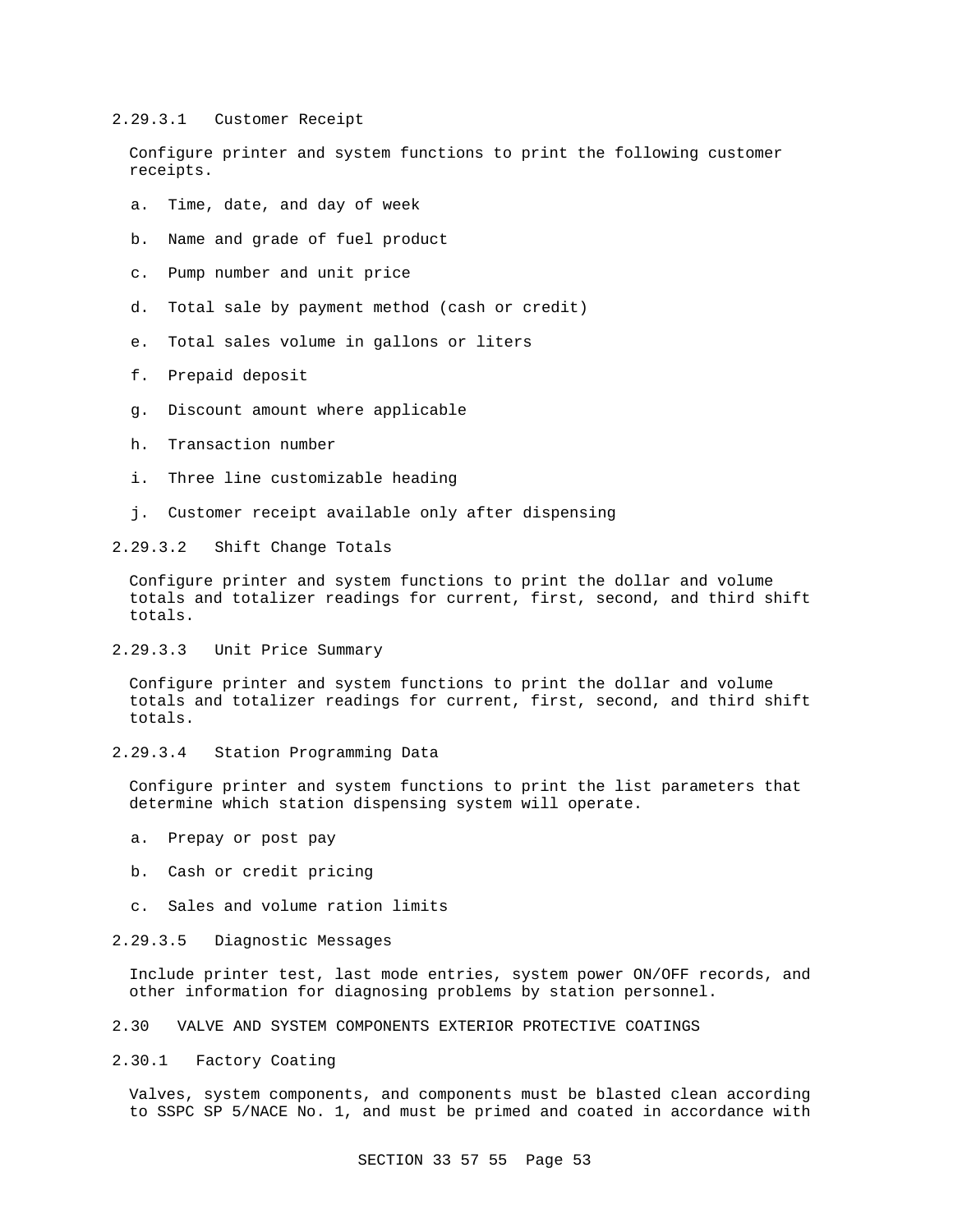Section 09 97 13.27 HIGH PERFORMANCE COATING FOR STEEL STRUCTURES.

# 2.30.2 Field Coating

Painting required for surfaces not otherwise specified must be field painted as specified in Section 09 97 13.27 HIGH PERFORMANCE COATING FOR STEEL STRUCTURES. Do not paint aboveground stainless steel and aluminum surfaces. Do not coat system components or components provided with a complete factory coating. Prior to any field painting, clean surfaces to remove dust, dirt, rust, oil, and grease.

#### PART 3 EXECUTION

#### 3.1 GENERAL

#### 3.1.1 Installation

Install equipment and components in position, true to line, level and plumb, and measured from established benchmarks or reference points. Follow manufacturer's recommended practices for system components installation. Provide required clearances between equipment components, system components, apparatus, and accessories requiring normal servicing or maintenance to be accessible.

#### 3.1.2 Anchoring

Anchor system components in place. Check alignment of anchor bolts before installing system components and clean-out associated sleeves. Do not cut bolts because of misalignment. Notify Contracting Officer of errors and obtain the Contracting Officer's acceptance before proceeding with corrections. Cut anchor bolts of excess length to the appropriate length without damage to threads. Where anchor bolts or like devices have not been installed, provide appropriate self-drilling type anchors for construction condition.

#### 3.1.3 Grouting

System components which are anchored to a pad is to be grouted in place. Before setting system components in place and before placing grout, clean surfaces to be in contact with grout, including fasteners and sleeves. Remove standing water, debris, oil, rust, and coatings which impair bond. Clean contaminated concrete by grinding. Clean metal surfaces of mill scale and rust by hand or power tool methods. Provide necessary formwork for placing and retaining grout. Grout to be non-metallic, non-shrink, fluid precision grout of a hydraulic cementitious system with graded and processed silica aggregate, Portland cement, shrinkage compensating agents, plasticizing and water reducing agents; free of aluminum powder agents, oxidizing agents and inorganic accelerators, including chlorides; proportioned, pre-mixed and packaged at factory with only the addition of water required at the project site. Grouting must be in accordance with ASTM C827/C827M. Perform all grouting in accordance with system components manufacturer's and grout manufacturer's published specifications and recommendations.

### 3.1.4 Leveling and Aligning

Level and align system components in accordance with respective manufacturer's published data. Do not use anchor bolt, jack-nuts or wedges to support, level or align system components. Install only flat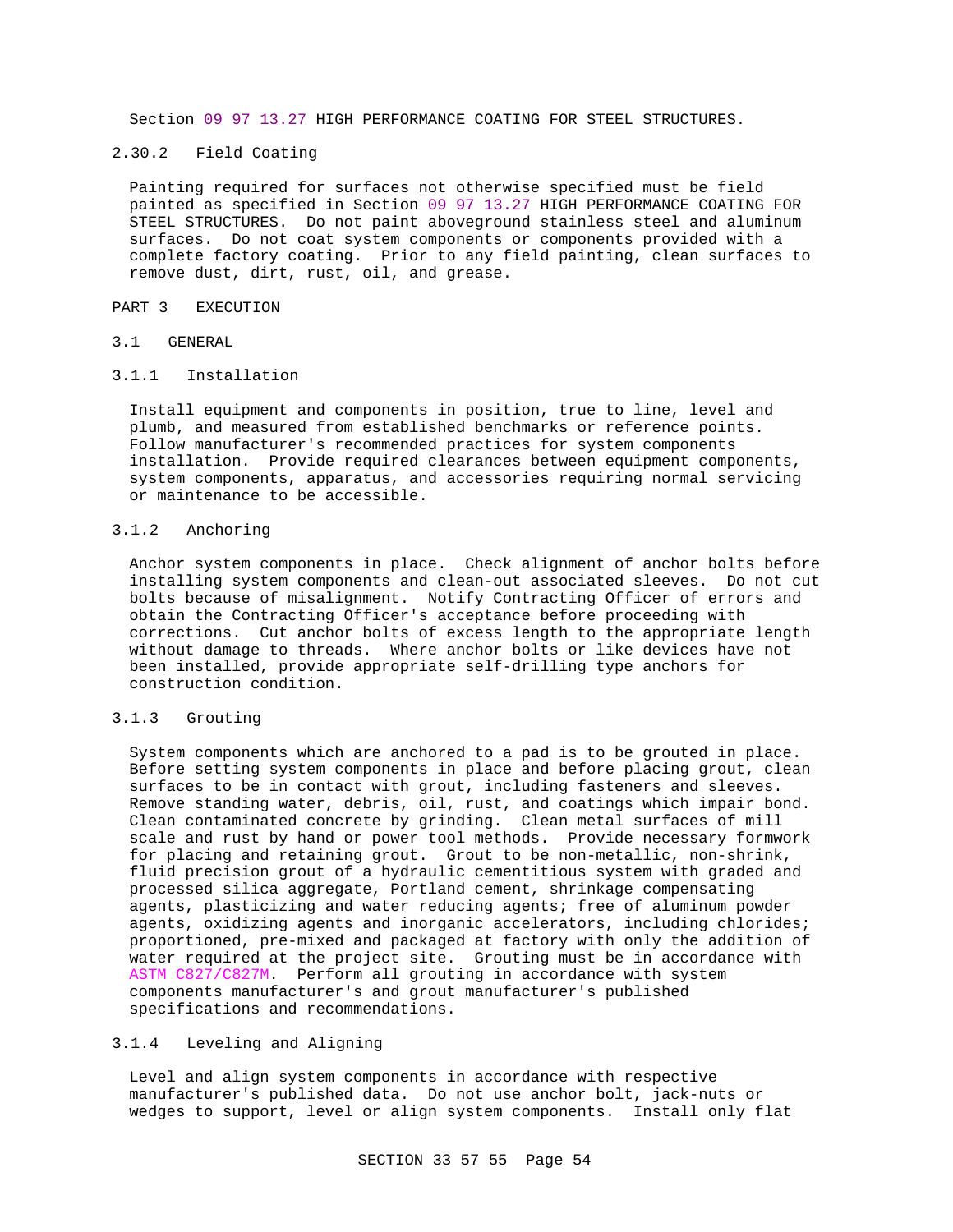shims for leveling system components. Place shims to fully support system components. Wedging is not permitted. Shims to be fabricated flat carbon steel units of surface configuration and area not less than system components bearing surface. Shims to provide for full system components support. Shim to have smooth surfaces and edges, free from burrs and slivers. Flame or electrode cut edges not acceptable.

#### 3.1.5 Direct Drives

Alignment procedure follows:

3.1.5.1 Rotation Direction and Speed

Check and correct drive shaft rotation direction and speed.

3.1.5.2 End Play

Run drive shafts at operational speed. Determine whether axial end play exists. Run drive shaft at operational speed and mark drive shaft axial position when end play exists. Block drive shaft in operating position when aligning drive shaft with driven shaft.

3.1.5.3 Shaft Leveling and Radial Alignment

Pump alignment must be accomplished by the factory technician or a millwright trained in pump alignment, and with the use of dial gauges or laser alignment equipment.

3.1.5.4 Angular Alignment and End Clearance

Check angular alignment and end clearance by inserting a feeler gage at 4 points, 90 degrees apart around outer edges of coupling halves.

# 3.1.5.5 Final Recheck

Check adjustments with dial indicator after completing recheck. Align shafts within 0.025 mm 0.001-inch tolerance, except as other-wise required by more stringent requirements of system components manufacturer.

#### 3.1.6 Precautions

Special care must be taken to ensure that system components and materials are stored properly to prevent damage and maintain cleanliness, and that the completed system is free of rocks, sand, dirt, and foreign objects. Take the following steps to insure these conditions.

- a. System components brought to the site and not stored inside, must be stored on blocks or horses at least 450 mm 18-inches above ground.
- b. Visual inspection must be made of each piece of system components to ensure that it is clean prior to installation.
- c. The open ends of system components must be closed when work with that piece of system components is not in progress.

# 3.2 INSTALLATION OF UNDERGROUND TANKS

Installation must be per tank manufacturer's recommendations, API RP 1615, NFPA 30, 40 CFR 280, state and local codes and as specified herein. If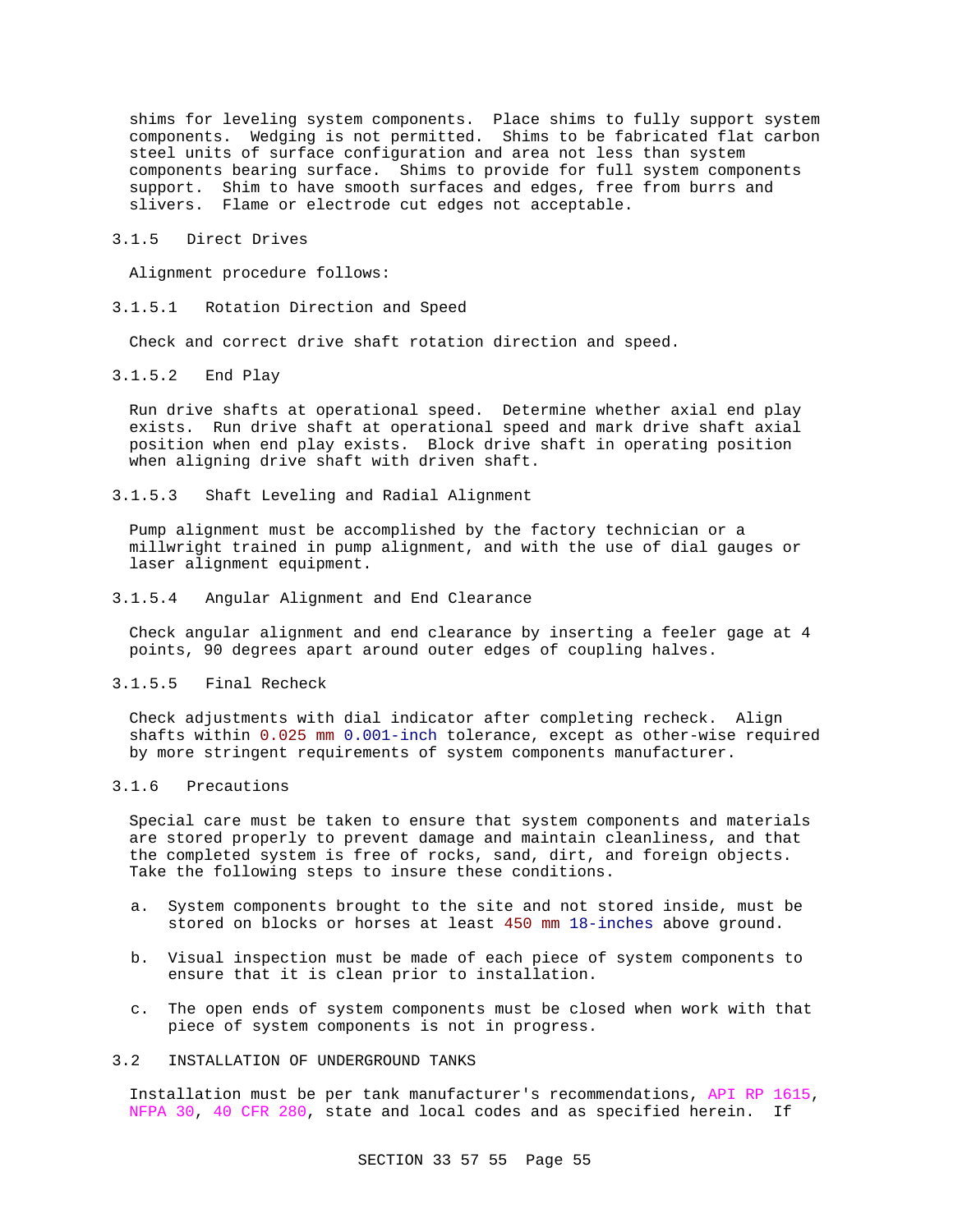recommendations require tank to be filled, only fuel will be allowed in tanks. Water filling is not acceptable. Before being placed in service, tank must be tightness tested in accordance with NFPA 30.

### 3.2.1 Coating Testing

The coating must be examined for flaws and tested for thickness. Provide the facilities, personnel, and equipment for testing for flaws and thickness. Thickness must be measured electronically. Coating must be tested directly before placement of the tank with an electric flaw detector, equipped with a bell, buzzer, or other type of audible signal that operates when a flaw is detected. The detector for the type of coating used must have an operating voltage of 10,000 to 35,000 volts. Check of the holiday detector potential may be made by the Contracting Officer at any time to determine the suitability of the detector. Damaged areas must be repaired with materials identical to those used originally, and after drying, must be retested electrically. Submit test results.

#### 3.2.2 Steel Tanks

- a. Cover the concrete hold down slab with 150 mm 6-inches of tank bedding backfill evenly graded and thoroughly compacted, prior to tank placement.
- b. Each tank is to be unloaded and placed on the sand bed using cranes and the rigging procedures provided by the tank manufacturer. Use the tank lifting lugs for lifting the tank into place. The use of slings around the tank is not permitted, nor is the use of chock blocks of any sort. During handling, carefully inspect the tanks for coating damage and repair any damage whatsoever before proceeding. After placement, check each tank to ensure it is sloped as required. The elevation must be confirmed.
- c. Before proceeding with backfill, install the hold down straps and tighten the turnbuckles securely and evenly throughout the length of the tanks. The bottom and sides of the tanks to be fully and evenly supported by hand shoveling and tamping. Use tank bedding backfill up to 303 mm 12-inches above the top of tank. Hand-guided power equipment can be used to place fill in 150 mm 6-inch layers, compacted to a minimum of 95 percent maximum density, after the bottom quadrant is filled. A minimum of four density tests per tank to be performed. Clean, noncorrosive, well tamped gravel to be used for backfill from a point 303 mm 12-inches above the tanks to finished grade.
- d. Do not fill the tank, even partially, before the bottom quadrant is backfilled. The level of fuel product not to exceed the level of compacted backfill at any time.
- e. Coordinate tank installation with the installation of cathodic protection.

# 3.3 INSTALLATION OF FIBERGLASS PITS

Submit recommended installation procedures and setting tolerances from the pit manufacturer/supplier for the fiberglass pit and the aluminum cover. These procedures must indicate recommended methods of supporting the pit in its proper position in the open excavation prior to and during concrete placement operations. Also, required installation tolerances, especially for flatness/levelness of the fiberglass pit lip, must be provided.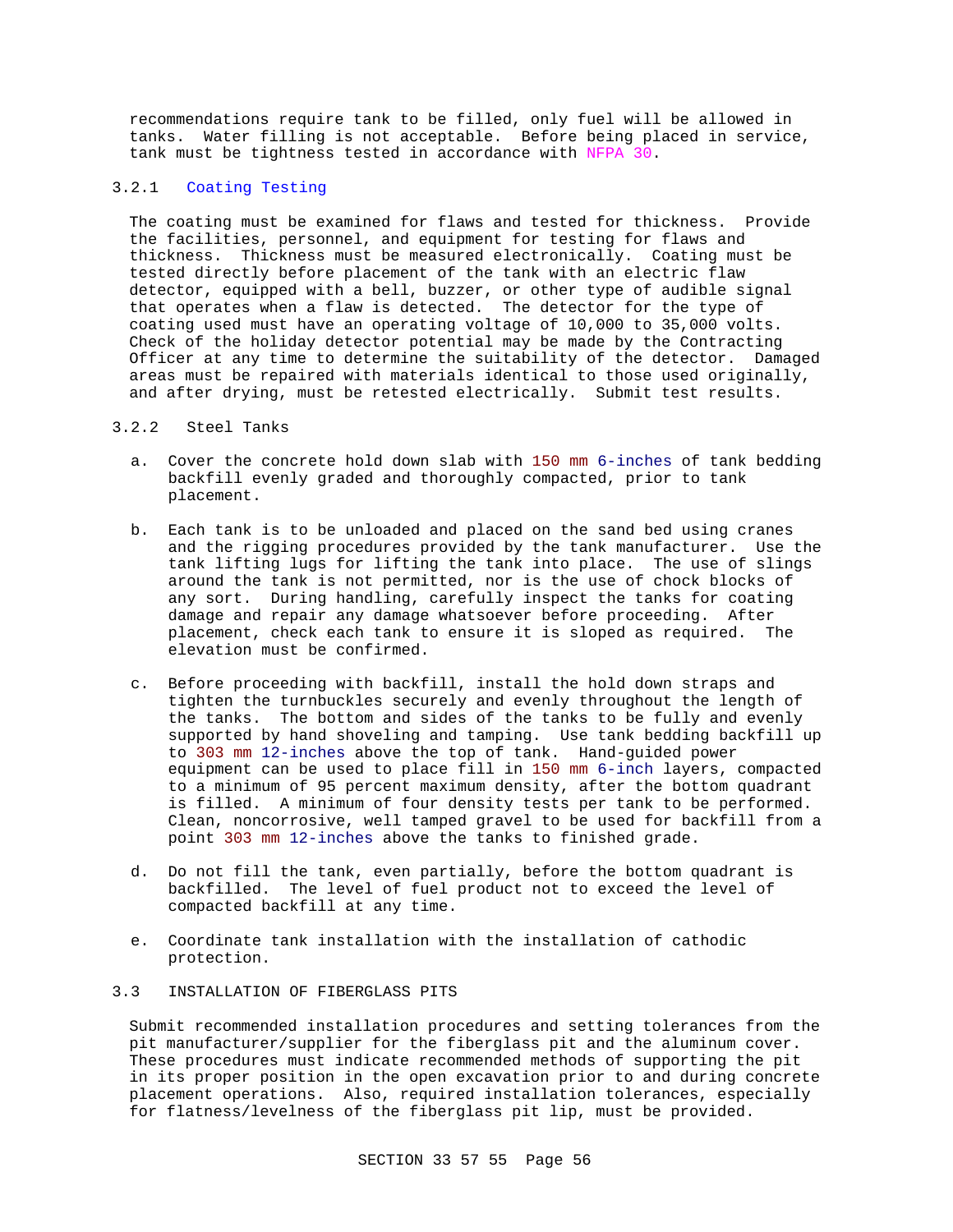Follow these recommendations and apply other procedures as required to ensure the integrity of the pit liner and cover assemblies in their installed positions. All penetrations through the fiberglass pit liner must be tightly sealed by suitable means to preclude water infiltration, with consideration for potential relative movements between the penetrating objects and the pit liner. Reference the Contract drawings for additional installation requirements.

### 3.4 VEHICLE DISPENSING UNIT

Following installation, fill island riser holes with clean sand. Install emergency shut-off valves with breaking point level with island surface. Isolate dispensing units from piping during flushing and cleaning operations.

### 3.5 POSTED OPERATING INSTRUCTIONS

For each designated system or system components item, provide instructions for guidance of operating and maintenance personnel. Following approval of content, prepare these instructions in a form and scale that will be readily legible when displayed in appropriate locations, to be designated by the Contracting Officer and meet the following requirements:

#### 3.5.1 Each System

For each system, include diagrams of system components, piping, wiring and control. Define control sequences.

3.5.2 Each Tank

For each tank provide a P.E. stamped certified tank calibration chart in 1/16-inch increments reading in gallons, except for tanks less than 5,000 gallons.

#### 3.5.3 Each Item

For each system components item, include starting, adjustment, operation, lubrication, safety precautions and shut-down procedures. Identify procedures to be performed in event of system components failure. Provide other instructions recommended by the manufacturer.

#### 3.5.4 Diagrams

Provide a professionally prepared isometric piping diagram of the fueling system apparatus. Diagram must be 914 by 1370 mm 36 by 54 inches and must be color coded to match PCP color diagrams. Diagram must show the entire facility and must include all system components and the operational sequences of all system components with equipment numbers displayed. Diagram must show all valves along with the valve numbers shown on the drawings and listed as normally open/closed. It must be wall mounted under glass.

#### 3.5.5 Volume of Fuel

Provide a certified system inventory of fuel in the pipe, tank, pumphouse, etc. The piping will show length of pipe, size of pipe, L/s gal/foot, and total L gal. Verify during initial fill.